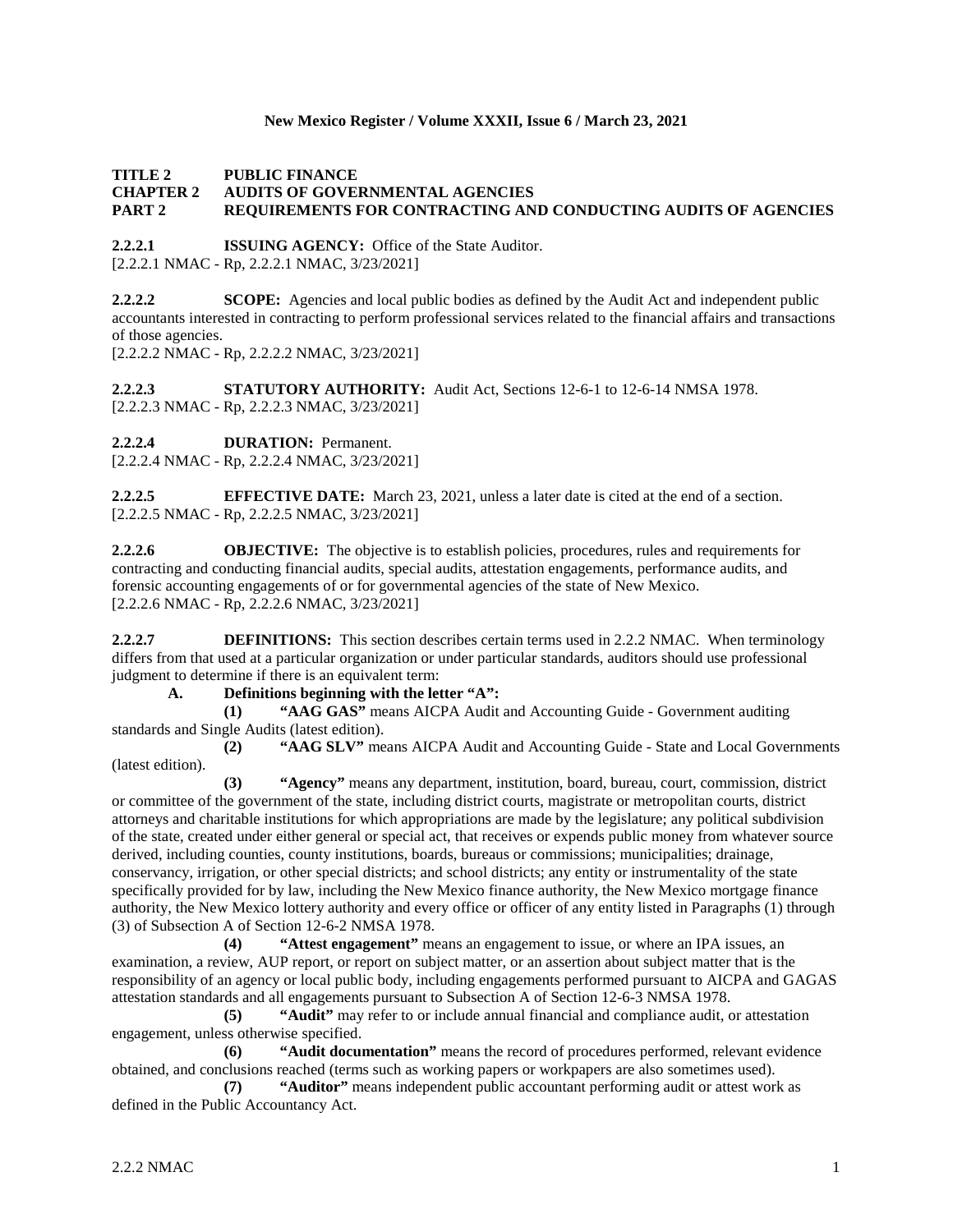- **(8) "AICPA"** means American institute of certified public accountants.<br>**(9)** "AU-C" means U.S. auditing standards-AICPA (Clarified).
- **(9) "AU-C"** means U.S. auditing standards-AICPA (Clarified).
- **(10) "AUP"** means agreed upon procedures.

# **B. Definitions beginning with the letter "B": [RESERVED]**

## **C. Definitions beginning with the letter "C":**

- **(1) "CPA"** means certified public accountant.
- **(2) "CPE"** means continuing professional education.
- **(3) "CUSIP"** means committee for uniform securities identification procedures, the unique

identification number assigned to all stocks and registered bonds in the United States and Canada by the committee on uniform securities identification procedures.

- **(4) "CYFD"** means the New Mexico children youth and families department.
- **D. Definitions beginning with the letter "D":**
	- **(1) "DFA"** means the New Mexico department of finance and administration.
	- **(2) "DOH"** means the New Mexico department of health.
	- **(3) "DOT"** means the New Mexico department of transportation.
- **E. Definitions beginning with the letter "E":**
	- **(1) "ECECD"** means the New Mexico early childhood education and care department.
	- **(2) "ERB"** means the New Mexico education retirement board.
- **F. Definitions beginning with the letter "F":**
	- **(1) "FCD"** means financial control division of the department of finance and administration.
	- **(2) "FDIC"** means federal deposit insurance corporation.
	- **(3) "FDS"** means financial data schedule.
- **G. Definitions beginning with the letter "G":**
	- **(1) "GAAP"** means accounting principles generally accepted in the United States of

America.

**(2) "GAGAS"** means the most recent revision of government auditing standards issued by the comptroller general of the United States (yellow book).

- **(3) "GAO"** means the government accountability office, a division of the OSA.
- **(4) "GASB"** means governmental accounting standards board.
- **(5) "GAAS"** means auditing standards generally accepted in the United States of America.
- **(6) "GSD"** means the New Mexico general services department.
- **(7) "GRT"** means gross receipts tax.
- **H. Definitions beginning with the letter "H":**
	- **(1) <b>"HED"** means the New Mexico higher education department.<br> **(2) "HSD"** means the New Mexico human services department.
	- **"HSD"** means the New Mexico human services department.
	- **(3) "HUD"** means United States (US) department of housing and urban development.
- **I. Definitions beginning with the letter "I":**

**(1) "IPA"** means independent public accountant performing professional services for agencies and local public bodies.

**(2) "IRC"** means internal revenue code.

- **J. Definitions beginning with the letter "J": [RESERVED]**
- **K. Definitions beginning with the letter "K": [RESERVED]**

**L. Definitions beginning with the letter "L":**

**(1) "LGD"** means the local government division of department of finance and administration

(DFA).

**(2) "Local public body"** means a mutual domestic water consumers association, a land

grant, an incorporated municipality or a special district.

# **M. Definitions beginning with the letter "M": [RESERVED]**

- Definitions beginning with the letter "N":
	- **(1) "NCUSIF"** means national credit union shares insurance fund.
	- **(2) "NMAC"** means New Mexico administrative code.
	- **(3) <b>"NMSA"** means New Mexico statutes annotated.<br>**(4) "Non-attest engagement"** means any engagement
	- **(4) "Non-attest engagement"** means any engagement that is not an attest engagement,

including, but not limited to, audits, services performed in accordance with the statement on standards for consulting services or the statement on standards for forensic services, or any other engagement that is not under Section 12-6-3 NMSA 1978, including certain agency- initiated or other engagements in which the IPA's role is perform an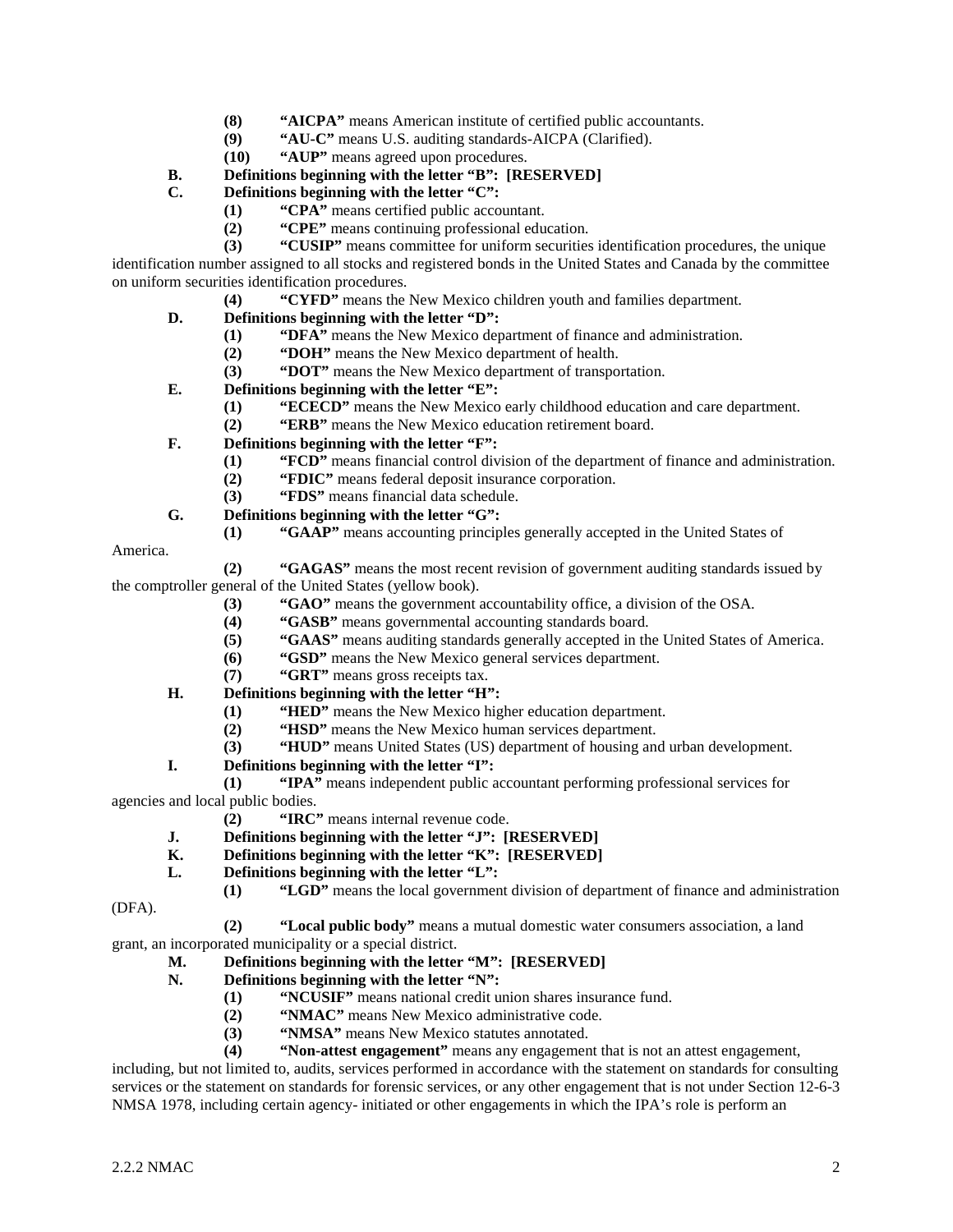engagement, assist the client or testify as an expert witness in accounting, auditing, taxation, or other matters, given certain stipulated facts.

- **O. Definitions beginning with the letter "O":**
	- **(1) "Office" or "OSA"** means the New Mexico office of the state auditor.
	- **(2) "OMB"** means the United States office of management and budget.
- **P. Definitions beginning with the letter "P":**
	- **(1) "PED"** means the New Mexico public education department.
	- **(2) "PERA"** means the New Mexico public employee retirement association.
	- **(3) "PHA"** means public housing authority.
- **Q. Definitions beginning with the letter "Q": [RESERVED]**
- **R. Definitions beginning with the letter "R":**
	- **(1) "REAC"** means real estate assessment center.
	- **(2) "REC"** means regional education cooperative.<br>**(3) "Report"** means a document issued as a result of
- **(3) "Report"** means a document issued as a result of an annual financial and compliance audit, special audit, attestation engagement, performance audit, forensic accounting engagement, or AUP

engagement regardless of whether the document is on the contractor's letterhead or signed by the contractor.

- **(4) "RSI"** means required supplementary information.
- **S. Definitions beginning with the letter "S":**
	- **(1) "SAS"** means the AICPA's statement on auditing standards.
	- **(2) "SHARE"** means statewide human resources accounting and management reporting

system.

**(3) <b>"SI"** means supplementary information.<br>**(4) "Special audit"** means a limited-scope e

**(4) "Special audit"** means a limited-scope examination of financial records and other information designed to investigate allegations of waste, fraud, abuse, theft, non-compliance, or misappropriation of funds, or to quantify the extent of such losses, including both attest engagements and non-attest engagements, performance audits, forensic accounting engagements, and any other engagement that is not part of the annual financial statement and compliance audit, depending on designation or scope.

**(5) "State auditor"** may refer to either the elected state auditor of the state of New Mexico, or personnel of his office designated by him.

**(6) "STO"** means state treasurer's office.

**T. Definitions beginning with the letter "T":**

**(1) "Tier"** is established based on the amount of each local public body's annual revenue, pursuant to Section 12-6-3 NMSA 1978 and 2.2.2.16 NMAC.

**(2) "TRD"** means the New Mexico taxation and revenue department.

- **U. Definitions beginning with the letter "U":**
	- **(1) "UFRS"** means uniform financial reporting standards.
	- **(2) "Uniform guidance"** Title 2 U.S. Code of Federal Regulations Part 200, Uniform

Administrative Requirements, Cost Principles, and Audit Requirements for Federal Awards.

**(3) "U.S. GAO"** means the United States government accountability office.

- **V. Definitions beginning with the letter "V": [RESERVED]**
- **W. Definitions beginning with the letter "W": [RESERVED]**
- **X. Definitions beginning with the letter "X":** [RESERVED] **Y. Definitions beginning with the letter "Y":** [RESERVED]
- **Y. Definitions beginning with the letter "Y": [RESERVED]**
- **Z. Definitions beginning with the letter "Z": [RESERVED]**

[2.2.2.7 NMAC - Rp, 2.2.2.7 NMAC, 3/23/2021]

# **2.2.2.8 THE PROCUREMENT AND AUDIT PROCESS:**

**A. Firm profiles:** For an IPA to be included on the state auditor's list of approved firms to perform audits, AUPs, and other attest engagements, an IPA shall submit a firm profile online annually on the fifth business day in January, in accordance with the guidelines set forth herein. The OSA shall review each firm profile for compliance with the requirements set forth in this rule. IPAs shall notify the state auditor of changes to the firm profile as information becomes available. The state auditor shall approve contracts for audit, AUPs, and other attest engagements only with IPAs who have *submitted a complete and correct* firm profile that has been approved by the OSA, and who have complied with all the requirements of this rule, including but not limited to:

**(1)** Subsection A of 2.2.2.14 NMAC, continuing professional education requirements for all staff that the firm will use on any New Mexico governmental engagements;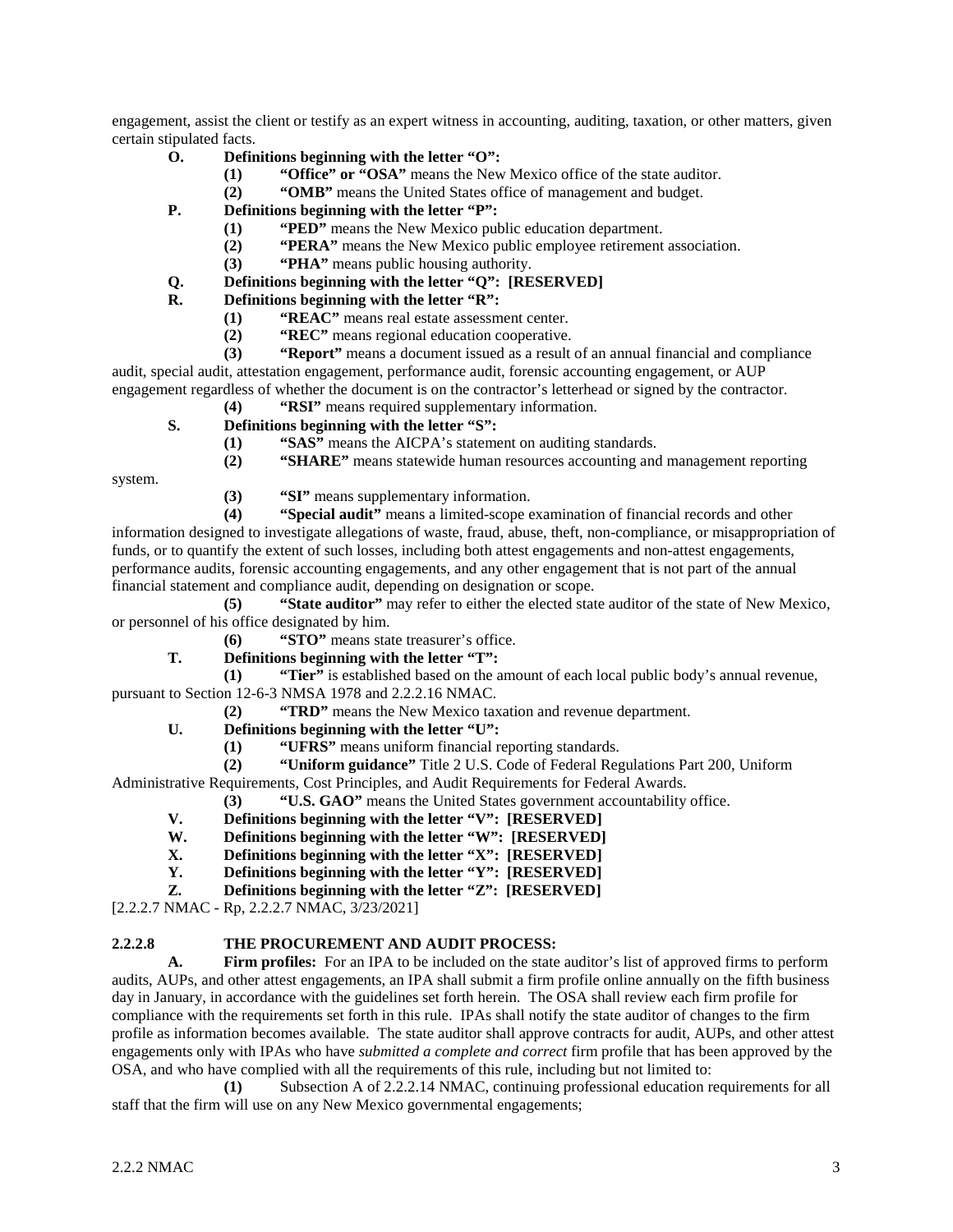**(2)** for IPAs who have audited agencies under this rule in the past, they shall have previously complied with: 2.2.2.9 NMAC, *report due dates*, including notifying the state auditor regarding late audit reports and 2.2.2.13 NMAC, review of audit reports and audit documentation.

**B. List of approved firms:** The state auditor shall maintain a list of independent public accounting (IPA) firms that are approved and eligible to compete for audit contracts, AUPs, and other attest engagements with agencies. The state auditor's list of approved firms shall be reviewed and updated on an annual basis. An IPA on the list of approved firms is approved to perform government audits, AUPs, and other attest engagements for agencies and local public bodies until the list of approved firms is published for the following year; provided that the OSA may restrict firms at any time for failure to submit firm profile updates timely. An IPA that is included on the state auditor's list of approved firms for the first time may be subject to an OSA quality control review of the IPA's working papers for audits, AUPs and other attest engagements. This review shall be conducted as soon as the documentation completion date, as defined by AU-C Section 230, has passed (60 days after the report release date, as posted on the OSA's audit reports website). The state auditor shall approve contracts for audits, AUPs and other attest engagements only with IPA firms that have submitted a complete and correct firm profile complying with all the requirements set forth in this rule and that has been approved by the OSA. The OSA shall inform all IPAs whose firm profiles were submitted by the due date whether they are on the list of approved firms for audits, AUPs and other attest engagements and shall publish the list of approved firms concurrent with notification to government agencies to begin the procurement process to obtain an IPA to conduct the agency's annual financial audit. Firms that only perform non-attest engagements, or otherwise do not meet applicable requirements, shall not be included on the list of approved firms.

**C. Disqualified firms:** An IPA firm shall not be included on the list of approved firms for audits, AUPs, and other attest engagements if any of the following applies to that IPA:

**(1)** the firm received a peer review rating of "failed";

**(2)** the firm does not have a current New Mexico firm permit to practice;

**(3)** the firm profile does not include at least one certified public accountant with a current

CPA certificate who has met the GAGAS CPE requirements described at Subsection A of 2.2.2.14 NMAC, to perform GAGAS audits;

**(4)** the IPA has been restricted in the past and has not demonstrated improvement (this includes submitting excessively deficient audit reports or having excessively deficient workpapers);

**(5)** the IPA made false statements in their firm profile or any other official communication with the OSA that were misleading enough to merit disqualification; or

**(6)** any other reason determined by the state auditor to serve the interest of the state of New

Mexico.

**D. Restriction:**

**(1)** IPAs may be placed on restriction based on the OSA's review of the firm profile and deficiency considerations as described below. Restriction may take the form of limiting either the type of engagements or the number of audit contracts, or both, that the IPA may hold. The OSA may impose a corrective action plan associated with the restriction. The restriction remains in place until the OSA notifies the IPA that the restriction has been modified or removed. The deficiency considerations include, but are not necessarily limited to: **(a)** failure to submit reports in accordance with report due dates provided in

Subsection A of 2.2.2.9 NMAC, or the terms of their individual agency contract(s); **(b)** failure to submit late report notification letters in accordance with Subsection A

of 2.2.2.9 NMAC;

**(c)** failure to comply with this rule;

**(d)** poor quality reports as determined by the OSA;

**(e)** poor quality working papers as determined by the OSA;

**(f)** a peer review rating of "pass with deficiencies" with the deficiencies being

related to governmental audits;

**(g)** failure to contract through the OSA for New Mexico governmental audits or

AUP engagements;

- **(h)** failure to inform agency in prior years that the IPA is restricted;
- **(i)** failure to comply with the confidentiality requirements of this rule;

**(j)** failure to invite the state auditor or his designee to engagement entrance

conferences, progress meetings or exit conferences after receipt of related notification from the OSA;

- **(k)** failure to comply with OSA referrals or requests in a timely manner;
- **(l)** suspension or debarment by the U.S. general services administration;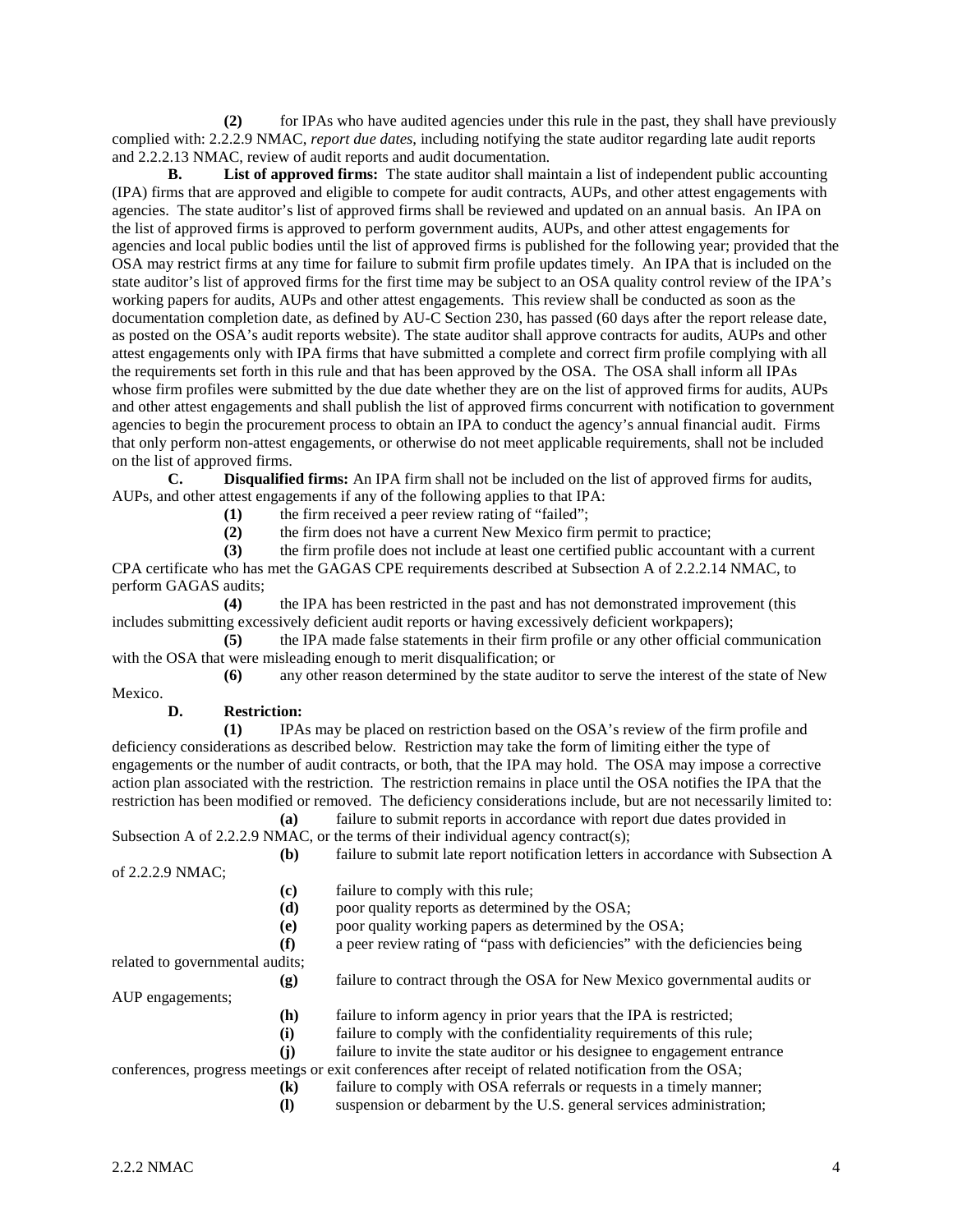**(m)** false statements in the IPA's firm profile or any other official communication with the OSA; **(n)** failure to cooperate timely with requests from successor IPAs, such as reviewing workpapers; **(o)** failure to have required contracts approved by the OSA; or **(p)** any other reason determined by the state auditor to serve the interest of the state

of New Mexico.

**(2)** The OSA shall notify any IPA that it proposes to place under restriction. If the proposed restriction includes a limitation on the number of engagements that an IPA is eligible to hold, the IPA shall not submit proposals or bids to new agencies if the number of multi-year proposals the IPA possesses at the time of restriction is equal to or exceeds the limitation on the number of engagements for which the IPA is restricted.

**(3)** An IPA under restriction is responsible for informing the agency whether the restricted IPA is eligible to engage in a proposed contract.

**(4)** If an agency or local public body submits an unsigned contract to the OSA for an IPA that was ineligible to perform that contract due to its restriction, the OSA shall reject the unsigned contract.

## **E. Procedures for imposition of restrictions:**

**(1)** The state auditor may place an IPA under restriction in accordance with Subsection D of 2.2.2.8 NMAC.

**(a)** The state auditor or his designee shall cause written notice of the restriction to be sent by email and certified mail, return receipt requested, to the IPA, which shall take effect as of the date of the letter of restriction. The letter shall contain the following information:

- (i) the nature of the restriction;<br>(ii) the conditions of the restrict
- **(ii)** the conditions of the restriction;
- **(iii)** the reasons for the restriction;

**(iv)** the action to place the IPA on restriction is brought pursuant to Subsection A of Section 12-6-3 NMSA 1978 and these regulations;

**(v)** the IPA may request, in writing, reconsideration of the proposed contract restriction which shall be received by the OSA within 15 calendar days from the date of the letter of restriction; and

**(vi)** the e-mail or street address where the IPA's written request for reconsideration shall be delivered, and the name of the person to whom the request shall be sent.

**(b)** The IPA's written request for reconsideration shall include sufficient facts to rebut on a point for point basis each deficiency noted in the OSA's letter of restriction. The IPA may request an opportunity to present in person its written request for reconsideration and provide supplemental argument as to why the OSA's determination should be modified or withdrawn. The IPA may be represented by an attorney licensed to practice law in the state of New Mexico.

**(c)** The IPA shall have forfeited its opportunity to request reconsideration of the restriction(s) if the OSA does not receive a written request for reconsideration within 15 calendar days of the date of the letter of restriction. The state auditor may grant, for good cause shown, an extension of the time an IPA has to submit a request for reconsideration.

**(2)** The OSA shall review an IPA's request for reconsideration and shall make a determination on reconsideration within 15 calendar days of the IPA response letter unless the IPA has asked to present its request for reconsideration in person, in which case the OSA shall make a determination within 15 calendar days from the date of the personal meeting. The OSA may uphold, modify or withdraw its restriction pursuant to its review of the IPA's request for reconsideration, and shall notify the IPA of its final decision in writing which shall be sent to the IPA via email and certified mail, return receipt requested.

**F. Procedures to obtain professional services from an IPA:** Concurrent with publication of the list of approved firms, the OSA shall authorize agencies to select an IPA to perform their annual audit or AUP engagement. Agencies are prohibited from beginning the process of procuring IPA services for annual audits or AUPs pursuant to Section 12-6-3 NMSA 1978 until they receive the OSA authorization. Agencies that wish to begin the IPA procurement process for their annual audit or AUP pursuant to Section 12-6-3 NMSA 1978 prior to receiving OSA authorization may request an exception, however any such exceptions granted by OSA are subject to changes in the final audit rule applicable to the annual audit or AUP pursuant to Section 12-6-3 NMSA 1978 and changes in restrictions to, or disqualifications of, IPAs. The notification shall inform the agency that it shall consult its prospective IPA to determine whether the prospective IPA has been restricted by the OSA as to the type of engagement or number of contracts it is eligible to perform. Agencies that may be eligible for the tiered system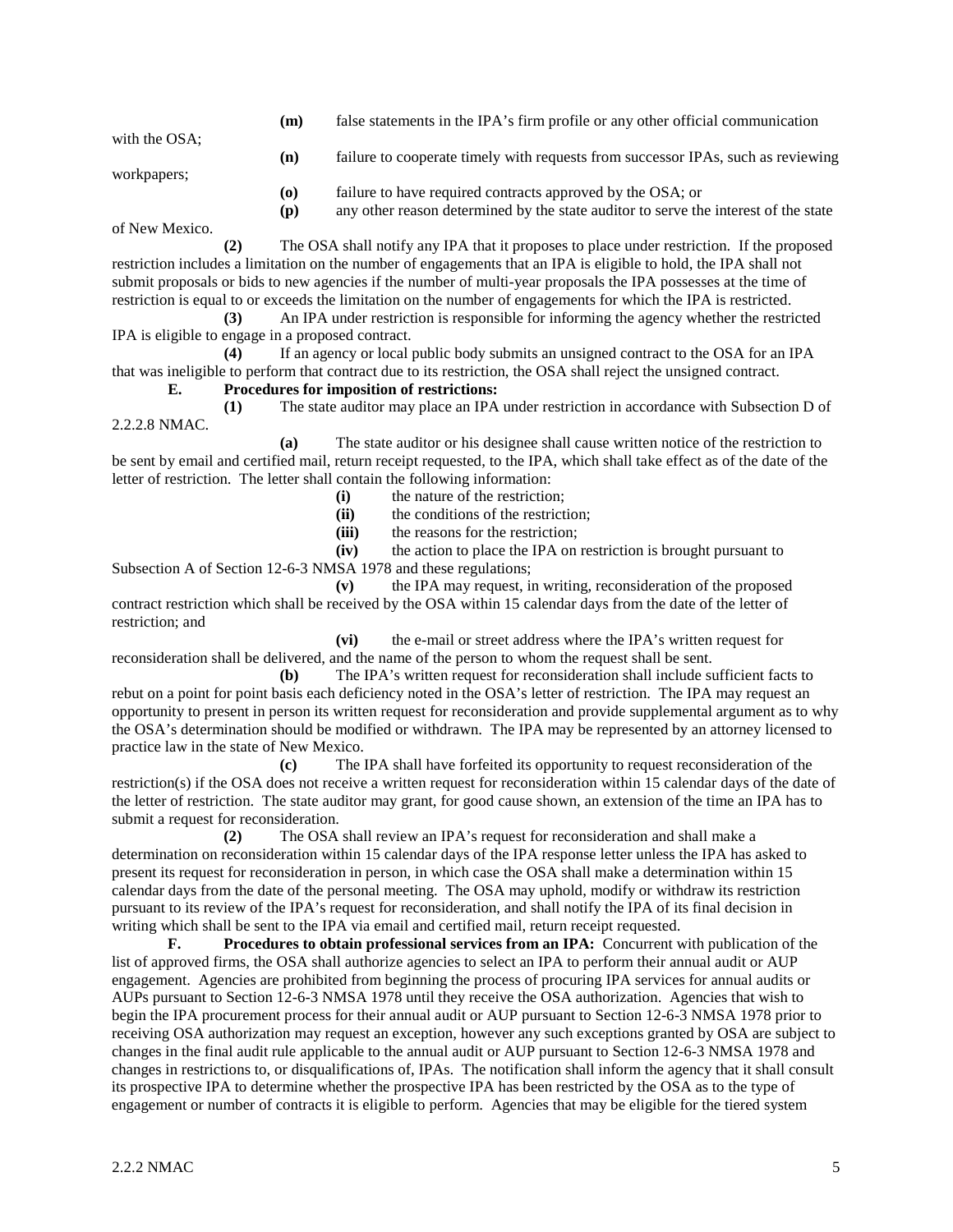shall complete the evaluation described in Subsection B of 2.2.2.16 NMAC. Agencies that receive and expend federal awards shall follow the uniform guidance procurement requirements from 2 CFR 200.317 to 200.326 and 200.509, and shall also incorporate applicable guidance from the following requirements. Agencies shall comply with the following procedures to obtain professional services from an IPA for an audit or AUP engagement.

**(1)** Upon receipt of written authorization from the OSA to proceed, and at no time before then unless OSA has granted an exception, the agency shall identify all elements or services to be solicited pursuant to this rule and conduct a procurement that includes each applicable element of the annual financial and compliance audit, special audit, attestation engagement, performance audit, forensic audit or AUP engagement.

**(2)** Quotations or proposals for annual financial audits shall contain each of the following elements:

- **(a)** financial statement audit;
- **(b)** federal single audit (if applicable);

**(c)** financial statement preparation so long as the IPA has considered any threat to

independence and mitigated it;

**(d)** other non-audit services (if applicable and allowed by current government

auditing standards); and

**(e)** other (i.e., audits of component units such as housing authorities, charter schools, foundations and other types of component units).

**(3)** The agency is encouraged to request multiple year proposals for audit and AUP services, however the term of the contract shall be for one year only. The parties shall enter a new audit contract each year. The agency is responsible for procuring IPA services in accordance with all applicable laws and regulations which may include, but are not limited to, the State Procurement Code (Chapter 13, Article 1 NMSA 1978) or equivalent home rule procurement provisions; GSD Rule, Section 1.4.1 NMAC, Procurement Code Regulations, if applicable; DFA Rule, Section 2.40.2 NMAC, Governing the Approval of Contracts for the Purchase of Professional Services; Uniform Guidance; and Section 13-1-191.1 NMSA 1978 relating to campaign contribution disclosure forms. In the event that either of the parties to the contract elects not to contract for all of the years contemplated by a multiple year proposal, or the state auditor disapproves the contract, the agency shall use the procedures described above to procure services from a different IPA.

**(4)** If the agency is a component of a primary government, the agency's procurement for audit services shall include the AU-C 600 (group audits) requirements for the IPA to communicate and cooperate with the group engagement partner and team, and the primary government. This requirement applies to agencies and universities that are part of the statewide comprehensive annual financial report, other component units of the statewide comprehensive annual financial report and other component units of any primary government that use a different audit firm from the primary government's audit firm. Costs for the IPA to cooperate with the group engagement partner and team, and the primary government, caused by the requirements of AU-C 600 (group audit) may not be charged in addition to the cost of the engagement, as the OSA views this in the same manner as compliance with any other applicable standard.

**(5)** Agencies are encouraged to include representatives of the offices of separately elected officials such as county treasurers, and component units such as charter schools and housing authorities, in the IPA selection process. As part of their evaluation process, the OSA recommends that agencies consider the following when selecting an IPA for their annual audit or AUP pursuant to Section 12-6-3 NMSA 1978:

**(a)** responsiveness to the request for proposal (the firm's integrity, record of past performance, financial and technical resources);

**(b)** relevant experience, availability of staff with professional qualifications and technical abilities;

**(c)** results of the firm's peer and external quality control reviews; and

**(d)** weighting the price criteria less than fifteen percent of the total criteria taken into consideration by the evaluation process or selection committee.

Upon the OSA's request, the agency shall make accessible to the OSA all of the IPA procurement and selection documentation.

**(6)** After selecting an IPA for their annual audit or AUP pursuant to Section 12-6-3 NMSA 1978, each agency shall enter the appropriate requested information online on the OSA-connect website [\(www.osa](http://www.osa-app.org/)[app.org\)](http://www.osa-app.org/). In order to do this, the agency shall register on OSA-Connect and obtain a user-specified password. The agency's user shall then use OSA-Connect to enter information necessary for the contract and for the OSA's evaluation of the IPA selection. After the agency enters the information, the OSA-Connect system generates a draft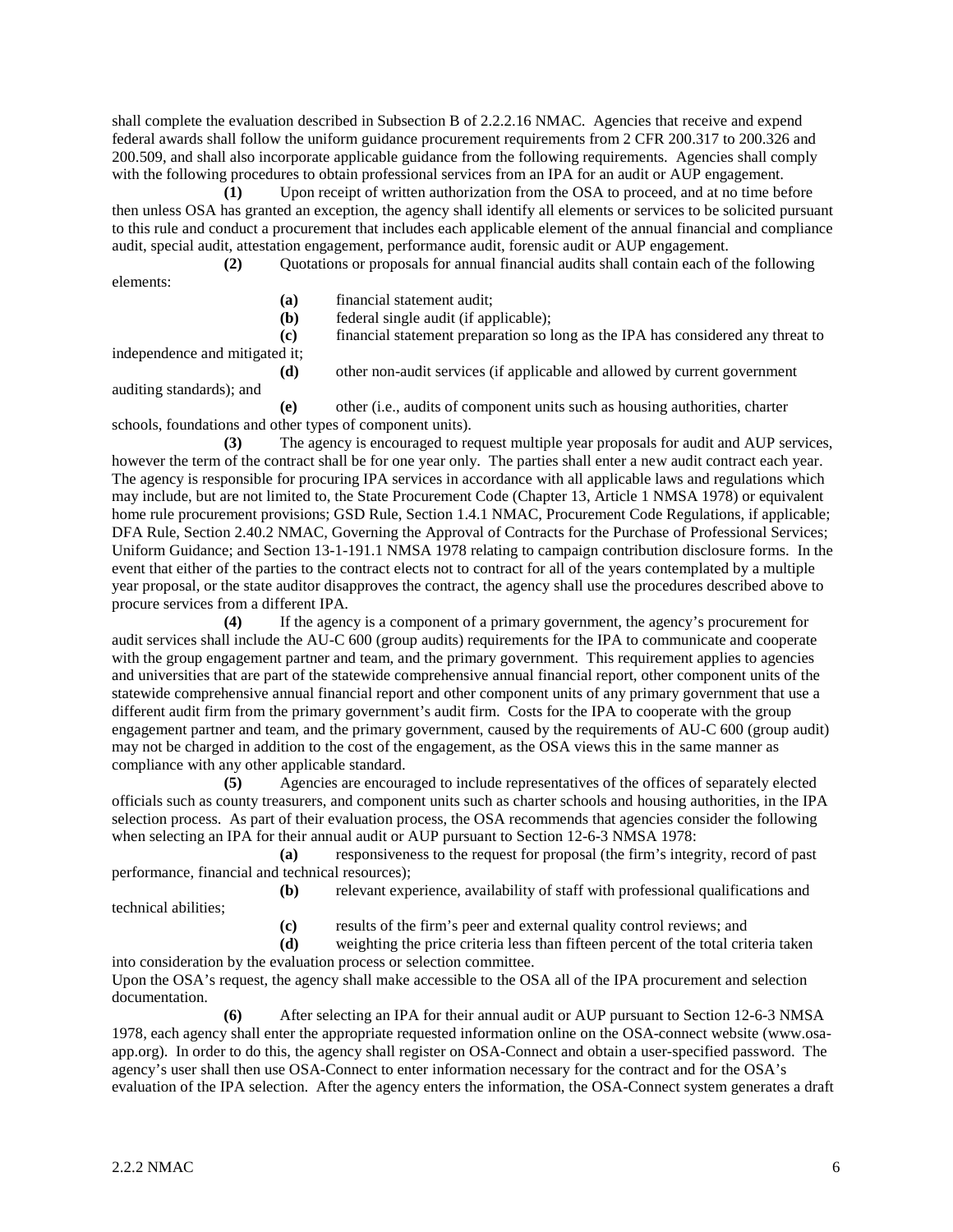contract containing the information entered. The agency shall submit to the OSA for approval a copy of the unsigned draft contract by following the instructions on OSA-Connect.

**(7)** The OSA shall notify the agency as to the OSA's approval or rejection of the selected IPA and contract. The OSA's review of audit contracts does not include evaluation of compliance with any state or local procurement laws or regulations; each agency is responsible for its own compliance with applicable procurement laws, regulations or policies. After the agency receives notification of approval of the selected IPA and contract from the OSA, the agency is responsible for getting the contract signed and sent to any oversight agencies, including DFA, for approval (if applicable). The OSA shall not physically sign the contract. After the agency obtains all the required signature and approvals of the contract, the agency shall submit an electronic portable document format (PDF) copy of the final signed contract to the OSA by electronic mail to: *reports@osa.state.nm.us*.

**(8)** The agency shall deliver the unsigned contract generated by OSA-Connect to the OSA by the due date shown below. In the event that the due date falls on a weekend or holiday, the due date shall be the next business day. If the unsigned contract is not submitted to the state auditor by these due dates, the IPA may, according to professional judgment, include a finding of non-compliance with Subsection F of 2.2.2.8 NMAC in the audit report or AUP report.

**(a)** Regional education cooperatives, cooperative educational services, independent housing authorities, hospitals and special hospital districts: April 15;

**(b)** school districts, counties, and higher education: May 1;

**(c)** incorporated counties (of which Los Alamos is the only one), local workforce investment boards and local public bodies that do not qualify for the tiered system: May 15;

**(d)** councils of governments, district courts, district attorneys, state agencies: July 1 and the state of New Mexico comprehensive annual financial report: July 31;

**(e)** local public bodies that qualify for the tiered system pursuant to Subsections A and B of 2.2.2.16 NMAC with a June 30 fiscal year end: July 30;

**(f)** local public bodies that qualify for the tiered system pursuant to Subsections A and B of 2.2.2.16 NMAC with a fiscal year end other than June 30 shall use a due date 30 days after the end of the fiscal year;

**(g)** agencies with a fiscal year end other than June 30 shall use a due date 30 days before the end of the fiscal year;

**(h)** component units that are being separately audited: on the primary government's due date;

**(i)** Charter schools that are chartered by the PED and agencies that are subject to oversight by the HED have the additional requirement of submitting their audit contract to PED or HED for approval (Section 12-6-14 NMSA 1978); and

**(j)** In the event the agency's unsigned contract is submitted to the OSA, but is not approved by the state auditor, the state auditor shall promptly communicate the decision, including the reason(s) for disapproval, to the agency, at which time the agency shall promptly submit a contract with a different IPA using OSA-Connect. This process shall continue until the state auditor approves an unsigned contract. During this process, whenever an unsigned contract is not approved by the state auditor, the agency may submit a written request to the state auditor for reconsideration of the disapproval. The agency shall submit its request no later than 15 calendar days after the date of the disapproval and shall include documentation in support of its IPA selection. If warranted, after review of the request, the state auditor may hold an informal meeting to discuss the request. The state auditor shall set the meeting in a timely manner with consideration given to the agency's circumstances.

**(9)** The agency shall retain all procurement documentation, including completed evaluation forms, for five years and in accordance with applicable public records laws.

**(10)** If the agency fails to submit an unsigned contract by the due date set forth in this rule, or, if no due date is applicable, within 60 days of notification from the state auditor to engage an IPA, the state auditor may conduct the audit or select the IPA for that agency. The reasonable costs of such an audit shall be borne by the agency audited unless otherwise exempted pursuant to Section 12-6-4 NMSA 1978.

**(11)** In selecting an IPA for an agency pursuant to Subsection F of 2.2.2.8 NMAC the state auditor shall at a minimum consider the following factors, but may consider other factors in the state auditor's discretion that serve the best interest of the state of New Mexico and the agency:

**(a)** the IPA shall be drawn from the list of approved IPAs maintained by the state auditor;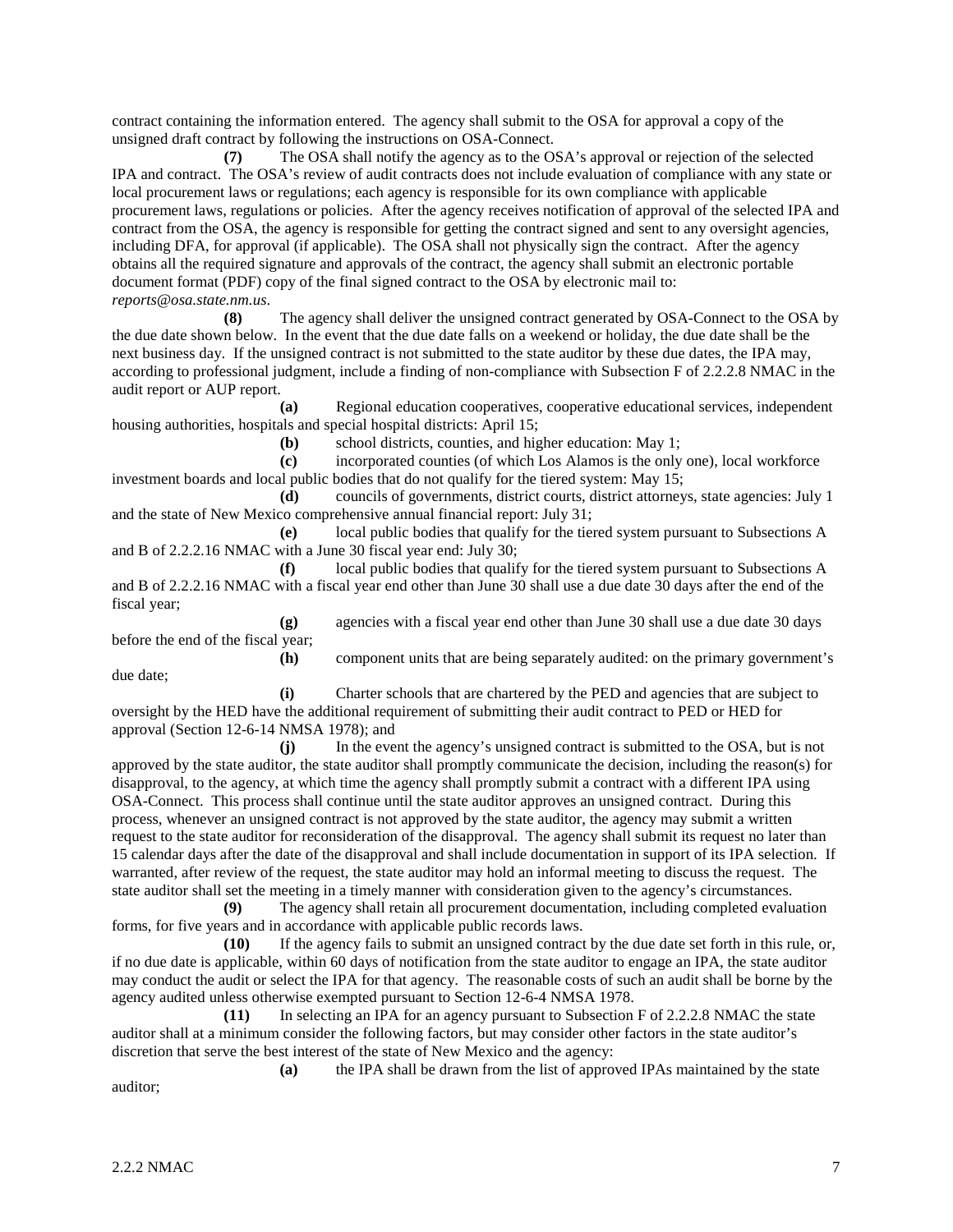**(b)** an IPA subject to restriction pursuant to Subsection D of 2.2.2.8 NMAC, is ineligible to be selected under this paragraph;

agencies;

**(c)** whether the IPA has conducted one or more audits of similar government

**(d)** the physical proximity of the IPA to the government agency to be audited;

**(e)** whether the resources and expertise of the IPA are consistent with the audit requirements of the government agency to be audited;

**(f)** the IPA's cost profile, including examination of the IPA's fee schedule and blended rates;

(**g)** the state auditor shall not select an IPA in which a conflict of interest exists with the agency or that may be otherwise impaired, or that is not in the best interest of the state of New Mexico.

**(12)** The state auditor shall consider, at a minimum, the following factors when considering which agencies shall be subject to the state auditor's selection of an IPA:

- **(a)** whether agency is demonstrating progress in its own efforts to select an IPA;
- **(b)** whether the agency has funds to pay for the audit;

**(c)** whether the agency is on the state auditor's "at risk" list;

**(d)** whether the agency is complying with the requirements imposed on it by virtue of being on the state auditor's "at risk" list;

**(e)** whether the agency has failed to timely submit its e-mailed draft unsigned contract copy in accordance with the audit rule on one or more occasions;

**(f)** whether the agency has failed to timely submit its annual financial audit report in accordance with the audit rule due dates on one or more occasions.

**(13)** The state auditor may appoint a committee of the state auditor's staff to make recommendations for the state auditor's final determination as to which IPAs shall be selected for each government agency subject to the discretion of the state auditor.

**(14)** Upon selection of an IPA to audit a government agency subject to the discretion of the state auditor, the state auditor shall notify the agency in writing regarding the selection of an IPA to conduct its audit. The notification letter shall include, at a minimum, the following statements:

**(a)** the agency was notified by the state auditor to select an IPA to perform its audit or AUP engagement;

**(b)** 60 days or more have passed since such notification, or the applicable due date in this rule has passed, and the agency failed to deliver its draft contract in accordance with this subsection;

**(c)** pursuant to Subsection A of Section 12-6-14 NMSA 1978, the state auditor is selecting the IPA for the agency;

**(d)** delay in completion of the agency's audit is contrary to the best interest of the state and the agency, and threatens the functioning of government and the preservation or protection of property;

**(e)** in accordance with Section 12-6-4 NMSA 1978, the reasonable costs of such an audit shall be borne by the agency unless otherwise exempted; and

**(f)** selection of the IPA is final, and the agency shall immediately take appropriate measures to procure the services of the selected IPA.

**G. State auditor approval/rejection of unsigned contract:** The state auditor shall use discretion and may reject unsigned contracts as follows:

**(1)** An unsigned audit contract, special audit contract, attestation engagement contract, performance audit contract, forensic accounting engagement contract or AUP professional services contract under 2.2.2.16 NMAC that does not serve the best interests of the public or the agency or local public body because of one or more of the following reasons:

- **(a)** lack of experience of the IPA;
- **(b)** failure to meet the auditor rotation requirements as follows:

**(i)** the IPA is prohibited from conducting the agency audit for a period of two years because the IPA already conducted those services for that agency for a period of eight consecutive years;

- **(c)** lack of competence or staff availability;
- **(d)** circumstances that may cause untimely delivery of the audit report or AUP

report;

**(e)** unreasonably high or low cost to the agency or local public body;

**(f)** terms in the proposed contract that the state auditor considers to be unfavorable,

unfair, unreasonable, or unnecessary;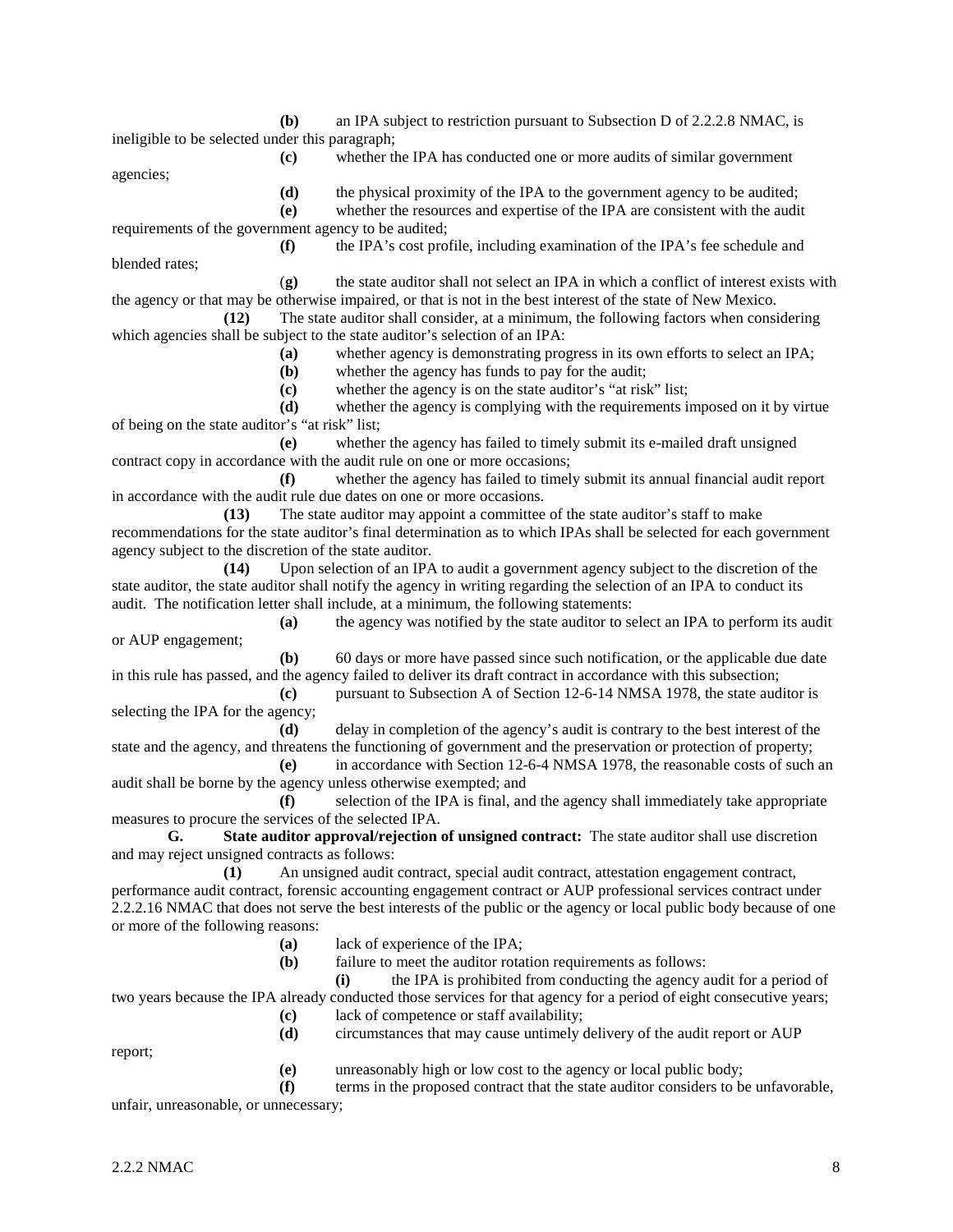**(g)** lack of compliance with the procurement code, the audit act, or this rule;

**(h)** the agency giving too much consideration to the price of the IPA's response to the request for bids or request for proposals in relation to other evaluation criteria;

**(i)** newness of the IPA to the state auditor's list of approved firm;

**(j)** noncompliance with the requirements of Section 12-6-3 NMSA 1978 the audit act by the agency for previous fiscal years; or

**(k)** any other reason determined by the state auditor to be in the best interest of the state of New Mexico.

**(2)** An audit contract, special audit contract, attestation engagement contract, performance audit contract, or forensic accounting engagement contract or AUP contract of an IPA that has:

**(a)** breached a prior-year contract;

**(b)** failed to deliver an audit or AUP report on time;

**(c)** failed to comply with state laws or regulations of the state auditor;

**(d)** performed non-audit services (including services related to fraud) for an agency

or local public body it is performing an audit, special audit, attestation engagement, performance audit, forensic accounting engagement or an AUP for, without prior approval of the state auditor;

**(e)** performed non-audit services under a separate contract for services that may be disallowed by GAGAS independence standards;

**(f)** failed to respond, in a timely and acceptable manner, to an OSA audit, special audit contract, attestation engagement contract, performance audit contract, forensic accounting engagement contract, AUP report review or working paper review;

**(g)** impaired independence during an engagement;

**(h)** failed to cooperate in providing prior-year working papers to successor IPAs;

**(i)** not adhered to external quality control review standards as defined by GAGAS

and 2.2.2.14 NMAC;

**(j)** has a history of excessive errors or omissions in reports or working papers;

**(k)** released the audit report or AUP report to the agency, local public body or the

public before the audit release letter or the OSA letter releasing the AUP report was received from the OSA;

**(l)** failed to submit a completed signed contingency subcontractor form, if required;

**(m)** failed to submit a completed firm profile as required by Subsection A of 2.2.2.8

NMAC or failed to include all staff in the firm profile who would be working on the firm's engagements;

**(n)** reached the limit of contracts to which the state auditor restricted the IPA;

**(o)** failed to respond to communications from the OSA or engagement clients within a reasonable amount of time; or

**(p)** otherwise, in the opinion of the state auditor, the IPA was unfit to be awarded a

contract.

**(3)** An audit contract, special audit contract, attestation engagement contract, performance audit contract, forensic accounting engagement contract or AUP contract for an IPA received by the OSA, which the state auditor decides to perform himself with or without the assistance of an IPA, and pursuant to Section 12-6-3 NMSA 1978, even if the agency or local public body was previously designated for audit or AUP to be performed by an IPA.

**H. Audit contract requirements:** The agency shall use the appropriate audit or AUP engagement contract form provided by the OSA through the OSA-connect website at www.osa-app.org. The OSA may provide audit or AUP engagement contract forms to the agency via facsimile, e-mail, or U.S. mail if specifically requested by the agency. Only contract forms provided by the state auditor shall be accepted and shall:

**(1)** be completed and submitted in its unsigned form by the due date indicated at Subsection F of 2.2.2.8 NMAC;

**(2)** for all agencies whose contracts are approved through the DFA's contracts review bureau, have the IPA's combined reporting system (CRS) number verified by the taxation and revenue department (TRD) after approval by the state auditor; and

**(3)** in the compensation section of the contract, include the dollar amount that applies to each element of the contracted procedures that shall be performed;

**(4)** if the agency requires the IPA to provide additional services outside the scope of work described in the audit or AUP contract form provided through the OSA-connect website, the additional services shall be described in detail in the "other provisions section" of the contract; if the additional services required by the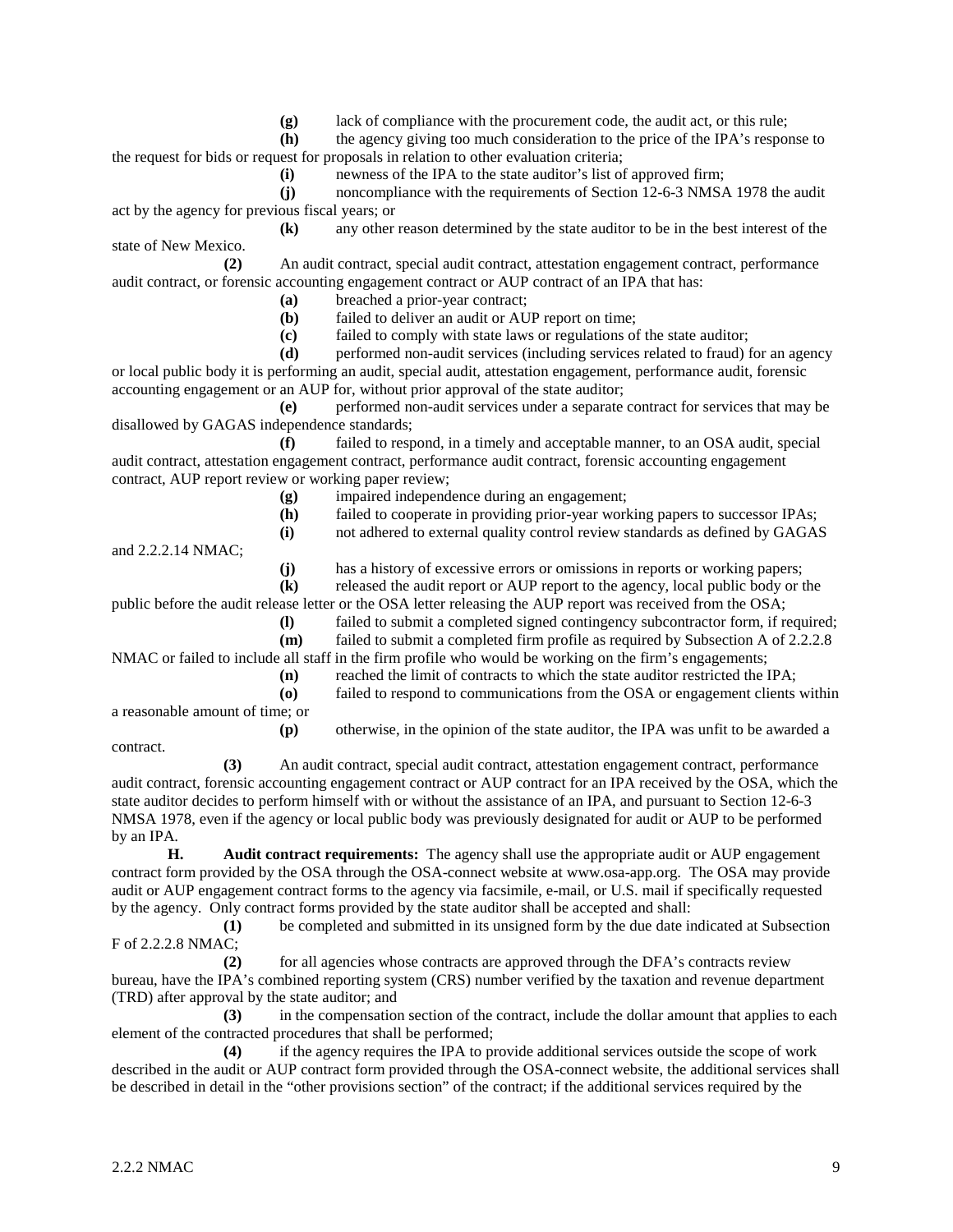"other provisions" section of the contract cause a significant change in the scope of the audit, then the contract amendment provisions of Subsection N of 2.2.2.8 NMAC shall apply.

**I. Professional liability insurance:** The IPA shall maintain professional liability insurance covering any error or omission committed during the term of the contract. The IPA shall provide proof of such insurance to the state auditor with the firm profile. The amount maintained should be commensurate with the risk assumed. The IPA shall provide to the state auditor, prior to expiration, updated insurance information.

**J. Breach of contract:** A breach of any terms of the contract shall be grounds for immediate termination of the contract. The injured party may seek damages for such breach from the offending party. Any IPA who knowingly makes false statements, assurances, or disclosures may be disqualified from conducting audits or AUP engagements of New Mexico governmental agencies.

## **K. Subcontractor requirements:**

**(1)** Audit firms that have only one individual qualified to supervise a GAGAS audit and issue the related audit report pursuant to Section 61-28B-17 NMSA 1978, and GAGAS Paragraph 4.16 shall submit with the firm profile, a completed contingency subcontractor form that is dated to be effective until the date the next firm profile shall be submitted. The form shall indicate which IPA on the state auditor's current list of approved IPA's shall complete the IPA's audits in the event the one individual with the qualifications described above becomes incapacitated and unable to complete the audit. See the related contingency subcontractor form available at [www.osanm.org.](http://www.osanm.org/) The OSA shall not approve audit contracts for such a firm without the required contingency subcontractor form.

**(2)** In the event an IPA chooses to use a subcontractor to assist the IPA in working on a specific audit, then the IPA shall obtain the prior written approval of the state auditor to subcontract a portion of the audit work. The IPA may subcontract only with IPAs who have submitted a completed and approved firm profile to the state auditor as required in Subsection A of 2.2.2.8 NMAC. Subcontractors are subject to an independence analysis, which may include the IPA rotation requirements of Subsection G of 2.2.2.8 NMAC. "Technical review contracts" are considered subcontracting and are subject to the requirements of this Section. The audit contract shall specify subcontractor responsibility, who shall sign the report(s), and how the subcontractor shall be paid. For additional information see the subcontract work section of the OSA website.

**L. IPA independence:** IPAs shall maintain independence with respect to their client agencies in accordance with the requirements of the current *government auditing standards*.

**M. Progress Payments:** The state auditor shall approve progress and final payments for the annual audit contract as follows:

**(1)** Subsection A of Section 12-6-14 NMSA 1978 (contract audits) provides that "payment of public funds may not be made to an independent auditor unless a contract is entered into and approved as provided in this section."

**(2)** Subsection B of Section 12-6-14 NMSA 1978 (contract audits) provides that the state auditor may authorize progress payments on the basis of evidence of the percentage of audit work completed as of the date of the request for partial payment.

**(3)** Progress payments up to seventy percent do not require state auditor approval provided that the agency certifies the receipt of services before any payments are made to the IPA. If the report has been submitted, progress payments up to eighty-five percent do not require state auditor approval. The agency shall monitor audit progress and make progress payments only up to the percentage that the audit is completed. If requested by the state auditor, the agency or the IPA shall provide a copy of the approved invoices and progress billing(s). Progress payments between seventy percent and ninety-five percent if no report has been submitted, or eighty-five and ninety-five percent if a report has been submitted, require state auditor approval after being approved by the agency. When component unit audits are part of a primary government's audit contract, requests for progress payments on the component unit audit(s) shall be included within the primary government's request for progress payment approval. In this situation, the OSA shall not process separate progress payment approvals submitted by the component unit.

**(4)** The state auditor may limit progress payments allowed to be made without state auditor approval for an IPA whose previous audits were submitted after the due date specified in Subsection A of 2.2.2.9 NMAC to only the first fifty percent of the total fee.

**(5)** Section 12-6-14 NMSA 1978 (contract audits) provides that final payment under an audit contract may be made by the agency to the IPA only after the state auditor has determined, in writing, that the audit has been made in a competent manner in accordance with contract provisions and this rule. The state auditor's determination with respect to final payment shall be communicated as follows:

**(a)** stated in the letter accompanying the release of the report to the agency; or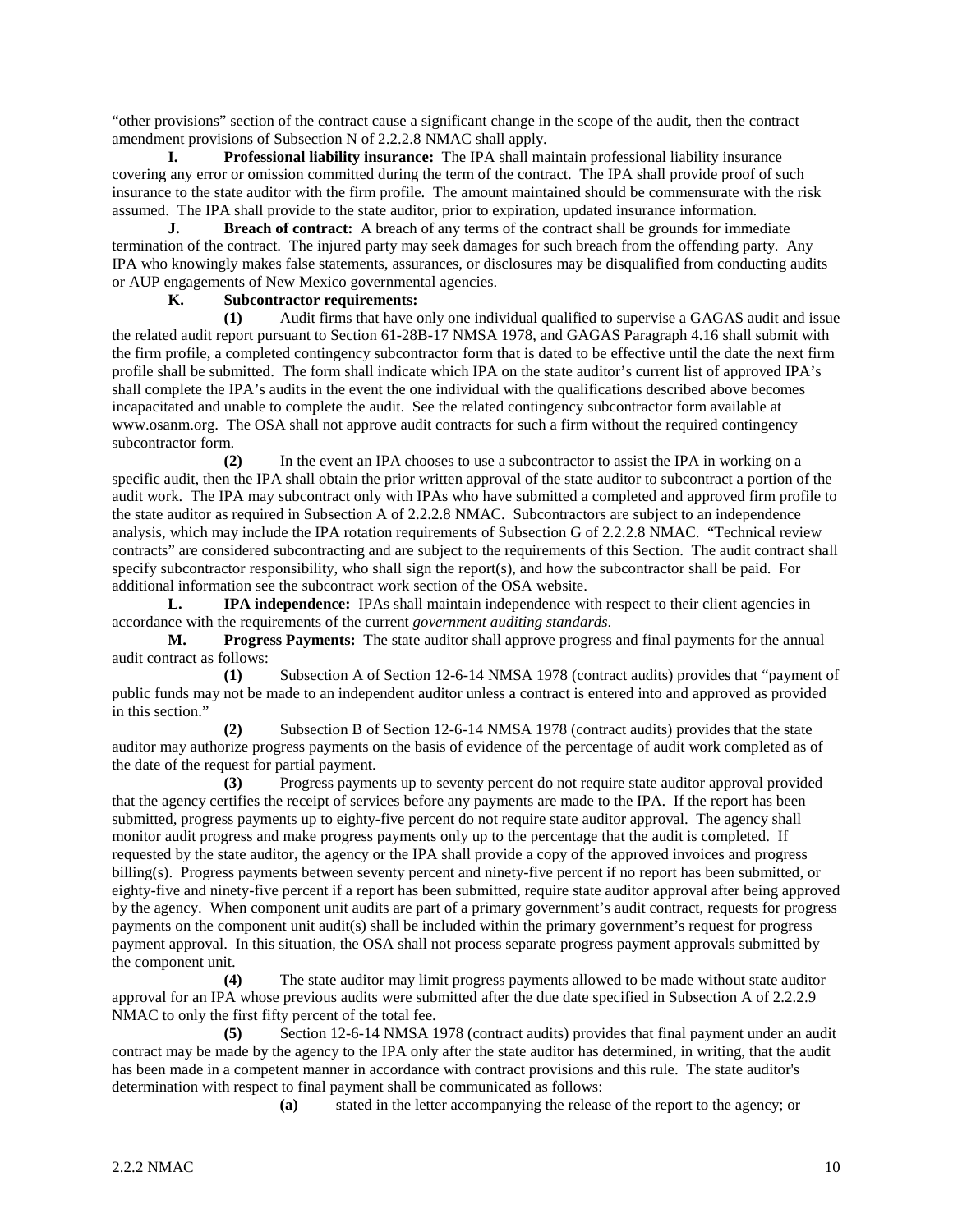**(b)** in the case of ongoing law enforcement investigations, stated in a letter prior to the release of the report to the agency.

In no circumstance may the total billed by the IPA under the audit contract exceed the total contract amount, as amended if applicable. Further, as the compensation section of the contract shall include the dollar amount that applies to each element of the contracted procedures that shall be performed, if certain procedures, such as a single audit, are determined to be unnecessary and are not performed, the IPA may not bill the agency for these services. Final payment to the IPA by the agency prior to review and release of the audit report by the state auditor is considered a violation of Section 12-6-14 NMSA 1978 and this rule and shall be reported as an audit finding in the audit report of the agency. If this statute is violated, the IPA may be removed from the state auditor's list of approved auditors.

### **N. Contract amendment requirements:**

**(1)** Contract amendments to contracts for audit services, AUP services, or non-attest services shall be submitted to the OSA regarding executed contracts. Contracts may not be amended after they expire. The contract should be amended prior to the additional work being performed or as soon as practicable thereafter. Any amendments to contracts for audits, AUPs, or other attest or non-attest engagements shall be made on the contract amendment form available at www.saonm.org. The OSA's review of audit contracts and amendments does not include evaluation of compliance with the state procurement code or other applicable requirements. Although the parties may amend the delivery dates in a contract, audit report regulatory due dates cannot be modified by amendment. The OSA's review of audit contract amendments does not include evaluation of compliance with any state or local procurement laws or regulations; each agency is responsible for its own compliance with applicable procurement laws, regulations or policies.

**(2)** Contract amendments submitted for state auditor approval shall include a detailed explanation of:

**(a)** the work to be performed and the estimated hours and fees required for completion of each separate professional service contemplated by the amendment; and

**(b)** how the work to be performed relates to the scope of work outlined in the original contract.

**(3)** Since annual financial audit contracts are fixed-price contracts, contract amendments for fee increases shall only be approved for extraordinary circumstances, reasons determined by the state auditor to be in the best interest of the state of New Mexico, or a significant change in the scope of an audit. For example, if an audit contract did not include a federal single audit, a contract amendment shall be approved if a single audit is required. Other examples of significant changes in the scope of an audit include: the addition of a new program, function or individual fund that is material to the government-wide financial statements; the addition of a component unit; and the addition of special procedures required by this rule, a regulatory body or a local, state or federal grantor. Contract amendments shall not be approved to perform additional procedures to achieve an unmodified opinion. The state auditor shall also consider the auditor independence requirements of Subsection L of 2.2.2.8 NMAC when reviewing contract amendments for approval. Requests for contract amendments shall be submitted to the OSA with the signed contract amendment. The OSA shall review the requests and respond to the agency and the IPA within 30 calendar days of receipt.

**(4)** If a proposed contract amendment is rejected for lack of adequate information, the IPA and agency may submit a corrected version for reconsideration.

#### **O. Termination of audit contract requirements:**

**(1)** The state auditor may terminate an audit contract to be performed by an IPA after determining that the audit has been unduly delayed, or for any other reason, and perform the audit entirely or partially with IPAs contracted by the OSA (consistent with the October 6, 1993, stipulated order, *Vigil v. King*, No. SF 92-1487(C). The notice of termination of the contract shall be in writing.

**(2)** If the agency or IPA terminate the audit or AUP engagement contract pursuant to the termination paragraph of the contract, the OSA shall be notified of the termination immediately. The party sending out the termination notification letter shall simultaneously send a copy of the termination notification letter to the OSA with an appropriate cover letter, addressed to the state auditor.

**(a)** The agency is responsible for procuring the services of a new IPA in accordance with all applicable laws and regulations, and this rule.

**(b)** The unsigned contract for the newly procured IPA shall be submitted to the OSA within 30 calendar days of the date of the termination notification letter.

**(c)** As indicated in Subsection A of 2.2.2.9 NMAC, the state auditor shall not grant extensions of time to the established regulatory due dates.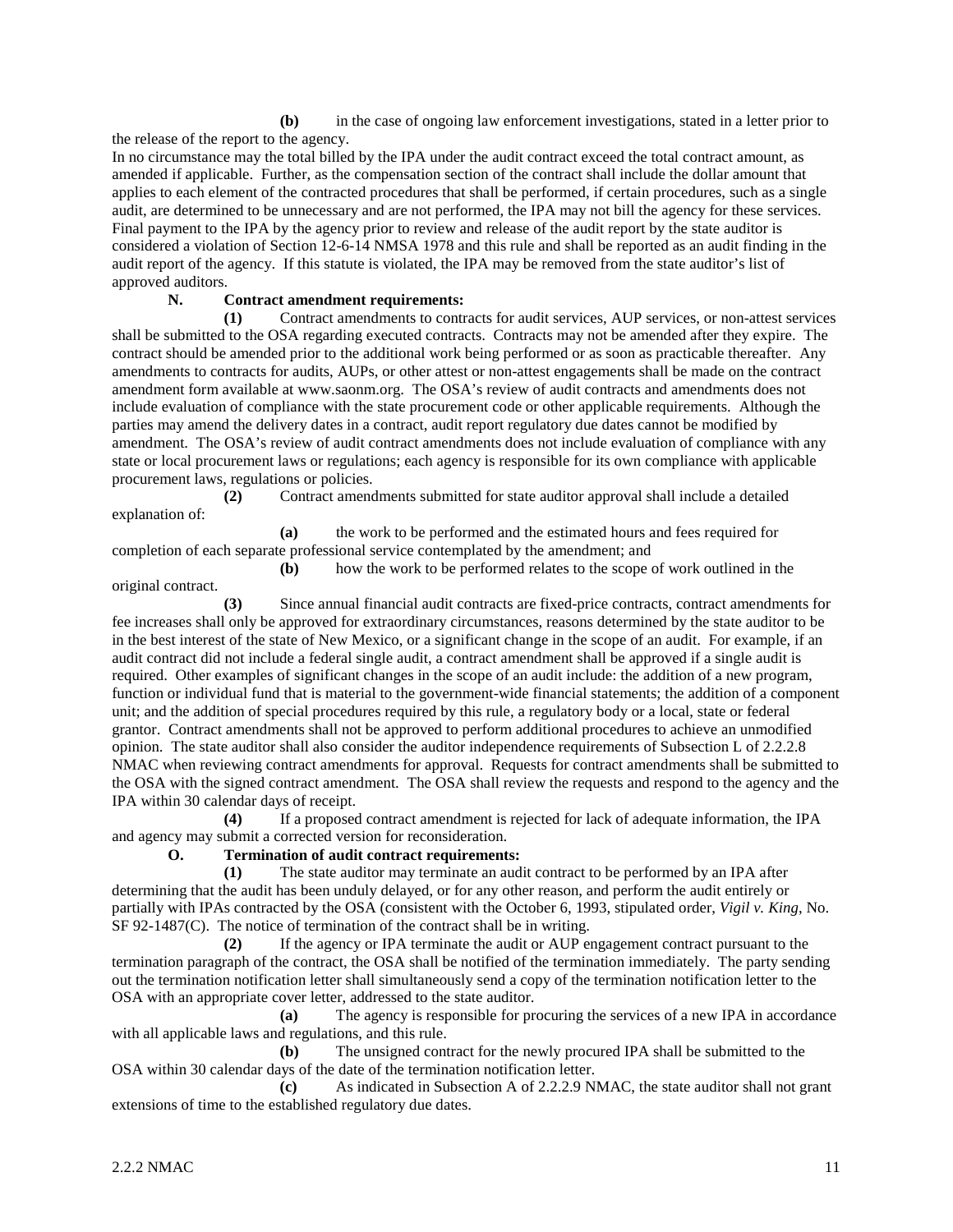**(d)** If the IPA does not expect to deliver the engagement report by the regulatory due date, the IPA shall submit a written notification letter to the state auditor and oversight agency as required by Subsection A of 2.2.2.9 NMAC or Subsection G of 2.2.2.16 NMAC. [2.2.2.8 NMAC - Rp, 2.2.2.8 NMAC, 3/23/2021]

# **2.2.2.9 REPORT DUE DATES:**

**A. Report due dates:** The IPA shall deliver the electronic draft annual financial audit report to the state auditor by 5:00 p.m. on the date specified in the audit contract and send it electronically by the due date. IPAs and agencies are encouraged to perform interim work as necessary and appropriate to meet the following due dates. **(1)** The audit report due dates are as follows:

**(a)** regional education cooperatives, cooperative educational services and

independent housing authorities: September 30;

**(b)** hospitals and special hospital districts: October 15;

**(c)** higher education, state agencies not specifically named elsewhere in this Subsection, district courts, district attorneys, the New Mexico finance authority, the New Mexico lottery authority, and other agencies with June 30 fiscal year-ends that are reported as component units in the state of New Mexico comprehensive annual financial report: November 1;

**(d)** school districts, TRD, CYFD, DOH, DOT, HSD, GSD, ECECD, and the state of New Mexico component appropriation funds (state general fund): November 15;

**(e)** the PED, the state investment council, and the three post-employment benefit agencies (PERA, ERB and the retiree health care authority): the Wednesday before Thanksgiving day;

**(f)** counties, incorporated counties (of which Los Alamos is the only one), workforce investment boards, councils of governments, and the New Mexico mortgage finance authority: December 1;

**(g)** local public bodies including municipalities: December 15;

**(h)** the state of New Mexico comprehensive annual financial report: December 31;

**(i)** the ERB, PERA and retiree health care authority schedules of employer

allocations reports and related employer guides required by Subsections Z of 2.2.2.10 NMAC: June 15; **(j)** agencies with a fiscal year-end other than June 30 shall submit the audit report

no later than *five months after the fiscal year-end*;

**(k)** regarding component unit reports (e.g., housing authorities, charter schools, hospitals, foundations, etc.), all separate audit reports prepared by an auditor that is different from the primary government's auditor, are *due fifteen days before the primary government's audit report is due*, unless some other applicable due date requires the report to be submitted earlier;

**(l)** any agency that requires its report to be released by December 31st for any reason (bonding, GFOA, etc.): the earlier of its agency due date or December 1; and

**(m)** late audit or AUP reports of any agency (not performed in the current reporting period): not more than six months after the date the contract was executed.

**(2)** If an audit report is not delivered on time to the state auditor, the auditor shall include this instance of non-compliance with Subsection A of 2.2.2.9 NMAC as an audit finding in the audit report. This requirement is not negotiable. If appropriate, the finding may also be reported as a significant deficiency or material weakness in the operation the agency's internal controls over financial reporting pursuant to AU-C 265.

**(3)** An electronic copy of the report shall be submitted for review by the OSA with the following: copy of the signed management representation letter and a copy of the completed state auditor report review guide (available at www.saonm.org). A report shall not be considered submitted to the OSA for the purpose of meeting the due date until a copy of the signed management representation letter and the completed report review guide are also submitted to the OSA. All separate reports prepared for component units shall also be submitted to the OSA for review, along with a copy of the management representation letter, and a completed report review guide for each separate audit report. A separate component unit report shall not be considered submitted to the OSA for the purpose of meeting the due date until a copy of the signed management representation letter and the completed report review guide are also submitted to the OSA. If a due date falls on a weekend or holiday, or if the OSA is closed due to inclement weather, the audit report is due the following business day by 5:00 p.m.

**(4)** AU-C 700.41 requires the auditor's report to be dated after audit evidence supporting the opinion has been obtained and reviewed, the financial statements have been prepared and the management representation letter has been signed. AU-C 580.20 requires the management representation letter to be dated the same date as the independent auditor's report.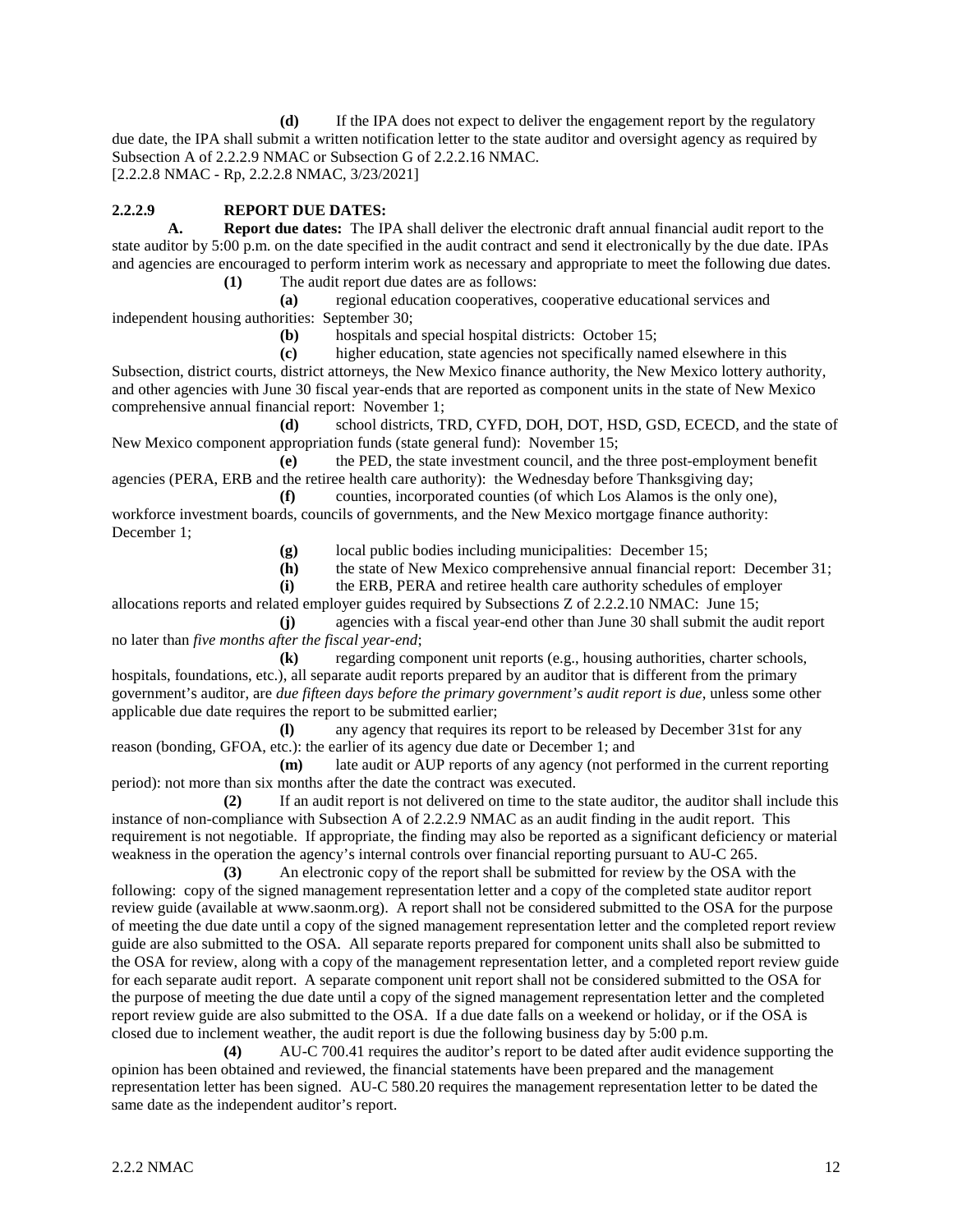**(5)** As soon as the auditor becomes aware that circumstances exist that will make an agency's audit report be submitted after the applicable due date provided in Subsection A of 2.2.2.9 NMAC, the auditor shall notify the state auditor in writing. This notification shall consist of a letter, not an email. However, a scanned version of the official letter sent via email is acceptable. The late audit notification letter is subject to the confidentiality requirements detailed at Subsection M of 2.2.2.10 NMAC. This does not prevent the state auditor from notifying the legislative finance committee or applicable oversight agency pursuant to Subsections F and G of Section 12-6-3 NMSA 1978. There shall be a separate notification for each late audit report. The notification shall include a specific explanation regarding why the report will be late, when the IPA expects to submit the report and a concurring signature by a duly authorized representative of the agency. If the IPA is going to miss the expected report submission date, then the IPA shall send a revised notification letter. In the event the contract was signed after the report due date, the notification letter shall still be submitted to the OSA explaining the reason the audit report will be submitted after the report due date. The late report notification letter is not required if the report was submitted to the OSA for review by the due date, and then rejected by the OSA, making the report late when resubmitted. Reports resubmitted to the OSA with changes of the IPA's opinion after the report due date shall be considered late and a late audit finding shall be included in the audit report.

**(6)** The due date of any report not listed in Subsection A of 2.2.2.9 NMAC shall be the date specified in the contract.

#### **B. Delivery and release of the audit report:**

**(1)** The IPA shall deliver to the state auditor an electronic copy of the audit report for review by 5:00 p.m. on the day the report is due. Unfinished or excessively deficient reports shall not satisfy this requirement; such reports shall be rejected and returned to the IPA and the OSA may take action in accordance with Subsection C of 2.2.2.13 NMAC. When the OSA rejects and returns a substandard audit report to the IPA, the OSA shall consider the audit report late if the corrected report is not resubmitted by the due date. The IPA shall also report a finding for the late audit report in the audit report. The firm shall submit an electronic version of the corrected rejected report for OSA review. The name of the electronic file shall be "corrected rejected report" followed by the agency name and fiscal year.

**(2)** Before initial submission, the IPA shall review the report using the appropriate report review guide available on the OSA's website. The report review guide shall reference applicable page numbers in the audit report. The audit manager or person responsible for the IPA's quality control system shall either complete the report review guide or sign off as having reviewed it. All questions in the guide shall be answered, and the reviewer shall sign and date the last page of the guide. If the review guide is not accurately completed or incomplete, the report shall not be accepted.

**(3)** IPAs are encouraged to deliver completed audit reports before the due date. All reports, except for reports prepared by the OSA, shall be addressed to the state auditor, the agency executive and governing body (if applicable). Reports prepared by the OSA shall be addressed to the agency executive and governing body (if applicable). The OSA shall review all audit reports submitted by the report due date before reviewing reports that are submitted after the report due date. Once the review of the report is completed pursuant to Subsection A of 2.2.2.13 NMAC, and any OSA comments have been addressed by the IPA, the OSA shall indicate to the IPA that the report is ready to print. After the OSA issues the "*ok to print*" communication for the audit report, the OSA shall authorize the IPA to submit the corrected report with the following items to the OSA within five business days; an electronic searchable version of the audit report labeled "final", in PDF format, and an electronic Excel version of the summary of findings report and any other required electronic schedule (electronic schedules may not apply to engagements pursuant to 2.2.2.15 or 2.2.2.16 NMAC) if applicable, and an electronic excel version of the schedule of asset management costs for investing agencies, if applicable (all available at www.saonm.org). The OSA shall not release the report until the searchable electronic PDF version of the report and all required electronic Excel schedules are received by the OSA. The electronic file containing the final audit report shall:

**(a)** be created and saved as a PDF document in a single PDF file format (simply naming the file using a PDF extension .pdf does not by itself create a PDF file);

- **(b)** be version 5.0 or newer;
- **(c)** not exceed 10 megabytes (MB) per file submitted (contact the OSA to request an exception if necessary);

**(d)** have all security settings like self-sign security, user passwords, or permissions removed or deactivated so the OSA is not prevented from opening, viewing, or printing the file;

- **(e)** not contain any embedded scripts or executables, including sound or movie
- (multimedia) objects;
- **(f)** have a file name that ends with .pdf;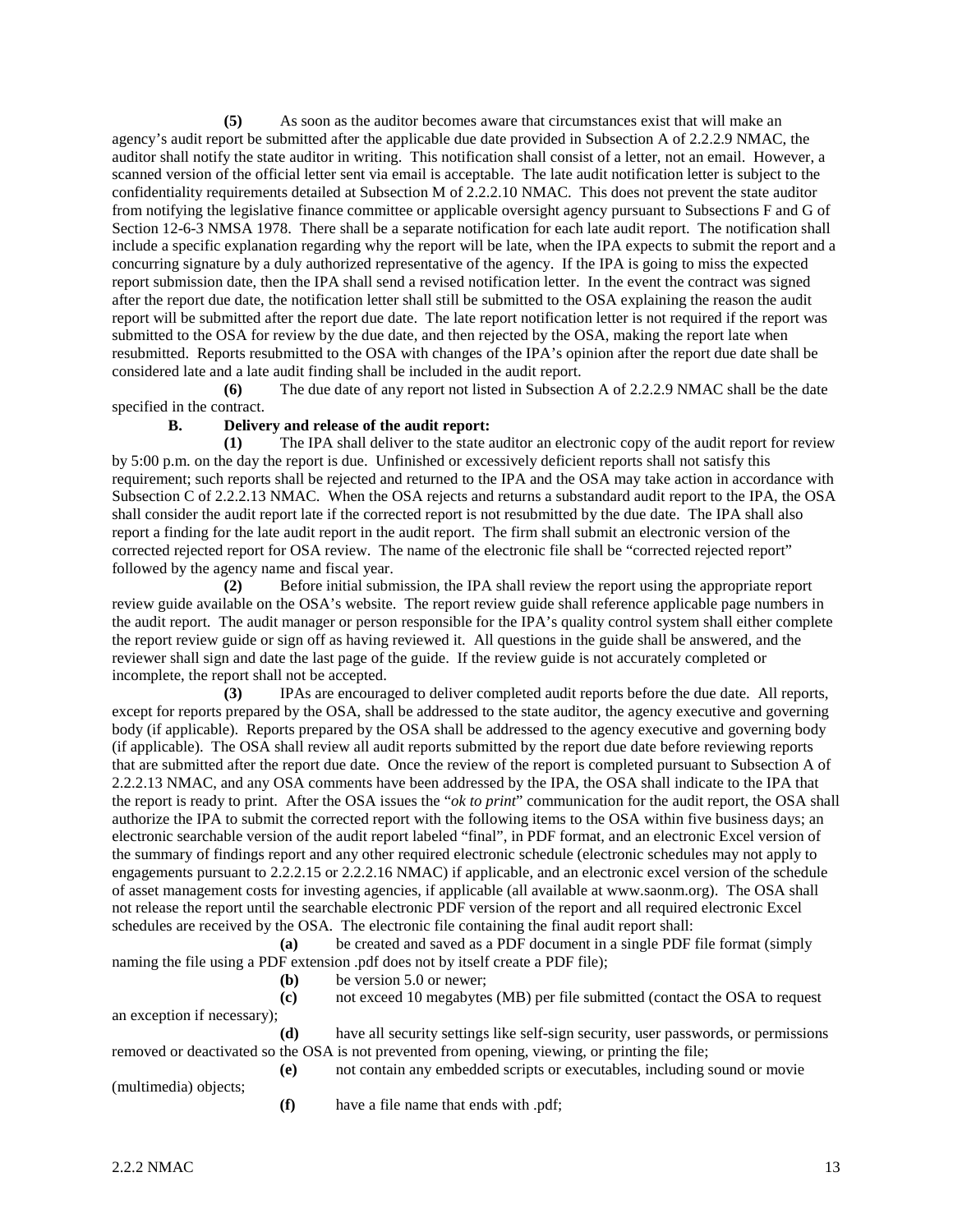**(g)** be free of worms, viruses or other malicious content (a file with such content

shall be deleted by the OSA);

**(h)** be "flattened" into a single layer file prior to submission;

**(i)** not contain any active hypertext links, or any internal/external links (although it is permissible for the file to textually reference a URL as a disabled link);

**(j)** be saved at 300 dots per inch (DPI) (lower DPI makes the file hard to read and higher DPI makes the file too large);

**(k)** have a name that starts with the OSA agency number, followed by the agency name, the fiscal year and "final"; and

**(l)** be searchable.

**(4)** The IPA shall deliver to the agency the number of copies of the audit report indicated in the audit contract only after the state auditor has officially released the audit report with a "release letter".

**(a)** The audited agency may waive the 5-day waiting period required by Section 12- 6-5 NMSA 1978. To do so, the agency's governing authority or the governing authority's designee must provide written notification to the OSA of the waiver. The notification must be signed by the agency's governing authority or the governing authority's designee and be sent via letter, e-mail or fax to the attention of the state auditor. The OSA encourages agencies wishing to waive the five-day waiting period to provide the written notification *prior* to the submission of the final report to the OSA.

**(b)** The IPA shall deliver to the agency the number of copies of the audit report indicated in the audit contract only after the state auditor has officially released the audit report with a "release letter". Release of the audit report to the agency or the public prior to it being officially released by the state auditor shall result in an audit finding.

**(5)** After the release of a report, the OSA shall provide DFA and the legislative finance committee with notification that the report is available on the OSA website.

**(6)** If an audit report is reissued pursuant to AU-C 560, subsequent events and subsequently discovered facts, or AAG GAS 13.29-.30 for uniform guidance compliance reports, the reissued audit report shall be submitted to the OSA with a cover letter addressed to the state auditor. The cover letter shall explain that:

**(a)** the attached report is a "reissued" report;<br>**(b)** the circumstances that caused the reissuar

**(b)** the circumstances that caused the reissuance; and

**(c)** a summary of the changes that appear in the reissued report. The OSA shall subject the reissued report to the report review process and upon completion of that report review process, shall issue a "release letter." The contents of the reissued audit report are subject to the confidentiality requirements described in Subsection M of 2.2.2.10 NMAC. Agency management and the IPA are responsible for ensuring that the latest version of the report is provided to each recipient of the prior version of the report. The OSA shall notify the appropriate oversight agencies regarding the updated report on the OSA website.

**(7)** If changes to a released audit report are submitted to the OSA, and the changes do not rise to the level of requiring a reissued report, the IPA shall submit a cover letter addressed to the agency, with a copy to the state auditor, which includes the following minimum elements:

report;

and

**(a)** a statement that the changes did not rise to the level of requiring a reissued

**(b)** a description of the circumstances that caused the resubmitted updated report;

**(c)** a summary of the changes that appear in the resubmitted updated report compared to the prior released report. Agency management and the IPA are responsible for ensuring that the latest version of the resubmitted report is provided to each recipient of the prior version of the report. The OSA shall notify the appropriate oversight agencies regarding the updated report on the OSA website.

**C. Required status reports:** For an agency that has failed to submit audit or agreed-upon procedures reports as required by this rule, and has therefore been designated as "at risk" due to late reports, the state auditor requires the agency to submit written status reports to the OSA on each March 15, June 15, September 15, and December 15 that the agency is not in compliance with this rule. Status reports are not required for agencies that are included on the "at risk" list solely due to an adverse or disclaimed independent auditor's opinion. The status report shall be signed by a member of the agency's governing authority, a designee of the governing authority or a member of the agency's top management. If the agency has a contract with an IPA to conduct the audit or perform the AUP engagement, the agency must send the IPA a copy of the quarterly status report. IPAs engaged to audit or perform AUP engagements for agencies with late reports are responsible for assisting these agencies in complying with the reporting requirements of this section. Failure to do so shall be noted by the OSA and taken into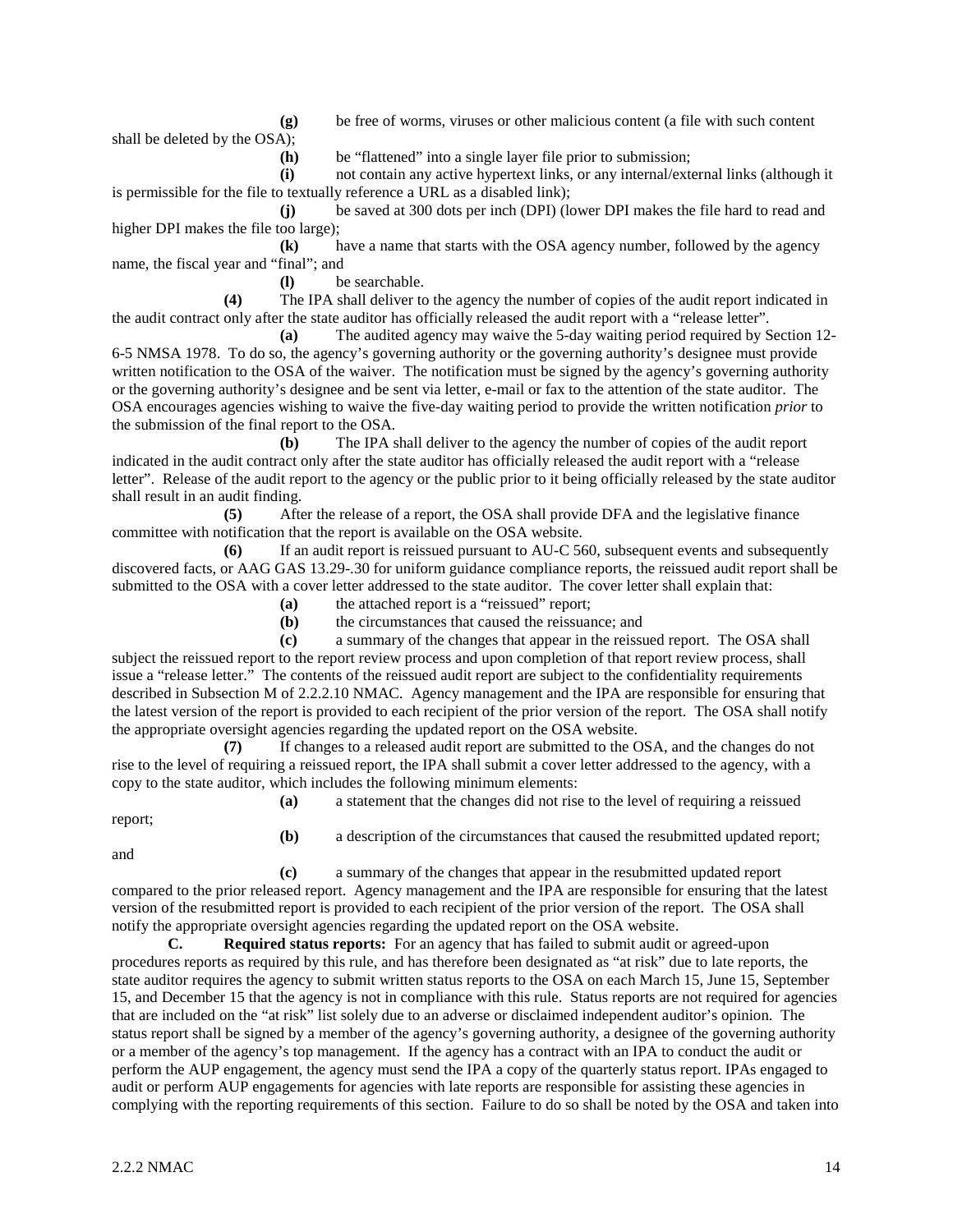account during the IPA Firm Profile evaluation process. At a minimum, the quarterly written status report shall include:

**(1)** a detailed explanation of the agency's efforts to complete and submit its audit or agreedupon procedures;

**(2)** the current status of any ongoing audit or agreed-upon procedures work;

**(3)** any obstacles encountered by the agency in completing its audit or agreed-upon

procedures; and

**(4)** a projected completion date for the financial audit or agreed-upon procedures report. [2.2.2.9 NMAC **-** Rp, 2 2.2.9 NMAC, 3/23/2021]

# **2.2.2.10 GENERAL CRITERIA:**

# **A. Annual financial and compliance audits**:

**(1)** The financial audit shall cover the entire financial reporting entity including the primary government and the component units of the primary government, if any. For any financial and compliance audit the agency should produce all documents necessary to conduct the engagement.

**(a)** The primary government shall determine whether an agency that is a separate legal entity from the primary government is a component unit of the primary government as defined by GASBS 14, 39, 61, and 80 (as amended). The flowchart at GASBS 61.68 may be useful in making this determination. The primary government shall notify all other agencies determined to be component units by September 15 of the subsequent fiscal year. Failure to meet this due date results in a compliance finding. IPAs shall use GASB guidelines as found in relevant GASBS to determine the correct presentation of the component unit. All agencies that meet the criteria to be a component unit of the primary government shall be included with the audited financial statements of the primary government by discrete presentation or blended, as appropriate. Component units are reported using the government financial reporting format if they have one or more of the characteristics described at AAG SLV 1.01. If a component unit does not qualify to be reported using the governmental format and is not statutorily required to be reported using the governmental format, that fact shall be explained in the notes to the financial statements (summary of significant accounting policies: financial reporting entity). If there was a change from the prior year's method of presenting a component unit or change in component units reported, the notes to the financial statements shall disclose the reason(s) for the change.

**(b)** If a primary government has no component units, that fact shall be disclosed in the notes to the financial statements (summary of significant accounting policies: financial reporting entity). If the primary government has component units that are not included in the financial statements due to materiality, that fact shall also be disclosed in the notes.

**(c)** The state auditor requires component unit(s) to be audited by the same audit firm that audits the primary government (except for public housing authority component units that are statutorily exempt from this requirement, and the statewide comprehensive annual financial report). Requests for exemption from this requirement shall be submitted in writing by the primary government to the state auditor. If the request to use a different auditor for the component unit is approved in writing by the state auditor, the following requirements shall be met:

**(i)** the IPAs of the primary government and all component units shall consider and comply with the requirements of AU-C 600;

**(ii)** the group engagement partner shall agree that the group engagement team will be able to obtain sufficient appropriate audit evidence through the use of the group engagement team's work or use of the work of the component auditors (AU-C 600.15);

**(iii)** the component unit auditor selected shall appear on the OSA list of approved IPAs; **(iv)** all bid and auditor selection processes shall comply with the requirements of this rule; **(v)** the OSA standard contract form shall be used by both the primary government and the component unit;

**(vi)** the primary government, the primary engagement partner, management of the component unit, and the component unit auditor shall all coordinate their efforts to ensure that the audit reports of the component unit and the primary government are submitted by the applicable due dates;

**(vii)** all component unit findings shall be disclosed in the primary government's audit report (except the statewide comprehensive annual financial report, which shall include only component unit findings that are significant to the state as a whole); and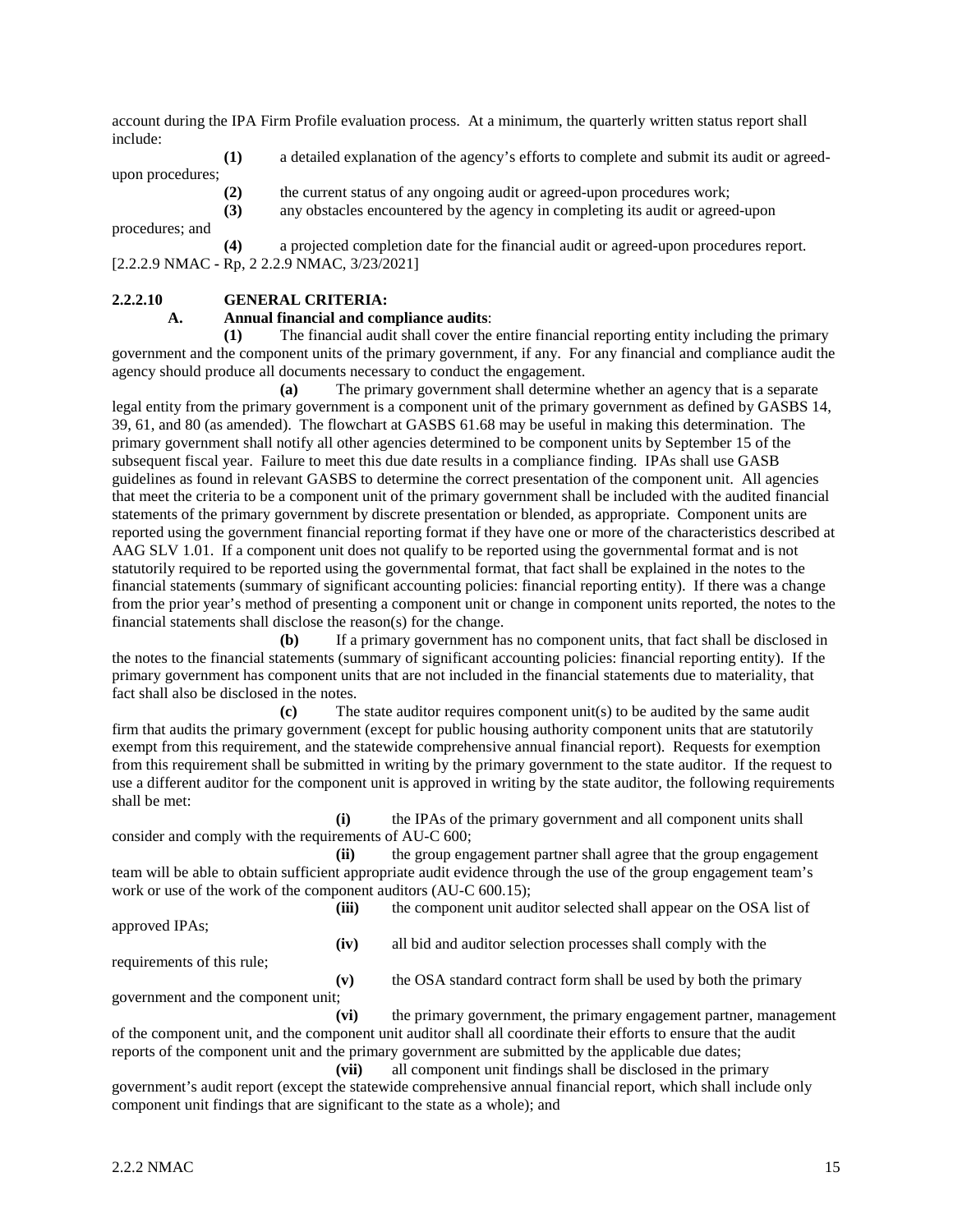**(viii)** any separately issued component unit financial statements and associated auditors' reports shall be submitted to the state auditor by the due date in Subsection A of 2.2.2.9 NMAC for the review process described in Subsection A of 2.2.2.13 NMAC.

**(d)** With the exception of the statewide comprehensive annual financial report, the following SI pertaining to component units for which separately issued financial statements are not available shall be audited and opined on as illustrated in AAG SLV 16.103 example A-15: financial statements for each of the component unit's major funds, combining and individual fund financial statements for all of the component unit's non-major funds, and budgetary comparison statements for the component unit's general fund and major special revenue funds that have legally adopted annual budgets (AAG SLV 3.22).

**(2)** Audits of agencies shall be comprised of a financial and compliance audit of the financial statements and schedules as follows:

**(a)** The level of planning materiality described at AAG SLV 4.72-4.73 and exhibit 4-1 shall be used. Planning materiality for component units is at the individual component unit level.

**(b)** The scope of the audit includes the following statements and disclosures which the auditor shall audit and give an opinion on. The basic financial statements (as defined by GASB and displayed in AAG SLV exhibit 4-1) consisting of:

**(i)** the governmental activities, the business-type activities, and the aggregate discretely presented component units;

**(ii)** each major fund and the aggregate remaining fund information;<br>**(iii)** budgetary comparison statements for the general fund and maior

**(iii)** budgetary comparison statements for the general fund and major special revenue funds that have legally adopted annual budgets (when budget information is available on the same fund structure basis as the GAAP fund structure, the state auditor requires that the budgetary comparison statements be included as part of the basic financial statements consistent with GASBS 34 fn. 53, as amended, and AAG SLV 11.12 and 11.13); and

**(iv)** the related notes to the financial statements.

**(c)** Budgetary comparison statements for the general fund and major special revenue funds presented on a fund, organization, or program structure basis because the budgetary information is not available on the GAAP fund structure basis for those funds shall be presented as RSI pursuant to GASBS 41.

**(d)** The auditor shall apply procedures and report in the auditor's report on the following RSI (if applicable) pursuant to AU-C 730:

**(i)** management's discussion and analysis (GASBS 34.8-.11);

**(ii)** RSI data required by GASBS 67 and 68 for defined benefit pension

plans;

**(iii)** RSI schedules required by GASBS 43 and 74 for postemployment benefit plans other than pension plans;

**(iv)** RSI schedules required by GASBS 45 and 75 regarding employer accounting and financial reporting for postemployment benefits other than pensions; and

**(v)** infrastructure modified approach schedules derived from asset management systems (GASBS 34.132-133).

**(e)** The audit engagement and audit contract compensation include an AU-C 725 opinion on the SI schedules presented in the audit report. The auditor shall subject the information on the SI schedules to the procedures required by AU-C 725. The auditor shall report on the remaining SI in an other-matter paragraph following the opinion paragraph in the auditor's report on the financial statements pursuant to AU-C 725. With the exception of the statewide comprehensive annual financial report, the following SI schedules are required to be included in the AU-C 725 opinion if the schedules are applicable to the agency:

**(i)** primary government combining and individual fund financial statements for all non-major funds (GASBS 34.383); **(ii)** the schedule of expenditures of federal awards required by uniform

**(iii)** the schedule of pledged collateral required by Subsection P of 2.2.2.10

NMAC;

guidance;

**(iv)** the financial data schedule (FDS) of housing authorities pursuant to Subsection B of 2.2.2.12 NMAC;

**(v)** the school district schedule of cash reconciliation required by Subsection C of 2.2.2.12 NMAC. In addition, the school district schedule of cash reconciliation SI shall be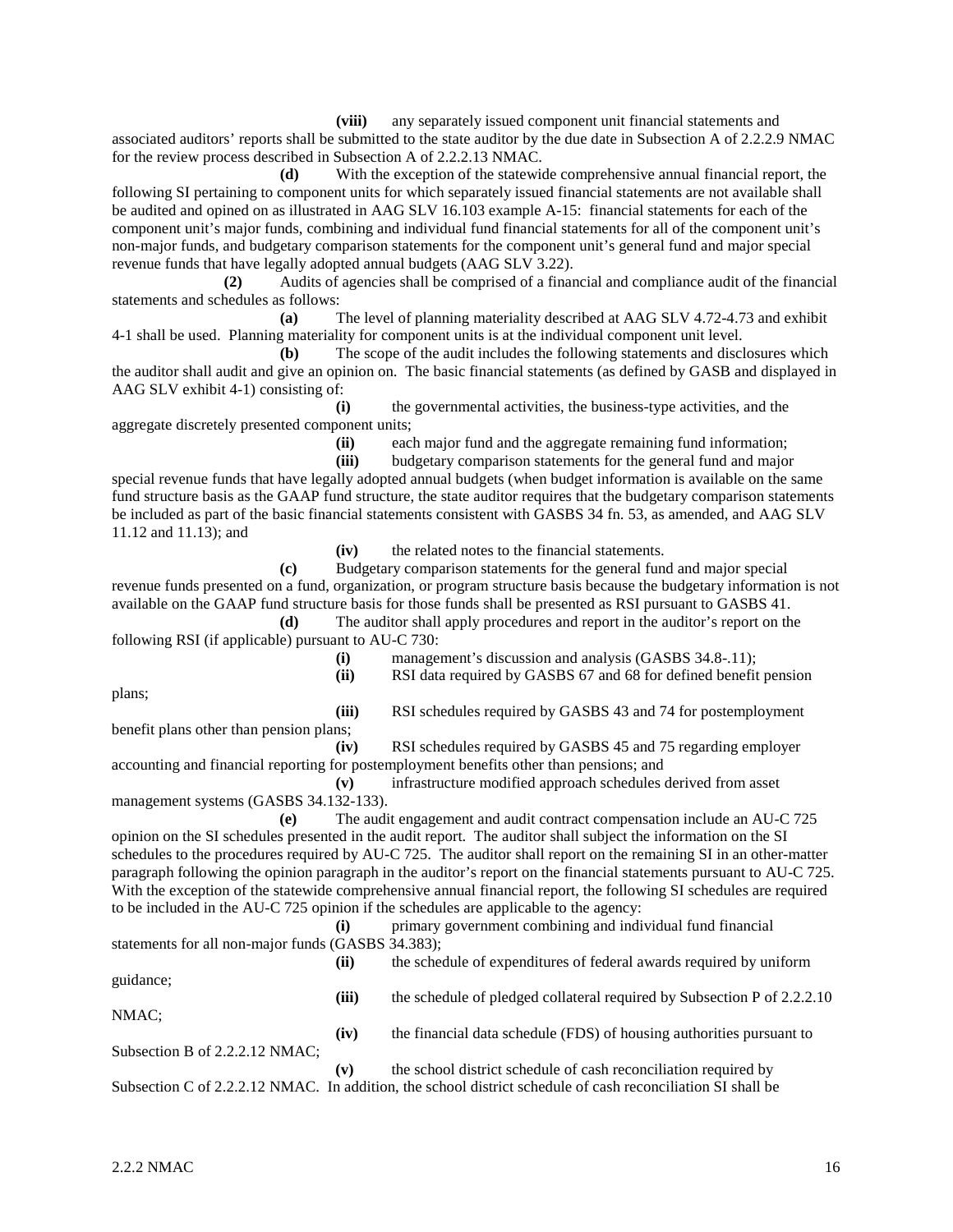subjected to audit procedures that ensure the cash per the schedule reconciles to the PED reports as required by Subsection C of 2.2.2.12 NMAC;

**(vi)** any other SI schedule required by this rule.

**B. Governmental auditing, accounting and financial reporting standards:** The audits shall be conducted in accordance with:

**(1)** the most recent revision of GAGAS issued by the United States government accountability office;

**(2)** U.S. auditing standards-AICPA (clarified);

**(3)** uniform administrative requirements, cost principles, and audit requirements for federal awards (uniform guidance);

**(4)** AICPA audit and accounting guide, government auditing standards and single audits, (AAG GAS) latest edition;

**(5)** AICPA audit and accounting guide, state and local governments (AAG SLV) latest edition; and

**(6)** 2.2.2 NMAC, requirements for contracting and conducting audits of agencies, latest

edition.

**C. Financial statements and notes to the financial statements:** The financial statements and notes to the financial statements shall be prepared in accordance with accounting principles generally accepted in the United States of America. Governmental accounting principles are identified in the government accounting standards board (GASB) codification, latest edition. IPAs shall follow interpretations, technical bulletins, and concept statements issued by GASB, other applicable pronouncements, and GASB illustrations and trends for financial statements. In addition to the revenue classifications required by NCGAS 1.110, the OSA requires that the statement of revenues, expenditures, and changes in fund balance - governmental funds include classifications for intergovernmental revenue from federal sources and intergovernmental revenue from state sources, as applicable.

**D. Requirements for preparation of financial statements:**

**(1)** The financial statements presented in audit reports shall be prepared from the agency's books of record and contain amounts rounded to the nearest dollar.

**(2)** The financial statements are the responsibility of the agency. The agency shall maintain adequate accounting records, prepare financial statements in accordance with accounting principles generally accepted in the United States of America, and provide complete, accurate, and timely information to the IPA as requested to meet the audit report due date imposed in Subsection A of 2.2.2.9 NMAC.

**(3)** If there are differences between the financial statements and the books, the IPA shall provide to the agency the adjusting journal entries and the supporting documentation that reconciles the financial statements in the audit report to the books.

**(4)** If the IPA prepared the financial statements in their entirety from the client-provided trial balance or underlying accounting records the IPA should conclude significant threats to independence exist and shall document the threats and safeguards applied to mitigate the threats to an acceptable level. If the threats cannot be documented as mitigated the IPA may appropriately decide to decline to provide the service. IPAs should refer to the GAGAS conceptual framework to evaluate independence. The fact that the auditor prepared the financial statements from the client-provided trial balance or underlying records shall be disclosed on the exit conference page of the audit report.

# **E. Audit documentation requirements:**

**(1)** The IPA's audit documentation shall be retained for a minimum of five-years from the date shown on the opinion letter of the audit report or longer if requested by the federal oversight agency, cognizant agency, or the state auditor. Audit documentation, including working papers, are the property of the IPA or responsible certificate holder per Subsection A of Section 61-28B-25 NMSA 1978. Audit documentation includes all documents used to support any opinions or findings included in the report. The state auditor shall have access to the audit documentation at the discretion of the state auditor.

**(2)** When requested by the state auditor, all of the audit documentation shall be delivered to the state auditor by the due date indicated in the request. State auditor review of audit documentation does not transfer the ownership of the documents. Ownership of the audit documentation is maintained by the IPA or responsible certificate holder.

**(3)** The audit documentation of a predecessor IPA shall be made available to a successor IPA in accordance with AU-C 510.07 and 510.A3 to 510.A11, and the predecessor auditor's contract. Any photocopy costs incurred shall be borne by the requestor. If the successor IPA finds that the predecessor IPA's audit documentation does not comply with applicable auditing standards and this rule, or does not support the financial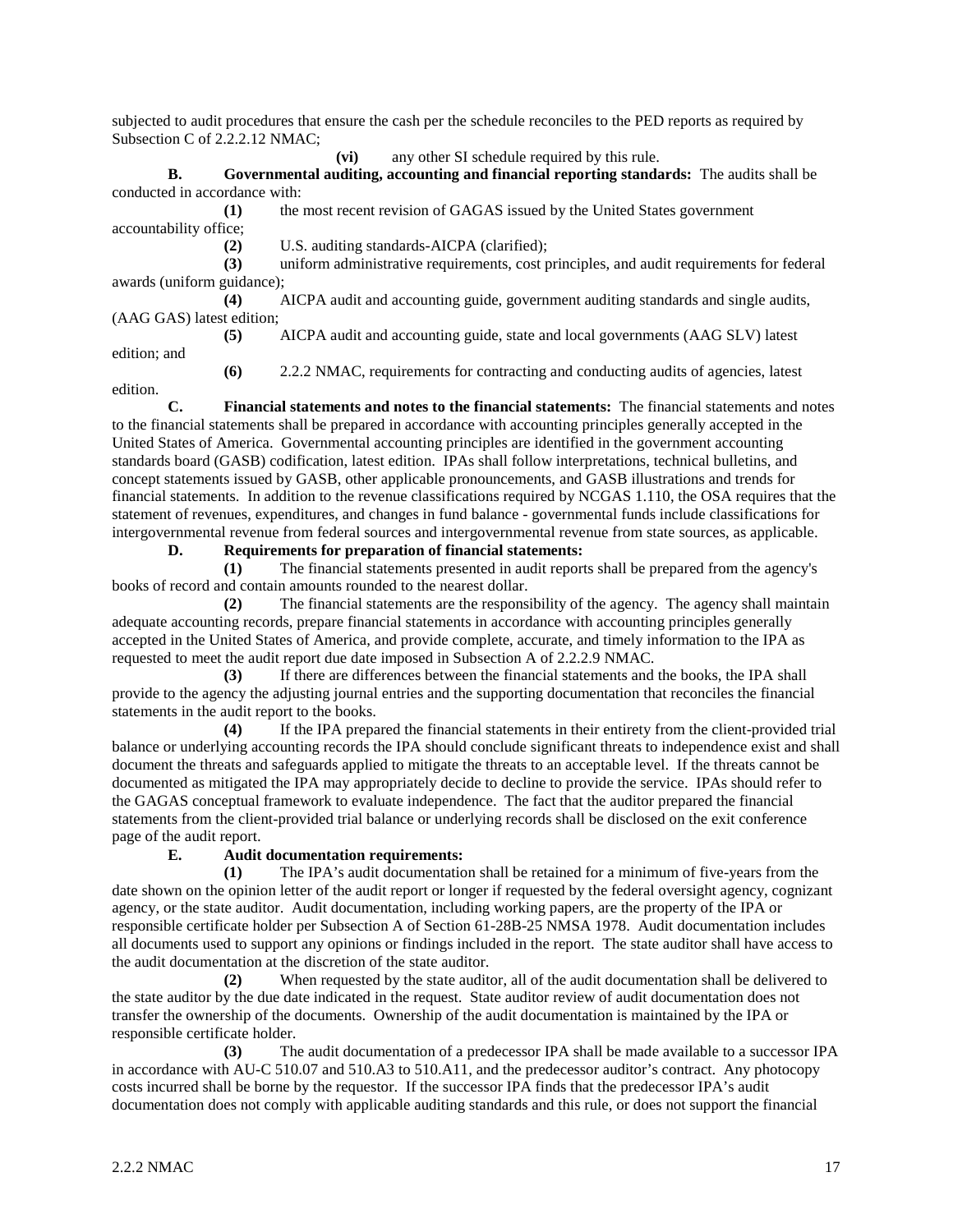data presented in the audit report, the successor IPA shall notify the state auditor in writing specifying all deficiencies. If the state auditor determines that the nature of deficiencies indicate that the audit was not performed in accordance with auditing or accounting standards generally accepted in the United States of America and related laws, rules and regulations and this rule, any or all of the following actions may be taken:

**(a)** the state auditor may require the predecessor IPA firm to correct its working papers and reissue the audit report to the agency, federal oversight or cognizant agency and any others receiving copies;

**(b)** the state auditor may deny or limit the issuance of future audit contracts; or

**(c)** the state auditor may refer the predecessor IPA to the New Mexico public accountancy board for possible licensure action.

**F. Auditor communication requirements:**

**(1**) The IPA shall comply with the requirements for auditor communication with those charged with governance as set forth in AU-C 260 and GAGAS 6.06 and 6.07.

**(2)** After the agency and IPA have an approved audit contract in place, the IPA shall prepare a written and dated engagement letter during the planning stage of a financial audit, addressed to the appropriate officials of the agency, keeping a copy of the signed letter as part of the audit documentation. In addition to meeting the requirements of the AICPA professional standards and the GAGAS requirements, the engagement letter shall state that the engagement shall be performed in accordance with 2.2.2 NMAC.

**(3)** The audit engagement letter shall not include any fee contingencies. The engagement letter shall not be interpreted as amending the contract. Nothing in the engagement letter can impact or change the amount of compensation for the audit services. Only a contract amendment submitted pursuant to Subsection N of 2.2.2.8 NMAC may amend the amount of compensation for the audit services set forth in the contract.

**(4)** A separate engagement letter and list of client prepared documents is required for each fiscal year audited. The IPA shall provide a copy of the engagement letter and list of client prepared documents immediately upon request from the state auditor.

**(5)** The IPA shall conduct an audit entrance conference with the agency with representatives of the agency's governing authority and top management, which may include representatives of any component units (housing authorities, charter schools, hospitals, foundations, etc.), if applicable. The OSA has the authority to notify the agency or IPA that the state auditor shall be informed of the date of the entrance conference and any progress meetings. If such notification is received, the IPA and agency shall invite the state auditor or his designee to attend all such conferences no later than 72 hours before the proposed conference or meeting.

**(6)** All communications with management and the agency's oversight officials during the audit, regarding any instances of non-compliance or internal control weaknesses, shall be made in writing. The auditor shall obtain and report the views of responsible officials of the audited agency concerning the audit findings, pursuant to GAGAS 6.57-6.60. Any violation of law or good accounting practice, including instances of noncompliance or internal control weaknesses, shall be reported as audit findings per Section 12-6-5 NMSA 1978. Separate management letter comments shall not be issued as a substitute for such findings.

**G. Reverting or non-reverting funds:** Legislation can designate a fund as reverting or nonreverting. The IPA shall review the state law that appropriated funds to the agency to confirm whether any unexpended, unencumbered balance of a specific appropriation shall be reverted and to whom. The law may also indicate the due date for the required reversion. Appropriate audit procedures shall be performed to evaluate compliance with the law and accuracy of the related liability account balances due to other funds, governmental agencies, or both. The financial statements and the accompanying notes shall fully disclose the reverting or nonreverting status of a fund or appropriation. The financial statements shall disclose the specific legislation that makes a fund or appropriation non-reverting and any minimum balance required. If non-reverting funds are commingled with reverting appropriations, the notes to the financial statements shall disclose the methods and amounts used to calculate reversions. For more information regarding state agency reversions, see Subsection A of 2.2.2.12 NMAC and the department of finance and administration (DFA) white papers "calculating reversions to the state general fund," and "basis of accounting-modified accrual and the budgetary basis." The statewide comprehensive annual financial report is exempt from this requirement.

**H. Referrals and Risk Advisories:** The Audit Act (Section 12-6-1 *et seq*. NMSA 1978) states that "the financial affairs of every agency shall be thoroughly examined and audited each year by the state auditor, personnel of the state auditor's office designated by the state auditor or independent auditors approved by the state auditor." (Section 12-6-3 NMSA 1978). Further, audits of New Mexico governmental agencies "shall be conducted in accordance with generally accepted auditing standards and rules issued by the state auditor." (Section 12-6-3 NMSA 1978).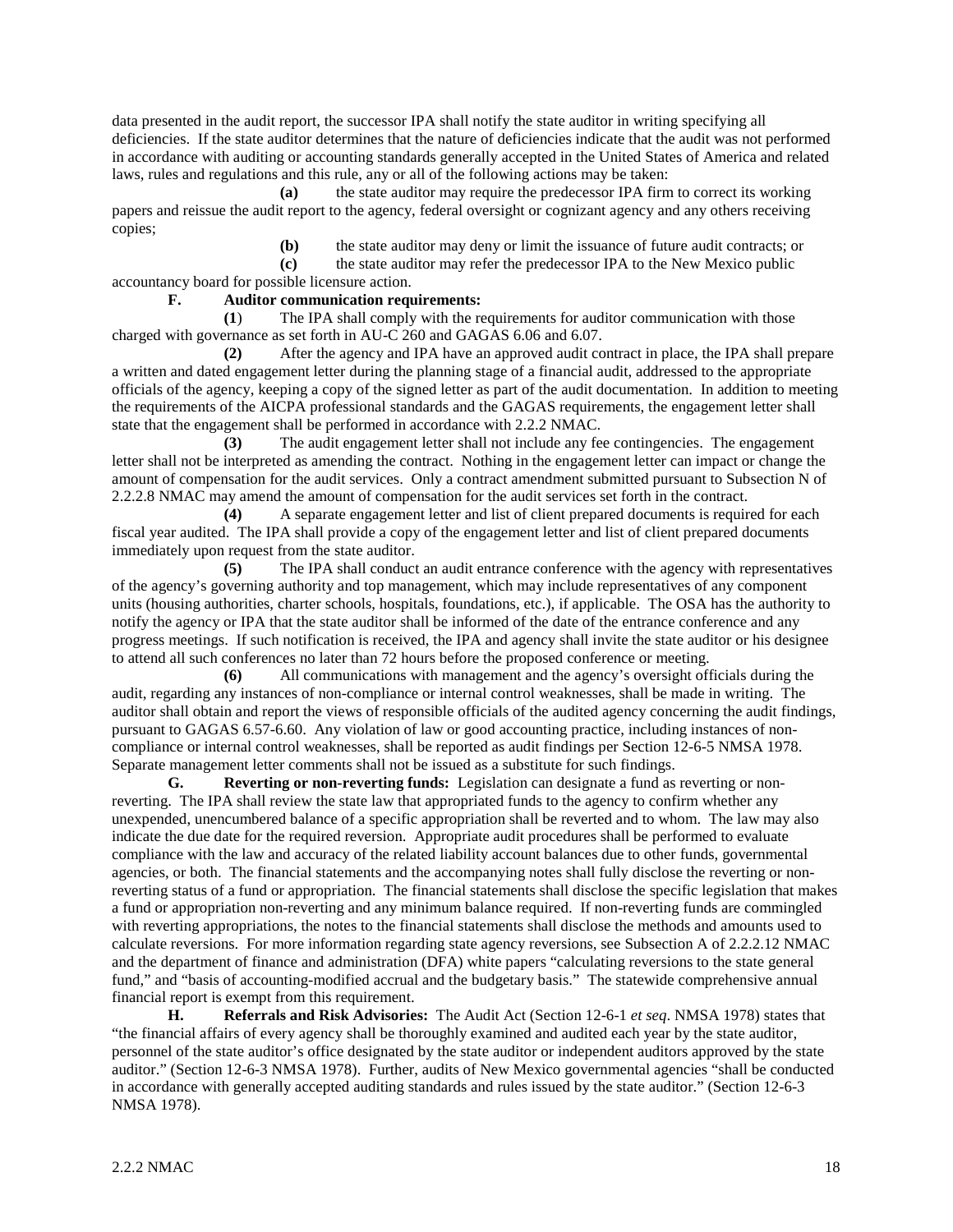**(1)** In an effort to ensure that the finances of state and local governments are thoroughly examined, OSA may provide IPAs with written communications to inform the IPA that OSA received information that may suggest elevated risk in specific areas relevant to a particular agency's annual financial and compliance audit. These communications shall be referred to as "referrals." Referrals are considered confidential audit documentation. Referrals may relate to any topic, including the scope of the annual financial and compliance audit. IPAs shall take the circumstances described in OSA referral communications into account in their risk assessment and perform such procedures as, in the IPA's professional judgment, are necessary to determine what further actions, if any, in the form of additional disclosures, findings, and recommendations are appropriate in connection with the annual audit of the agency. After the conclusion of fieldwork but at least 14 days prior to submitting the draft annual audit report to the OSA for review, IPAs shall provide written confirmation to the OSA that the IPA took appropriate action in response to the referral. This written confirmation shall respond to all aspects of the referral and list any findings associated with the subject matter of the referral. IPAs shall retain adequate documentation in the audit workpapers to support the written confirmation to OSA that the IPA took appropriate action in response to the referral. As outlined in 2.2.2.13 NMAC the OSA may review IPA workpapers associated with the annual audit of any agency. OSA workpaper review procedures shall include examining the IPA documentation associated with referrals. Insufficient or inadequate documentation may result in deficiencies noted in the workpaper review letter and may negatively impact the IPA during the subsequent firm profile review process. In accordance with Subsection D of 2.2.2.8 NMAC, an IPA may be placed on restriction if an IPA refuses to comply with OSA referrals in a timely manner.

**(2)** OSA may issue written communications to inform agencies and IPAs that OSA received information that suggests elevated risk in specific areas relevant to the annual financial and compliance audits of some agencies. These communications shall be referred to as "risk advisories." Risk advisories shall be posted on the OSA website in the following location: https://www.saonm.org/risk\_advisories. Risk advisories may relate to any topic relevant to annual financial and compliance audits of New Mexico agencies. IPAs shall take the circumstances described in OSA risk advisories into account in their risk assessment and perform such procedures and testwork as, in the IPA's professional judgment, are necessary to determine what further action, if any, in the form of disclosure, findings and recommendations are appropriate in connection with the annual audit of the agency.

**I. State auditor workpaper requirement:** The state auditor requires that audit workpapers include a written audit program for fund balance and net position that includes tests for proper classification of fund balance pursuant to GASBS 54 and proper classification of net position pursuant to GASBS 34.34-.37 (as amended) and GASBS 46.4-.5 (as amended).

**J. State compliance audit requirements:** An IPA shall identify significant state statutes, rules and regulations applicable to the agency under audit and perform tests of compliance. In designing tests of compliance, IPAs may reference AU-C 250 relating to consideration of laws and regulations in an audit of financial statements and AU-C 620 relating to using the work of an auditor's specialist. As discussed in AU-C 250.A23, in situations where management or those charged with governance of the agency, or the agency's in-house or external legal counsel, do not provide sufficient information to satisfy the IPA that the agency is in compliance with an applicable requirement, the IPA may consider it appropriate to consult the IPA's own legal counsel. AU-C 620.06 and 620.A1 discuss the use of an auditor's specialist in situations where expertise in a field other than accounting or auditing is necessary to obtain sufficient, appropriate audit evidence, such as the interpretation of contracts, laws and regulations. In addition to the significant state statutes, rules and regulations identified by the IPA, compliance with the following shall be tested if applicable (with the exception of the statewide comprehensive annual financial report):

**(1)** Procurement Code, Sections 13-1-1 to 13-1-199 NMSA 1978 including providing the state purchasing agent with the name of the agency's chief procurement officer, pursuant to Section 13-1-95.2 NMSA 1978, and Procurement Code Regulations, Section 1.4.1 NMAC, or home rule equivalent. All agencies must retain support for procurement until the contract expires or the minimum time required for record retention is met, whichever is longer.

**(2)** Per Diem and Mileage Act, Sections 10-8-1 to 10-8-8 NMSA 1978, and Regulations Governing the Per Diem and Mileage Act, Section 2.42.2 NMAC.

**(3)** Public Money Act, Sections 6-10-1 to 6-10-63 NMSA 1978, including the requirements that county and municipal treasurers deposit money in their respective counties, and that the agency receive a joint safe keeping receipt for pledged collateral.

(4) Public School Finance Act, Sections 22-8-1 to 22-8-48 NMSA 1978.<br>
Investment of Public Money Act, Sections 6-8-1 to 6-8-25 NMSA 19

**(5)** Investment of Public Money Act, Sections 6-8-1 to 6-8-25 NMSA 1978.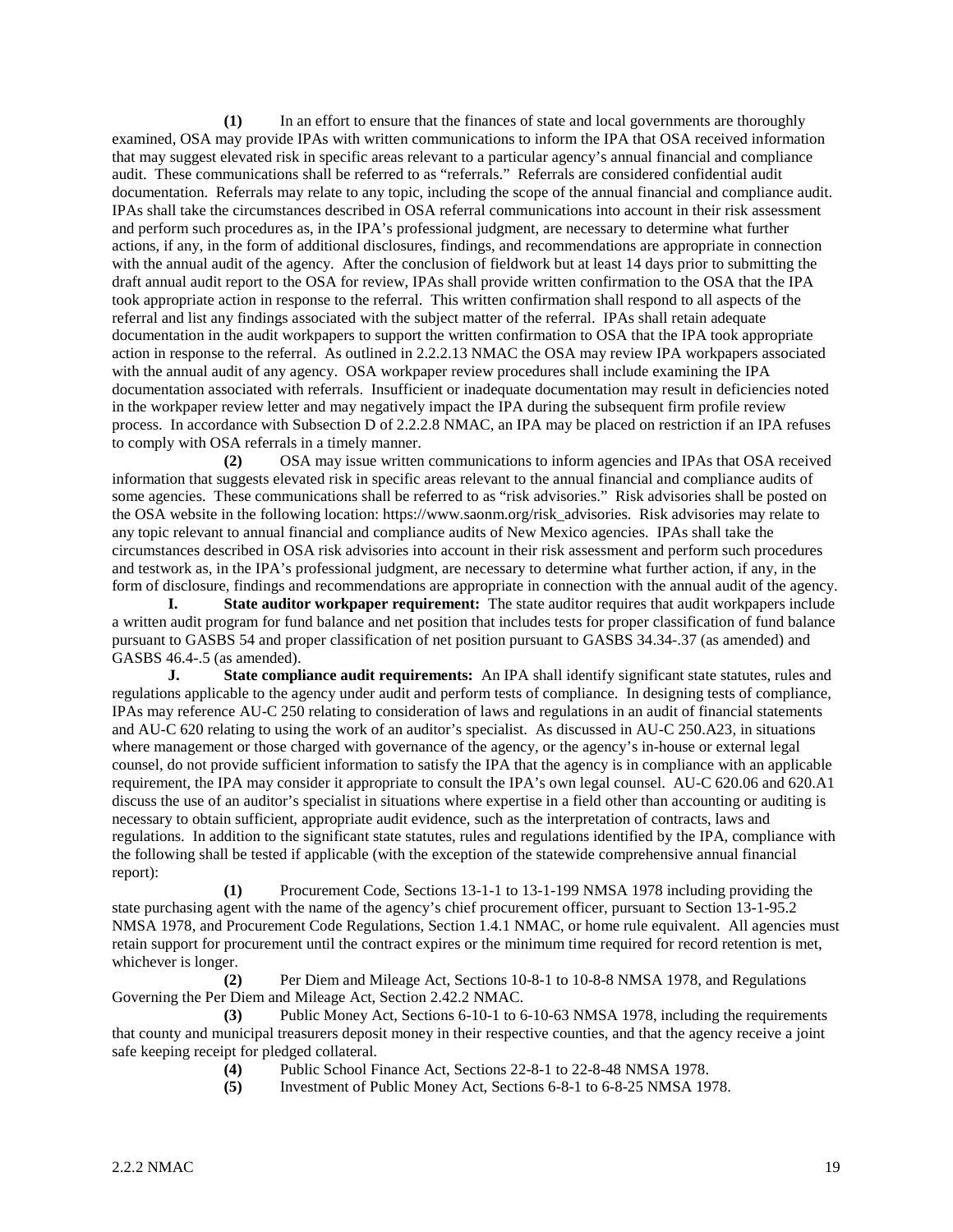**(6)** Public Employees Retirement Act, Sections 10-11-1 to 10-11-142 NMSA 1978. IPAs shall test to ensure eligible contributions are remitted to PERA. The IPA shall evaluate and test internal controls regarding employee eligibility for PERA and other benefits. IPAs shall evaluate risk associated with employees excluded from PERA and test that employees are properly excluded.

**(7)** Educational Retirement Act, Sections 22-11-1 to 22-11-55 NMSA 1978. IPAs shall test to ensure eligible contributions are remitted to ERA. The IPA shall evaluate and test internal controls regarding employee eligibility for ERA and other benefits. IPAs shall evaluate risk associated with employees excluded from ERA and test that employees are properly excluded.

**(8)** Sale of Public Property Act, Sections 13-6-1 to 13-6-8 NMSA 1978.

**(9)** Anti-Donation Clause, Article IX, Section 14, New Mexico Constitution.

Special, deficiency, and supplemental appropriations (appropriation laws applicable for the year under audit).

**(11)** State agency budget compliance with Sections 6-3-1 to 6-3-25 NMSA 1978, and local government compliance with Sections 6-6-1 to 6-6-19 NMSA 1978.

**(12)** Lease purchase agreements, Article IX, Sections 8 and 11, New Mexico Constitution; Sections 6-6-11 to 6-6-12 NMSA 1978; *Montano v. Gabaldon*, 108 NM 94, 766 P.2d 1328 (1989).

**(13)** Accounting and control of fixed assets of state government, Sections 2.20.1.1 to 2.20.1.18 NMAC, (updated for GASBS 34 as applicable).

**(14)** Requirements for contracting and conducting audits of agencies, 2.2.2 NMAC.<br>**(15)** Article IX of the state constitution limits on indebtedness.

**(15)** Article IX of the state constitution limits on indebtedness.

**(16)** Any law, regulation, directive or policy relating to an agency's use of gasoline credit cards, telephone credit cards, procurement cards, and other agency-issued credit cards.

**(17)** Retiree Health Care Act, Sections 10-7C-1 to 10-7C-19 NMSA 1978. IPAs shall test to ensure eligible contributions are reported to NMRHCA. NMRHCA employer and employee contributions are set forth in Section 10-7C-15 NMSA 1978. The IPA shall evaluate and test internal controls regarding employee eligibility for NMRHCA and other benefits. IPAs shall evaluate risk associated with employees excluded from NMRHCA and test that employees are properly excluded.

**(18)** Governmental Conduct Act, Sections 10-16-1 to 10-16-18 NMSA 1978.

**(19)** School Personnel Act, Sections 22-10A-1 to 22-10A-39 NMSA 1978.

**(20)** School Athletics Equity Act, Sections 22-31-1 to 22-31-6 NMSA 1978. IPAs shall test whether the district has submitted the required school-district-level reports, but no auditing of the reports or the data therein is required.

**K. Federal requirements:** IPAs shall conduct their audits in accordance with the requirements of the following government pronouncements and shall test federal compliance audit requirements as applicable:

**(1)** government auditing standards (GAGAS) issued by the United States government accountability office, most recent revision;

**(2)** uniform administrative requirements, cost principles, and audit requirements for federal awards;

**(3)** compliance supplement, latest edition;

**(4)** catalog of federal domestic assistance (CFDA), latest edition; and

**(5)** internal revenue service **(**IRS) employee income tax requirements. IRS Publication 15-B, employer's tax guide to fringe benefits, available online, provides detailed information regarding the taxability of fringe benefits.

# **L. Audit finding requirements:**

**(1)** Communicating findings: IPAs shall communicate findings in accordance with generally accepted auditing standards and the requirements of GAGAS 6.17-6.30. All finding reference numbers shall follow a standard format with the four-digit audit year, a hyphen and a three-digit sequence number (e.g. 20XX-001, 20XX-002 … 20XX-999). All prior year findings shall include the finding numbers used when the finding was first reported under historical numbering systems in brackets, following the current year finding reference number (e.g., 2021-001 (2020-003)) to enable the report user to see what year the finding originated and how it was identified in previous years. Finding reference numbers for single audit findings reported on the data collection form shall match those reported in the schedule of findings and questioned costs and the applicable auditor's report. Depending on the IPA's classification of the finding, the finding reference number shall be followed by one of the following descriptions: "material weakness"; "significant deficiency"; "material non-compliance"; "other non-compliance"; or "other matters."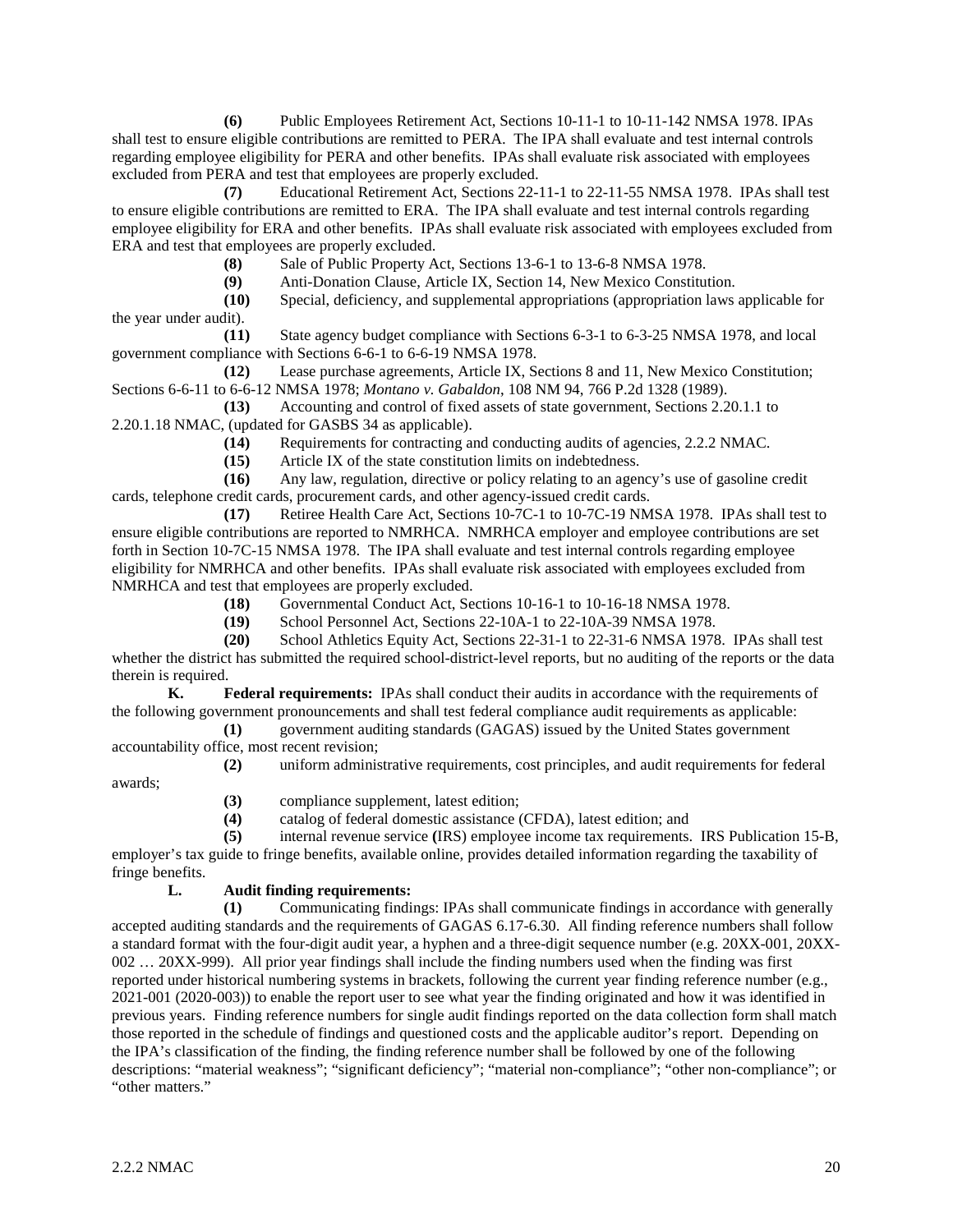**(a)** IPAs shall evaluate deficiencies to determine whether individually or in combination they are significant deficiencies or material weaknesses in accordance with AU-C 260.

**(b)** Findings that meet the requirements described in AAG GAS 4.12 shall be included in the report on internal control over financial reporting and on compliance and other matters based on an audit of financial statements performed in accordance with government auditing standards. AAG GAS 13.35 table 13-2 provides guidance on whether a finding shall be included in the schedule of findings and questioned costs.

**(c)** Section 12-6-5 NMSA 1978 requires that "each report set out in detail, in a separate section, any violation of law or good accounting practices found by the audit or examination."

**(i)** When auditors detect violations of law or good accounting practices that shall be reported per Section 12-6-5 NMSA 1978, but that do not rise to the level of significant deficiencies or material weaknesses, such findings are considered to warrant the attention of those charged with governance due to the statutory reporting requirement. The auditor shall communicate such violations in the "compliance and other matters" paragraph in the report on internal control over financial reporting and on compliance and other matters based on an audit of financial statements performed in accordance with government auditing standards.

**(ii)** Findings required by Section 12-6-5 NMSA 1978 shall be presented in a separate schedule of findings labeled "Section 12-6-5 NMSA 1978 findings". This schedule shall be placed in the back of the audit report following the financial statement audit and federal award findings. Per AAG GAS 13.49 there is no requirement for such findings to be included or referenced in the uniform guidance compliance report.

**(d)** Each audit finding (including current year and unresolved prior-year findings) shall specifically state and describe the following:

**(i)** condition (provides a description of a situation that exists and includes the extent of the condition and an accurate perspective, the number of instances found, the dollar amounts involved, if specific amounts were identified, and *for repeat findings, management's progress or lack of progress towards implementing the prior year planned corrective actions*);

**(ii)** criteria (identifies the required or desired state or what is expected from the program or operation; cites the specific section of law, regulation, ordinance, contract, or grant agreement if applicable);

**(iii)** effect (the logical link to establish the impact or potential impact of the difference between the situation that exists (condition) and the required or desired state (criteria); demonstrates the need for corrective action in response to identified problems or relevant risks);

**(iv)** cause (identifies the reason or explanation for the condition or the factors responsible for the difference between what the auditors found and what is required or expected; the cause serves as a basis for the recommendation);

(v) recommendation addressing each condition and cause; and (vi) agency response (the agency's comments about the finding

**(vi)** agency response (the agency's comments about the finding, *including specific planned corrective actions with a timeline and designation of what employee position(s) are responsible for meeting the deadlines in the timeline*).

**(e)** Uniform guidance regarding single audit findings (uniform guidance 200.511): The auditee is responsible for follow-up and corrective action on all audit findings. As a part of this responsibility, the auditee shall prepare a summary schedule of prior audit findings and a corrective action plan for current year audit findings in accordance with the requirements of uniform guidance 200.511. The corrective action plan and summary schedule of prior audit findings shall include findings relating to the financial statements which shall be reported in accordance with GAGAS. The summary schedule of prior year findings and the corrective action plan shall be included in the reporting package submitted to the federal audit clearinghouse (AAG GAS 13.49 fn 38). In addition to being included in the agency response to each audit finding, the corrective action plan shall be provided on the audited agency's letterhead in a document separate from the auditor's findings. (COFAR frequently asked questions on the office of management and budget's uniform administrative requirements, cost principles, and audit requirements for federal awards at 2 CFR 200, Section 511-1).

**(f)** All audit reports shall include a summary of audit results preceding the presentation of audit findings (if any). The summary of audit results shall include the type of auditor report issued and whether the following categories of findings for internal control over financial reporting were identified: material weakness, significant deficiency, and material noncompliance. AUP reports completed pursuant to 2.2.2.16 NMAC are not required to include a summary of audit results.

**(2)** Prior year findings:

**(a)** IPAs shall comply with the requirements of GAGAS Section 6.11 relating to findings and recommendations from previous audits and attestation engagements. In addition, IPAs shall report the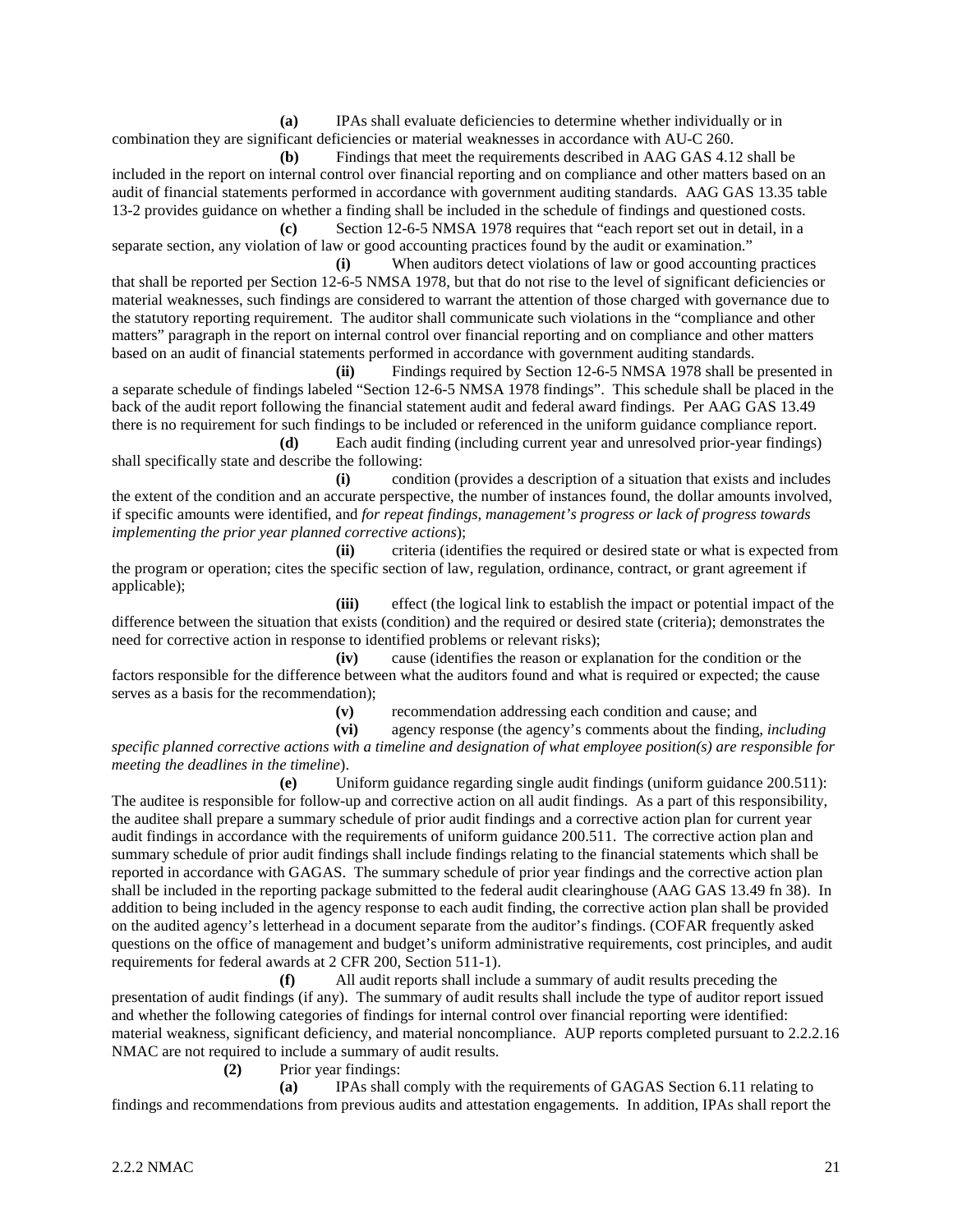status of *all* prior-year findings and *all* findings from special audits performed under the oversight of the state auditor in the current year audit report in a summary schedule of prior year audit findings. The summary schedule of prior year audit findings shall include the prior year finding number, the title, and whether the finding was resolved, repeated, or repeated and modified in the current year. No other information shall be included in the summary schedule of prior year audit findings. All findings from special audits performed under the oversight of the state auditor shall be included in the findings of the annual financial and compliance audits of the related fiscal year.

**(b)** Uniform guidance regarding single audit prior year findings (uniform guidance 200.511): The auditor shall follow up on prior audit findings, perform procedures to assess the reasonableness of the summary schedule of prior audit findings prepared by the auditee in accordance with the uniform guidance, and report, as a current-year audit finding, when the auditor concludes that the summary schedule of prior audit findings materially misrepresents the status of any prior audit finding (AAG GAS 13.53).

**(3)** Current-year audit findings: Written audit findings shall be prepared and submitted to management of the agency as soon as the IPA becomes aware of the findings so the agency has time to respond to the findings prior to the exit conference. The agency shall prepare "planned corrective actions" as required by GAGAS 6.57 and 6.58. The agency shall respond, in writing, to the IPA's audit findings within 10 business days. Lack of agency responses within the 10 business days does not warrant a delay of the audit report. The agency's responses to the audit findings and the "planned corrective actions" shall be included in the finding after the recommendation. If the IPA disagrees with the management's comments in response to a finding, they may explain in the report their reasons for disagreement, after the agency's response (GAGAS 6.59). Pursuant to GAGAS 6.60, "if the audited agency refuses to provide comments or is unable to provide comments within a reasonable period of time, the auditors may issue the report without receiving comments from the audited agency. In such cases, the auditors should indicate in the report that the audited agency did not provide comments."

**(4)** If appropriate in the auditor's professional judgment, failure to submit the completed audit contract to the OSA by the due date at Subsection F of 2.2.2.8 NMAC may be reported as a current year compliance finding.

**(5)** If an agency has entered into any professional services contract with the IPA who performs the agency's annual financial audit, or the scope of work on any professional services contract relates to fraud, waste, or abuse, and the contract was not approved by the state auditor, the IPA shall report a finding of noncompliance with Subsection L of 2.2.2.8 NMAC.

**(6)** If an agency subject to the procurement code failed to meet the requirement to have a certified chief procurement officer during the fiscal year, the IPA shall report a finding of non-compliance with Section 1.4.1.94 NMAC.

**(7)** Component unit audit findings shall be reported in the primary government's financial audit report. This is not required for the statewide comprehensive annual financial report unless a finding of a legally separate component unit is significant to the state as a whole.

**(8)** Except as discussed in Subsections A and E of 2.2.2.12 NMAC, release of any portion of the audit report by the IPA or agency prior to being officially released by the state auditor is a violation of Section 12-6-5 NMSA 1978 and requires a compliance finding in the audit report.

**(9)** In the event that an agency response to a finding indicates in any way that the OSA is the cause of the finding, the OSA may require that a written response from the OSA be included in the report, below the other responses to that finding.

# **M. Exit conference and related confidentiality issues:**

**(1)** The IPA shall hold an exit conference with representatives of the agency's governing authority and top management, which may include representatives of any component units (housing authorities, charter schools, hospitals, foundations, etc.), if applicable. The OSA has the authority to notify the agency or IPA that the state auditor shall be informed of the date of any progress meetings and the exit conference. If such notification is received, the IPA and agency shall invite the state auditor or his designee to attend all such conferences. If component unit representatives cannot attend the combined exit conference, a separate exit conference shall be held with the component unit's governing authority and top management. The exit conference and presentation to governance shall occur in the forum agreed to by the agency and the IPA, to include virtual or telephonic options. The OSA reserves the right to require an in-person exit conference and presentation to the board. The date of the exit conference(s) and the names and titles of personnel attending shall be stated in the last page of the audit report.

**(2)** The IPA, with the agency's cooperation, shall provide to the agency for review a draft of the audit report (stamped "draft"), a list of the "passed audit adjustments," and a copy of all the adjusting journal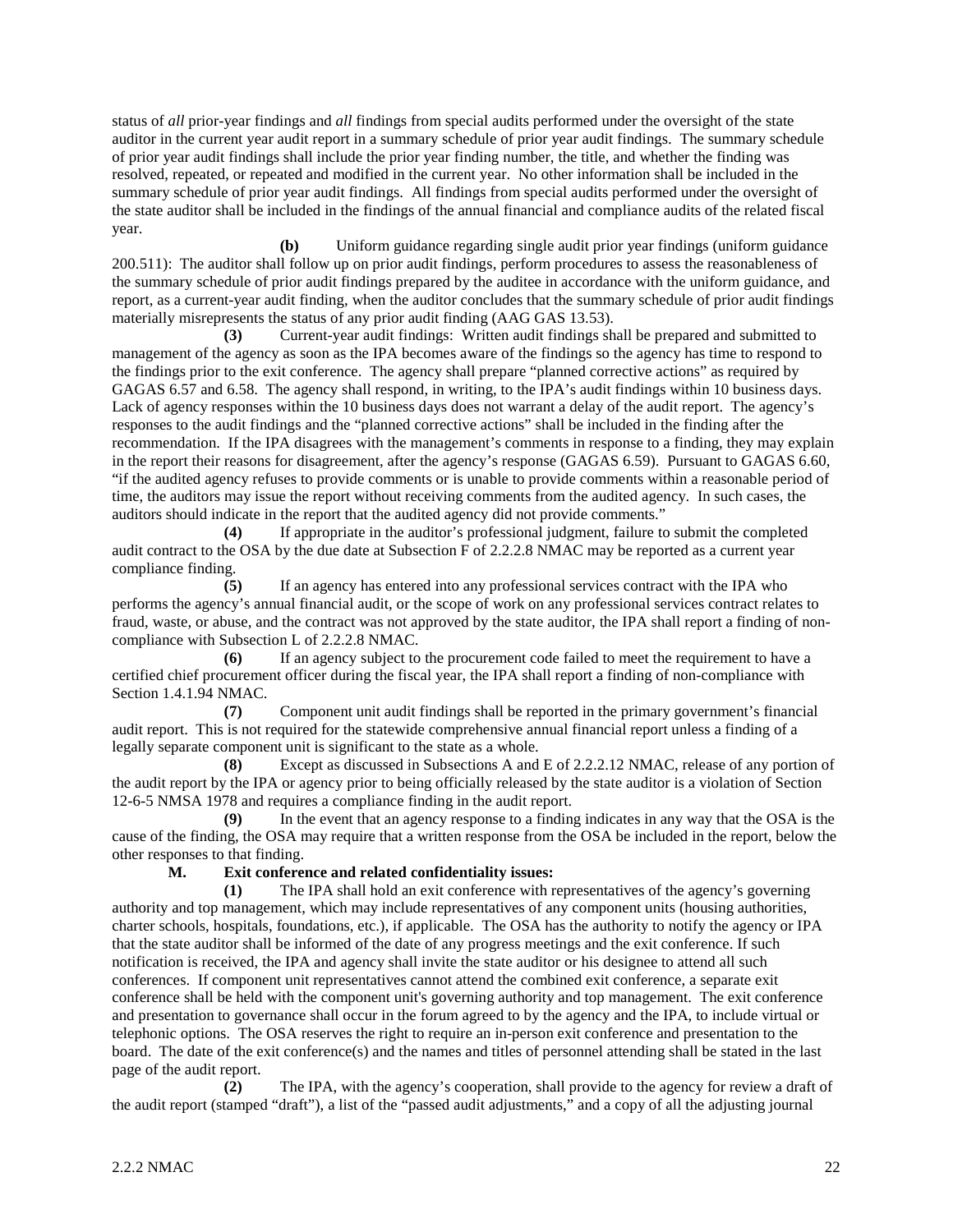entries at or before the exit conference. The draft audit report shall include, at minimum, the following elements: independent auditor's report, basic financial statements, audit findings, summary schedule of prior year audit findings, and the reports on internal control and compliance required by government auditing standards and uniform guidance.

**(3)** Agency personnel and the agency's IPA shall not release information to the public relating to the audit until the audit report is released by the OSA, and has become a public record. This does not preclude an agency from submitting financial statements and notes to the financial statements, clearly marked as "draft" or "unaudited" to federal or state oversight agencies or bond rating agencies. Any draft financial statements provided to federal or state oversight agencies or to bond rating agencies shall exclude draft auditor opinions and findings, and any pages including references to auditor opinions or findings.

**(4)** Once the audit report is officially released to the agency by the state auditor (by a release letter) and the required waiting period of five calendar days has passed, unless waived by the agency in writing as described in Subparagraph (a) of Paragraph (4) of Subsection B of 2.2.2.9 NMAC, the audit report shall be presented by the IPA, to a quorum of the governing authority of the agency at a meeting held in accordance with the Open Meetings Act, if applicable. This requirement only applies to agencies with a governing authority, such as a board of directors, board of county commissioners, or city council, which is subject to the Open Meetings Act. The IPA shall ensure that the required communications to those charged with governance are made in accordance with AU-C 260.12 to 260.14.

**(5)** At all times during the audit and after the audit report becomes a public record, the IPA shall follow applicable standards and 2.2.2 NMAC regarding the release of any information relating to the audit. Applicable standards include but are not limited to the AICPA Code of Conduct ET Section 1.700.001 and related interpretations and guidance, and GAGAS 6.53-6.55 and GAGAS 6.63-6.65. The OSA and the IPA shall not disclose audit documentation if such disclosure would undermine the effectiveness or integrity of the audit process. AU-C 230.A29.

# **N. Possible violations of criminal statutes in connection with financial affairs:**

**(1)** IPAs shall comply with the requirements of GAGAS 6.19-6.24 relating to fraud, noncompliance with provisions of laws, regulations, contracts and grant agreements, waste and abuse. Relating to contracts and grant agreements, IPAs shall extend the AICPA requirements pertaining to the auditors' responsibilities for laws and regulations to also apply to consideration of compliance with provisions of contracts or grant agreements. Concerning abuse, if an IPA becomes aware of abuse that could be quantitatively, or qualitatively material to the financial statements or other financial data significant to the audit objectives, the IPA shall apply audit procedures specifically directed to ascertain the potential effect on the financial statements or other financial data significant to the audit objectives.

**(2)** Pursuant to Section 12-6-6 NMSA 1978 (criminal violations), an agency or IPA shall notify the state auditor immediately, in writing, upon discovery of any alleged violation of a criminal statute in connection with financial affairs. If an agency or IPA has already made a report to law enforcement that fact shall be included in the notification. The notification shall be sent by e-mail to reports@osa.state.nm.us, by facsimile, or by US mail. Notifications shall not be made through the fraud hotline. The notification shall include an estimate of the dollar amount involved, if known or estimable, and a description of the alleged violation, including names of persons involved and any action taken or planned. The state auditor may cause the financial affairs and transactions of the agency to be audited in whole or in part pursuant to Section 12-6-3 NMSA 1978 and 2.2.2.15 NMAC. If the state auditor does not designate an agency for audit, an agency shall follow the provisions of 2.2.2.15 NMAC when entering into a professional services contract for a special audit, performance audit, non-attest engagement, or attestation engagement regarding the financial affairs and transactions of the agency relating to financial fraud, waste and abuse.

**(3)** In accordance with Section 12-6-6 NMSA 1978, the state auditor, immediately upon discovery of any violation of a criminal statute in connection with financial affairs, shall report the violation to the proper prosecuting officer and furnish the officer with all data and information in his possession relative to the violation.

**O. Special revenue funds authority:** The authority for creation of special revenue funds and any minimum balance required shall be shown in the audit report (i.e., cite the statute number, code of federal regulation, executive order, resolution number, or other specific authority) on the divider page before the combining financial statements or in the notes to the financial statements. This requirement does not apply to the statewide comprehensive annual financial report.

**P. Public monies:**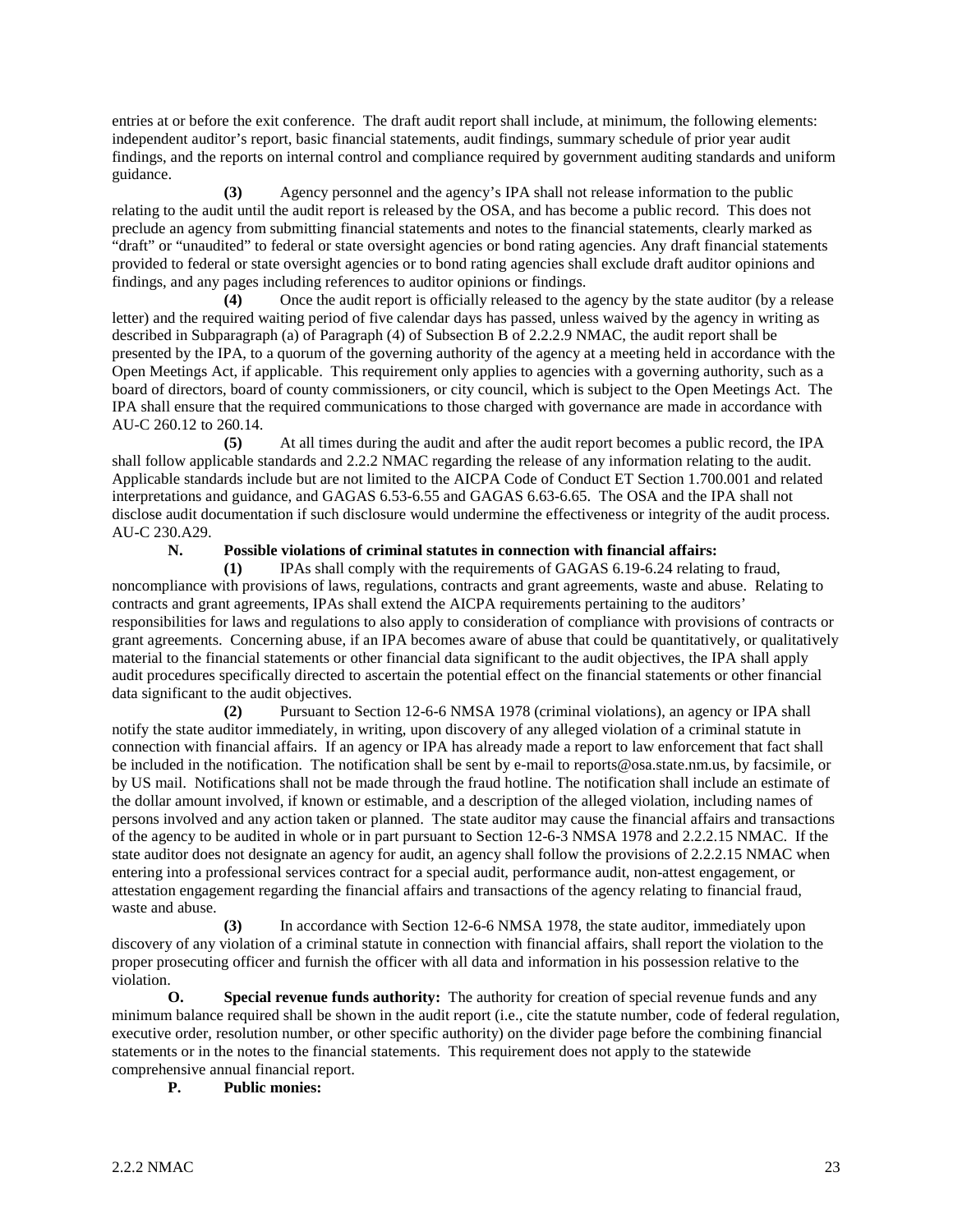**(1)** All monies coming into all agencies (i.e., vending machines, fees for photocopies, telephone charges, etc.) shall be considered public monies and be accounted for as such. For state agencies, all revenues generated shall be authorized by legislation (MAPS FIN 11.4).

**(2)** If the agency has investments in securities and derivative instruments, the IPA shall comply with the requirements of AU-C 501.04-.10. If the IPA elects to use the work of an auditor's specialist to meet the requirements of AU-C 501, the requirements of AU-C 620 shall also be met.

**(3)** Pursuant to Section 12-6-5 NMSA 1978, each audit report shall include a list of individual deposit and investment accounts held by the agency. The information presented in the audit report shall include at a minimum:

council, etc.);

**(b)** account name;

audit reports):

**(i)** types of deposit accounts include non-interest bearing checking, interest bearing checking, savings, money market accounts, certificates of deposit, etc.; and

**(a)** name of depository (i.e., bank, credit union, state treasurer, state investment

**(c)** type of deposit or investment account (also required in separate component unit

**(ii)** types of investment accounts include state treasurer general fund investment pool (SGFIP), state treasurer local government investment pool (LGIP), U.S. treasury bills, securities of U.S. agencies such as Fannie Mae (FNMA), Freddie Mac (FHLMC), government national mortgage association (GNMA), Sallie Mae, small business administration (SBA), federal housing administration (FHA), etc.

**(d)** account balance of deposits and investments as of the balance sheet date;

**(e)** reconciled balance of deposits and investments as of the balance sheet date as reported in the financial statements; and

**(f)** for state agencies only, statewide human resources accounting and management reporting system (SHARE) fund number. In auditing the balance of a state agency's investment in the SGFIP, the IPA shall review the individual state agency's cash reconciliation procedures and determine whether those procedures would reduce the agency's risk of misstatement in the investment in SGFIP, and whether the agency is actually performing those procedures. The IPA shall also take into consideration the complexity of the types of cash transactions that the state agency enters into and whether the agency processes its deposits and payments through SHARE. The IPA shall use professional judgment to determine each state agency's risk of misstatement in the investment in the SGFIP and write findings and modify opinions as deemed appropriate by the IPA.

**(4)** Pledged collateral:

**(a)** All audit reports shall disclose applicable collateral requirements in the notes to the financial statements. In addition, there shall be a SI schedule or note to the financial statements that discloses the collateral pledged by each depository for public funds. The SI schedule or note shall disclose the type of security (i.e., bond, note, treasury, bill, etc.), security number, committee on uniform security identification procedures (CUSIP) number, fair market value and maturity date.

**(b)** Pursuant to Section 6-10-17 NMSA 1978, the pledged collateral for deposits in banks and savings and loan associations shall have an aggregate value equal to one-half of the amount of public money held by the depository. If this requirement is not met the audit report shall include a finding. No security is required for the deposit of public money that is insured by the federal deposit insurance corporation (FDIC) or the national credit union administration (NCUA) in accordance with Section 6-10-16 NMSA 1978. Collateral requirements shall be calculated separately for each bank and disclosed in the notes.

**(c)** All applicable GASB 40 disclosure requirements relating to deposit and investment risk shall be met. In accordance with GASBS 40.8, relating to custodial credit risk, the notes to the financial statements shall disclose the dollar amount of deposits subject to custodial credit risk, and the type of risk the deposits are exposed to. To determine compliance with the fifty percent pledged collateral requirement of Section 6-10-17 NMSA 1978, the disclosure shall include the dollar amount of each of the following for each financial institution: fifty percent pledged collateral requirement per statute, total pledged collateral, uninsured and uncollateralized.

**(d)** Repurchase agreements shall be secured by pledged collateral having a market value of at least one hundred two percent of the contract per Subsection H of Section 6-10-10 NMSA 1978. To determine compliance with the one hundred two percent pledged collateral requirement of Section 6-10-10 NMSA 1978, the disclosure shall include the dollar amount of the following for each repurchase agreement: one hundredtwo percent pledged collateral requirement per statute, and total pledged collateral.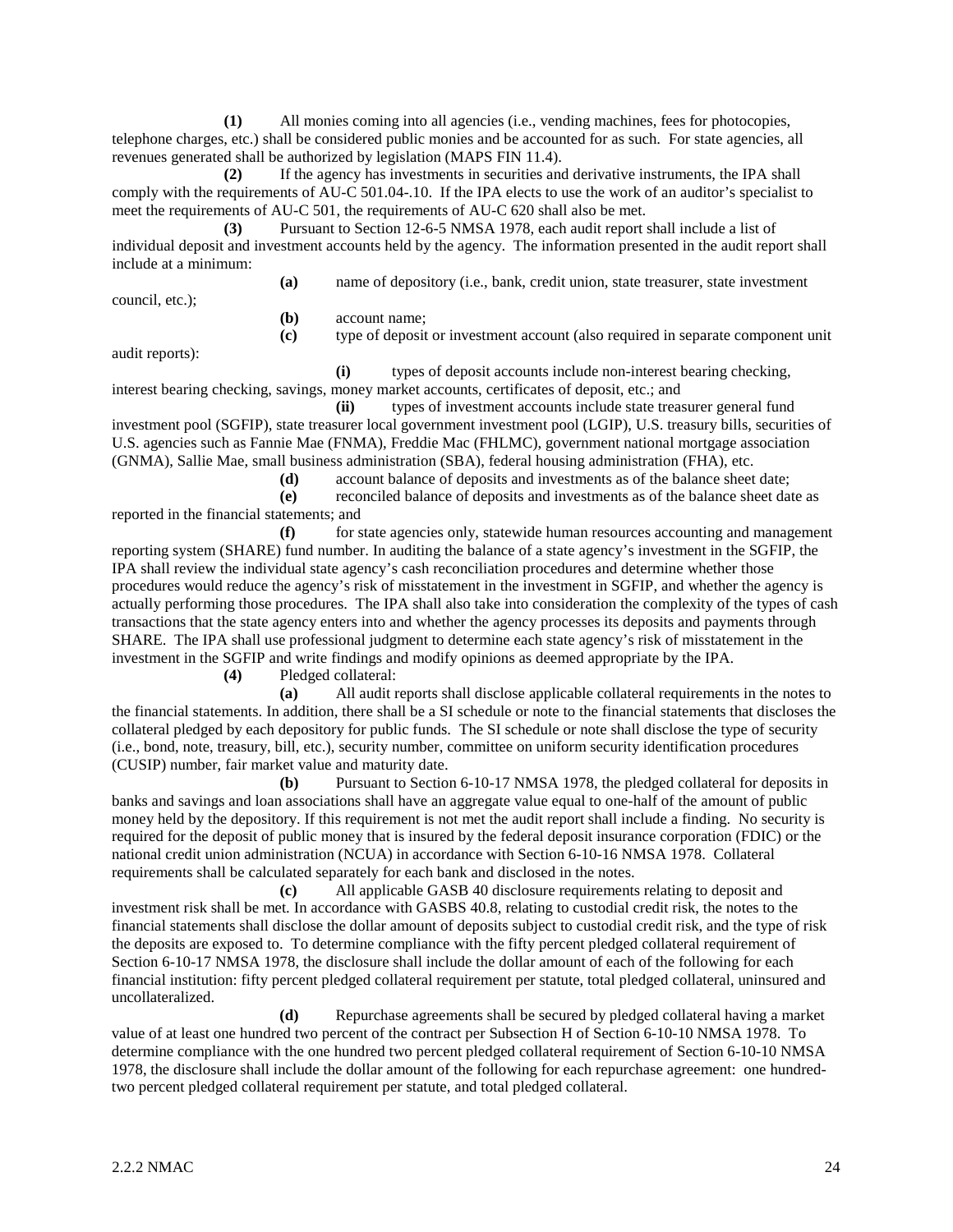**(e)** Per Subsection A of Section 6-10-16 NMSA 1978, "deposits of public money shall be secured by: securities of the United States, its agencies or instrumentalities; securities of the state of New Mexico, its agencies, instrumentalities, counties, municipalities or other subdivisions; securities, including student loans, that are guaranteed by the United States or the state of New Mexico; revenue bonds that are underwritten by a member of the financial industry regulatory authority (known as FINRA), and are rated "BAA" or above by a nationally recognized bond rating service; or letters of credit issued by a federal home loan bank."

**(f)** Securities shall be accepted as security at market value pursuant to Subsection C of Section 6-10-16 NMSA 1978.

**(g)** State agency investments in the state treasurer's general fund investment pool do not require disclosure of specific pledged collateral for amounts held by the state treasurer. However, the notes to the financial statements shall refer the reader to the state treasurer's separately issued financial statements which disclose the collateral pledged to secure state treasurer cash and investments.

**(h)** If an agency has other "authorized" bank accounts, pledged collateral information shall be obtained from the bank and disclosed in the notes to the financial statements. The state treasurer monitors pledged collateral related to most state agency bank accounts. State agencies should not request the pledged collateral information from the state treasurer. In the event pledged collateral information specific to the state agency is not available, the following note disclosure shall be made: detail of pledged collateral specific to this agency is unavailable because the bank commingles pledged collateral for all state funds it holds. However, STO's collateral bureau monitors pledged collateral for all state funds held by state agencies in such "authorized" bank accounts.

**(5)** Agencies that have investments in the state treasurer's local government investment pool shall disclose the information required by GASBS 79 in the notes to their financial statements. Agencies with questions about the content of these required note disclosures may contact STO (http://www.nmsto.gov) for assistance.

# **Q. Budgetary presentation:**

**(1)** Prior year balance included in budget:

**(a)** If the agency prepares its budget on the accrual or modified accrual basis, the statement of revenues and expenditures (budget and actual) or the budgetary comparisons shall include the amount of fund balance on the budgetary basis used to balance the budget.

**(b)** If the agency prepares its budget on the cash basis, the statement of revenues and expenditures (budget and actual) or the budgetary comparisons shall include the amount of prior-year cash balance used to balance the budget (or fund balance on the cash basis).

**(2)** The differences between the budgetary basis and GAAP basis revenues and expenditures shall be reconciled. If the required budgetary comparison information is included in the basic financial statements, the reconciliation shall be included on the statement itself or in the notes to the financial statements. If the required budgetary comparison is presented as RSI, the reconciliation to GAAP basis shall appear in either a separate schedule or in the notes to the RSI (AAG SLV 11.14). The notes to the financial statements shall disclose the legal level of budgetary control for the entity and any excess of expenditures over appropriations at the legal level of budgetary control. The legal level of budgetary control for local governments is at the fund level. The legal level of budgetary control for school districts is at the function level. The legal level of budgetary control for state agencies is explained at Subsection A of 2.2.2.12 NMAC. For additional information regarding the legal level of budgetary control the IPA may contact the applicable oversight agency (DFA, HED, or PED).

**(3)** Budgetary comparisons shall show the original and final appropriated budget (same as final budget approved by DFA, HED, or PED), the actual amounts on the budgetary basis, and a column with the variance between the final budget and actual amounts.

**(a)** If the budget structure for the general fund and major special revenue funds is similar enough to the GAAP fund structure to provide the necessary information, the basic financial statements shall include budgetary comparison statements those funds.

**(b)** Budgetary comparisons for the general fund and major special revenue funds shall be presented as RSI if the agency budget structure differs from the GAAP fund structure enough that the budget information is unavailable for the general fund and major special revenue funds. An example of this "perspective difference" would occur if an agency budgets by program with portions of the general fund and major special revenue funds appearing across various program budgets. In a case like that the budgetary comparison would be presented for program budgets and include information in addition to the general fund and major special revenue funds budgetary comparison data (GASBS 41.03 and .10).

**R. Appropriations:**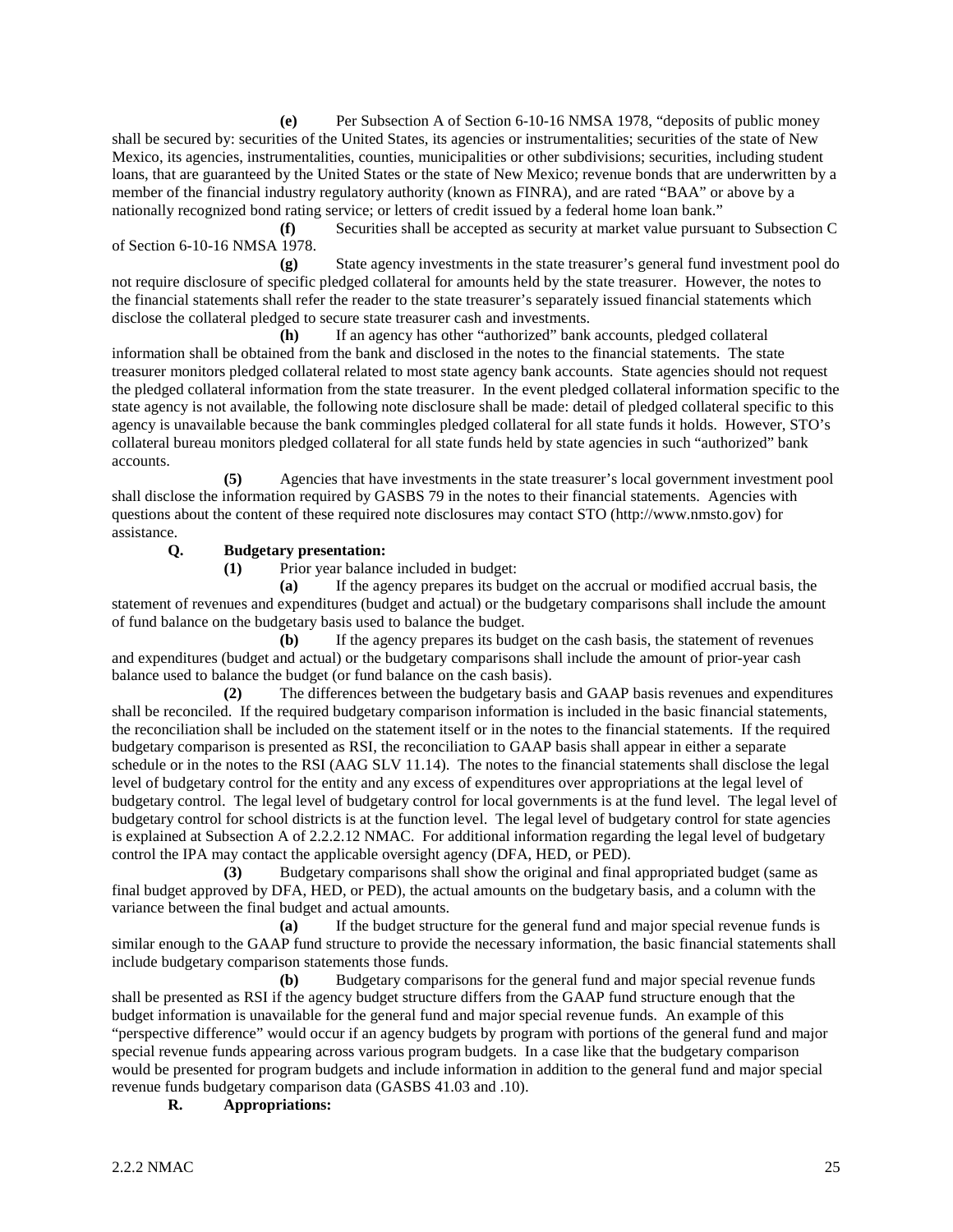**(1)** Budget related findings:

**(a)** If actual expenditures exceed budgeted expenditures at the legal level of budgetary control, that fact shall be reported in a finding and disclosed in the notes to the financial statements.

**(b)** If budgeted expenditures exceed budgeted revenues (after prior-year cash balance and any applicable federal receivables used to balance the budget), that fact shall be reported in a finding. This type of finding shall be confirmed with the agency's budget oversight entity (if applicable).

**(2)** Special, deficiency, specific, and capital outlay appropriations:

**(a)** Special, deficiency, specific, and capital outlay appropriations shall be disclosed in the notes to the financial statements. The original appropriation, the appropriation period, expenditures to date, outstanding encumbrances and unencumbered balances shall be shown in a SI schedule or in a note to the financial statements. The accounting treatment of any unexpended balances shall be fully explained in the SI schedule or in a note to the financial statements. This is a special requirement of the state auditor and it does not apply to the statewide comprehensive annual financial report audit.

**(b)** The accounting treatment of any unexpended balances shall be fully explained in the SI schedule or in a note to the financial statements regarding the special appropriations.

**S. Consideration of internal control and risk assessment in a financial statement audit:** Audits performed under this rule shall include tests of internal controls (manual or automated) over assertions about the financial statements and about compliance related to laws, regulations, and contract and grant provisions. IPAs and agencies are encouraged to reference the U.S. GAOs' *standards for internal control in the federal government*, known as the "*green book*", which may be adopted by state, local, and quasi-governmental Agencies as a framework for an internal control system.

# **T. Required auditor's reports:**

**(1)** The AICPA provides examples of independent auditor's reports in the appendix to chapter 4 of AAG GAS and appendix A to chapter 16 of AAG SLV. Guidance is provided in footnote 4 to appendix A to chapter 16 of AAG SLV regarding wording used when opining on budgetary statements on the GAAP basis. IPAs conducting audits under this rule shall follow the AICPA report examples. All independent auditor's reports shall include a statement that the audit was performed in accordance with auditing standards generally accepted in the United States of America *and with applicable government auditing standards* per GAGAS 6.37. This statement shall be modified in accordance with GAGAS 2.17b if some GAGAS requirements were not followed. Reports for single audits of fiscal years beginning on or after December 26, 2014 shall have references to OMB Circular A-133 replaced with references to Title 2 U.S. Code of Federal Regulations (CFR) Part 200, Uniform Administrative Requirements, Cost Principles, and Audit Requirements for Federal Awards (Uniform Guidance 200.110(b), AAG GAS 4.89, Example 4-1).

**(2)** The AICPA provides examples of the report on internal control over financial reporting and on compliance and other matters based on an audit of financial statements performed in accordance with government auditing standards in the appendix to chapter 4 of AAG GAS. IPAs conducting audits under this rule shall follow the AICPA report examples.

**(a)** The state auditor requires the report on internal control over financial reporting and on compliance and other matters based on an audit of financial statements performed in accordance with government auditing standards be dated the same date as the independent auditor's report.

**(b)** No separate management letters shall be issued to the agency by the auditor. Issuance of a separate management letter to an agency shall be considered a violation of the terms of the audit contract and may result in further action by the state auditor. See also Subsection F of 2.2.2.10 NMAC regarding this issue.

**(3)** The AICPA provides examples of the report on compliance for each major federal program and on internal control over compliance required by the uniform guidance in the appendix to chapter 13 of AAG GAS. IPAs conducting audits under this rule shall follow the AICPA report examples.

**(4)** The state auditor requires the financial statements, RSI, SI, and other information required by this rule, and the following reports to be *included under one report cover*: the independent auditor's report; the report on internal control over financial reporting and on compliance and other matters based on an audit of financial statements performed in accordance with government auditing standards; and the report on compliance for each major federal program and on internal control over compliance required by the uniform guidance. If applicable, the independent auditor's report shall include the AU-C 725 opinion on SI, the schedule of expenditures of federal awards and the HUD financial data schedule (required by HUD guidelines on reporting and attestation requirements of uniform financial reporting standards). The report shall also contain a table of contents and an official roster. The IPA may submit a written request for an *exemption* from the "one report cover" requirement, but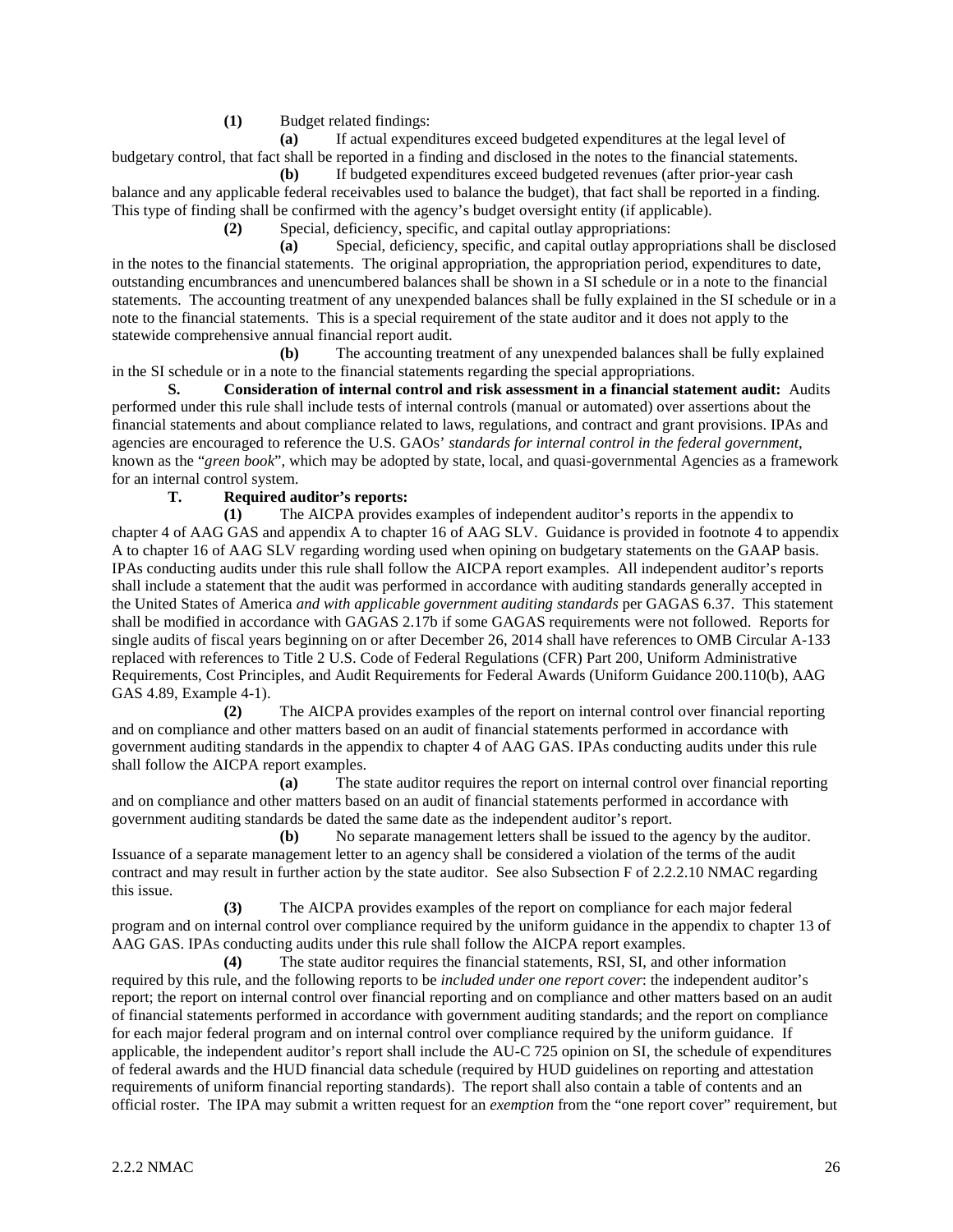shall receive prior written approval from the state auditor in order to present any of the above information under a separate cover.

**U. Disposition of property:** Sections 13-6-1 and 13-6-2 NMSA 1978 govern the disposition of tangible personal property owned by state agencies, local public bodies, school districts, and state educational institutions. At least 30 days prior to any disposition of property included on the agency inventory list described at Subsection W of 2.2.2.10 NMAC, written notification of the official finding and proposed disposition duly sworn and subscribed under oath by each member of the authority approving the action shall be sent to the state auditor.

# **V. Joint powers agreements:**

**(1)** Any joint powers agreement (JPA) shall be listed in a SI schedule in the audit report. The statewide comprehensive annual financial report schedule shall include JPAs that are significant to the state as a whole. The schedule shall include the following information for each JPA: participants; party responsible for operations; description; beginning and ending dates of the JPA; total estimated amount of project and portion applicable to the agency; amount the agency contributed in the current fiscal year; audit responsibility; fiscal agent if applicable; and name of government agency where revenues and expenditures are reported.

**(2)** For self-insurance obtained under a JPA, see the GASB Codification Section J50.113. **W. Capital asset inventory:**

**(1)** The Audit Act (at Section 12-6-10 NMSA 1978) requires agencies to capitalize only chattels and equipment that cost over five thousand dollars (\$5,000). All agencies shall maintain a capitalization policy that complies with the law. All agencies shall maintain an inventory listing of capitalized chattels and equipment that cost over five thousand dollars (\$5,000).

**(2)** Agencies shall conduct an annual physical inventory of chattels and equipment on the inventory list at the end of each fiscal year in accordance with the requirements of Section 12-6-10 NMSA 1978. The agency shall certify the correctness of the inventory after the physical inventory. This certification shall be provided to the agency's auditors. The IPA shall audit the inventory listing for correctness and compliance with the requirements of the Audit Act.

**X. Tax increment development districts:** Pursuant to Subsection C of Section 5-15-9 NMSA 1978, tax increment development districts (TIDDs) are political subdivisions of the state, and they are separate and apart from the municipality or county in which they are located. Section 5-15-10 NMSA 1978 states that the district shall be governed by the governing body that adopted a resolution to form the district or by a five-member board composed of four members appointed by that governing body; provided, however, that the fifth member of the fivemember board is the secretary of finance and administration or the secretary's designee with full voting privileges. However, in the case of an appointed board of directors that is not the governing body, at the end of the appointed directors' initial terms, the board shall hold an election of new directors by majority vote of owners and qualified resident electors. Therefore, a TIDD and its audit firm shall apply the criteria of GASBS 14, 39, 61, and 80 to determine whether the TIDD is a component unit of the municipality or county that approved it, or whether the TIDD is a related organization of the municipality or county that approved it. If the TIDD is determined to be a related organization per the GAAP requirements, then the TIDD shall contract separately for an audit separate from the audit of the municipality or county that approved it.

# **Y. GASBS 68, accounting and financial reporting for pensions:**

**(1)** PERA and ERB shall each prepare schedules of employer allocations as of June 30 of each fiscal year. The state auditor requires the following:

**(a)** Prior to distribution of the schedule of employer allocations, PERA and ERB shall obtain audits of their respective schedules. These audits shall be conducted in accordance with government auditing standards and AU-C 805, special considerations - audits of single financial statements and specific elements, accounts, or items of a financial statement.

**(b)** Pursuant to AU-C 805.16, the PERA and ERB auditors shall each issue a separate auditor's report and express a separate opinion on the AU-C 805 audit performed (distinct from the agency's regular financial statement and compliance audit). Additionally, the auditor shall apply the procedures required by AU-C 725 to all supplementary information schedules included in the schedule of employer allocations report in order to determine whether the supplementary information is fairly stated, in all material respects, in relation to the financial statements as a whole. The IPA shall include the supplementary information schedules in the related reporting in the other-matter paragraph pursuant to AU-C 725.09, regarding whether such information is fairly stated in all material respects in relation to the schedule of employer allocations as a whole.

**(c)** PERA and ERB shall include note disclosures in their respective schedule of employer allocations reports that detail each component of allocable pension expense at the fund level, excluding employer-specific pension expense for changes in proportion. Each plan shall also include note disclosures by fund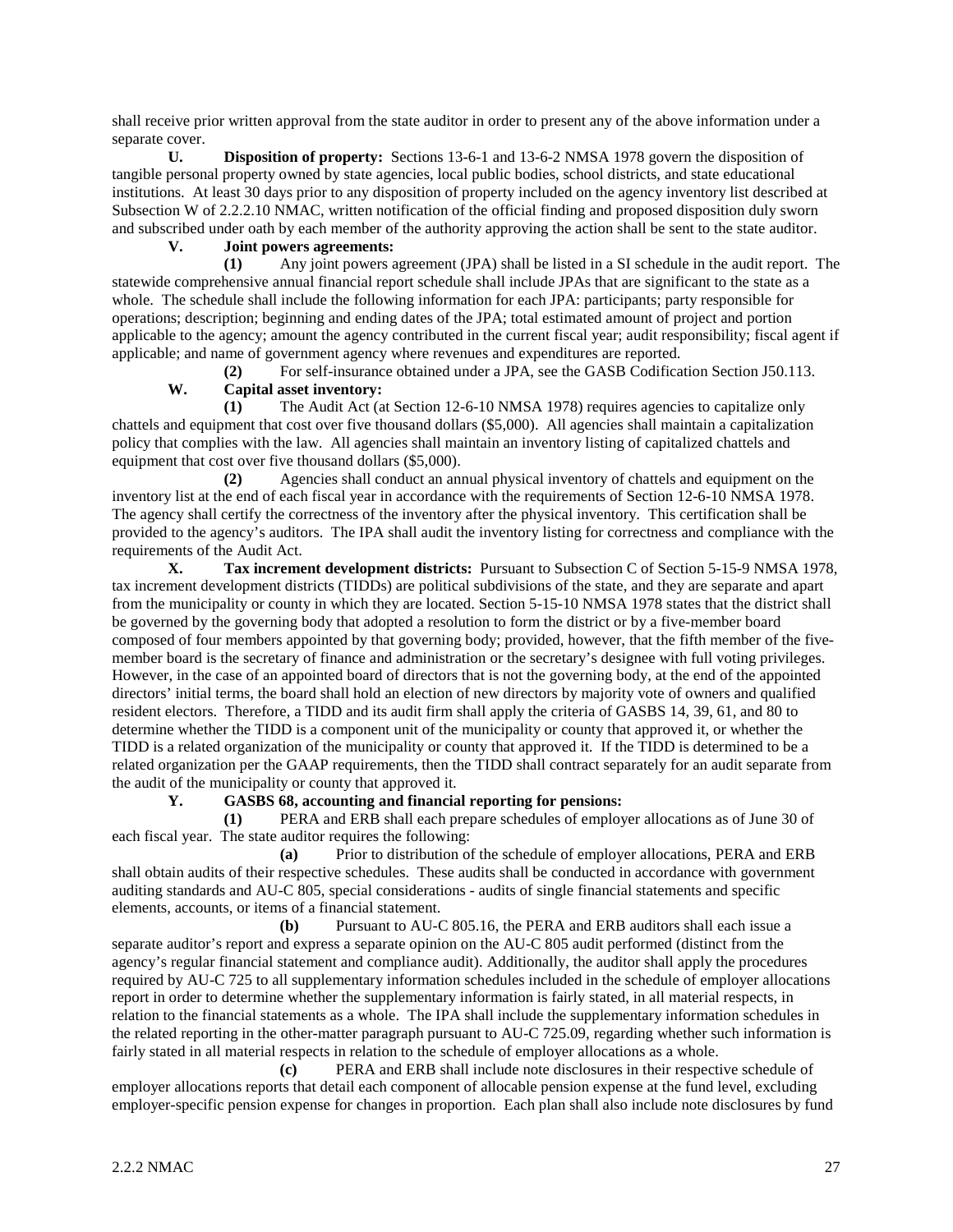detailing collective fund-level deferred outflows of resources and deferred inflows of resources. The disclosures shall include a summary of changes in the collective deferred and inflows outflows of resources (excluding employer specific amounts), by year of deferral.

**(d)** The AU-C 805 audits and resulting separate reports on the PERA and ERB schedules of employer allocations shall be submitted to the OSA for review and release pursuant to Subsection A of 2.2.2.13 NMAC, prior to distribution to the participant employers.

**(e)** As soon as the AU-C 805 reports become public record, PERA and ERB shall make the information available to their participant employers.

**(f)** PERA and ERB shall each prepare an employer guide that illustrates the correct use of their respective schedule of employer allocations report by their participant employers. The guides shall explicitly distinguish between the plan-level reporting and any employer-specific items. The calculations and record-keeping necessary at the employer level (for adjusting journal entries, amortization of deferred amounts, etc.) shall be described and illustrated. The employer guides shall be made available to the participant employers by June 30 of the subsequent fiscal. Stand-alone state agency financial statements that exclude the proportionate share of the collective net pension liability of the state of New Mexico shall include note disclosure referring the reader to the statewide comprehensive annual financial report for the state's net pension liability and other pension-related information.

**(2)** Stand-alone state agency financial statements that exclude the proportionate share of the collective net pension liability of the state of New Mexico shall include note disclosure referring the reader to the statewide comprehensive annual financial report for the state's net pension liability and other pension-related information.

**Z. GASBS 77, tax abatement agreements:** Unaudited, but final, GASBS 77 disclosure information shall be provided to any agency whose tax revenues are affected by the reporting agency's tax abatement agreements no later than September 15 of the subsequent fiscal year. This due date does not apply if the reporting agency does not have any tax abatement agreements that reduce the tax revenues of another agency. All tax abatement agreements entered into by an agency's component unit(s) shall be disclosed in the same manner as the tax abatement agreements of the primary government. If an agency determines that any required disclosure is confidential, the agency shall cite the legal authority for the determination.

**AA. GASBS 75, accounting and financial reporting for postemployment benefits other than pensions:** The retiree health care authority (RHCA) shall prepare a schedule of employer allocations as of June 30 of each fiscal year. The state auditor requires the following:

**(1)** Prior to distribution of the schedule of employer allocations, RHCA shall obtain an audit of the schedule. This audit shall be conducted in accordance with government auditing standards and AU-C 805, special considerations - audits of single financial statements and specific elements, accounts, or items of a financial statement.

**(2)** Pursuant to AU-C 805.16, the RHCA auditors shall issue a separate auditor's report and express a separate opinion on the AU-C 805 audit performed (distinct from the agency's regular financial statement and compliance audit). Additionally, the auditor shall apply the procedures required by AU-C 725 to all supplementary information schedules included in the schedule of employer allocations report in order to determine whether the supplementary information is fairly stated, in all material respects, in relation to the financial statements as a whole. The IPA shall include the supplementary information schedules in the related reporting in the othermatter paragraph pursuant to AU-C 725.09, regarding whether such information is fairly stated in all material respects in relation to the schedule of employer allocations as a whole.

**(3)** RHCA shall include note disclosures in the schedule of employer allocations report that detail each component of allocable OPEB expense at the fund level, excluding employer-specific OPEB expense for changes in proportion. RHCA shall also include note disclosures by fund detailing collective fund-level deferred outflows of resources and deferred inflows of resources. The disclosures shall include a summary of changes in the collective deferred outflows and inflows of resources (excluding employer specific amounts), by year of deferral.

**(4)** The AU-C 805 audit and resulting separate report on the RHCA schedule of employer allocations shall be submitted to the OSA for review and release pursuant to Subsection A of 2.2.2.13 NMAC, prior to distribution to the participant employers.

**(5)** As soon as the AU-C 805 reports become public record, RHCA shall make the information available to its participant employers.

**(6)** RHCA shall prepare an employer guide that illustrates the correct use of the schedule of employer allocations report by its participant employers. The guide shall explicitly distinguish between the planlevel reporting and any employer-specific items. The calculations and record-keeping necessary at the employer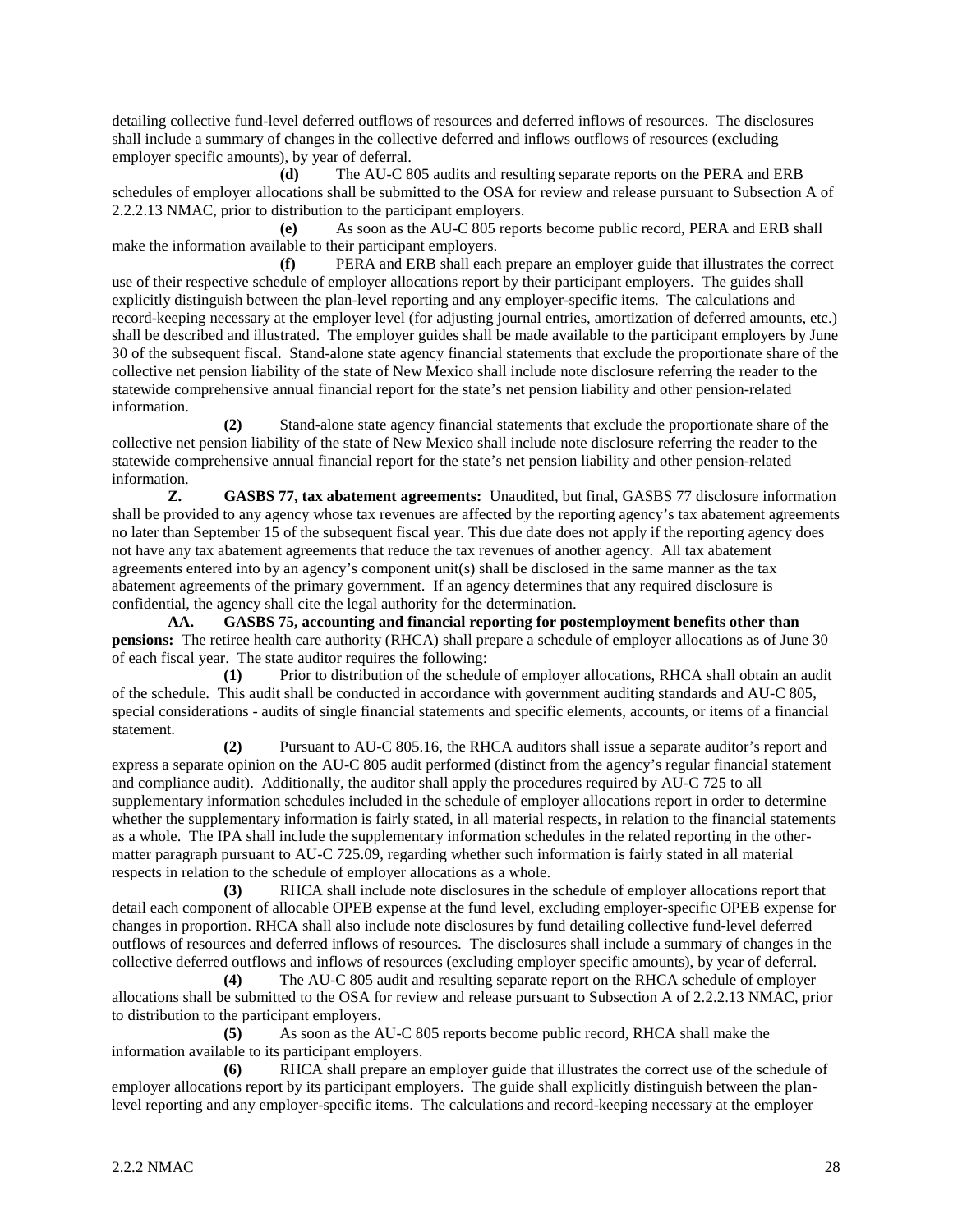level (for adjusting journal entries, amortization of deferred amounts, etc.) shall be described and illustrated. The employer guide shall be made available to the participant employers by June 30 of the subsequent fiscal year.

**(7)** Stand-alone state agency financial statements that exclude the proportionate share of the collective OPEB liability of the state of New Mexico, shall include note disclosure referring the reader to the statewide comprehensive annual financial report for the state's net OPEB liability and other OPEB-related information.

[2.2.2.10 NMAC - Rp, 2.2.2.10 NMAC, 3/23/2021]

#### **2.2.2.11 [RESERVED]**

[2.2.2.11 NMAC - Repealed 3/10/2020]

**2.2.2.12 SPECIFIC CRITERIA:** The specific criteria described in this section shall be considered in planning and conducting governmental audits. These requirements are not intended to be all-inclusive; therefore, OSA recommends that IPAs review the NMSA and NMAC while planning governmental audits.

#### **A. Pertaining to audits of state agencies:**

**(1)** Due dates for agency audits: audit reports of agencies under the oversight of DFA FCD are due to OSA in accordance with the requirements of Subsection D of Section 12-6-3 NMSA 1978 and Subsection A of 2.2.2.9 NMAC.

**(2)** All the individual SHARE funds shall be reported in the financial statements, either within the basic financial statements or as SI.

**(3)** Accounts payable at year-end and reversion calculation: If goods and services were received (as defined by generally accepted accounting principles) by the end of the fiscal year but not paid for by the end of the fiscal year, an accounts payable shall be reported for the respective amount due in both the governmentwide financial statements and the fund financial statements. The *"actual"* expenditures in the budgetary comparison exclude any accounts payable that were not paid timely and therefore require a request to the financial control division to pay prior year bills out of current year budget. They are paid out of the budget of the following fiscal year. An agency's reversions are calculated using the *budgetary basis expenditures* because the agency does not have the legal authority to obligate the state for liabilities once the appropriation period has lapsed. Thus, the agency cannot keep the cash related to accounts payable that were not paid timely. This results in a negative fund balance in the modified accrual basis financial statements of a reverting fund.

**(4)** Net position/fund balance:

**(a)** Pursuant to GASBS 63.8 the government-wide statement of net position and the proprietary fund statement of net position show net position as:

(i) net investment in capital assets as defined by GASBS 63.9;<br>(ii) restricted (distinguishing between major categories of restriction

restricted (distinguishing between major categories of restrictions) as

defined by GASBS 63.10; and

**(iii)** unrestricted as defined by GASBS 63.11.

**(b)** Governmental fund financial statement fund balances shall be reported in

accordance with GASBS 54.

# **(5)** Book of record:

**(a)** The state maintains the centralized accounting system SHARE. The SHARE data and reports are the original book of record that the auditor is auditing. Each fiscal year, the agency shall record all audit adjusting journal entries in SHARE. The financial information in SHARE shall agree to the agency's audited financial statements, with the exception of accounts payable as explained in Subsection A of 2.2.2.12 NMAC. If the agency maintains a separate accounting system, it shall be reconciled with the SHARE system and all applicable adjustments shall be recorded in SHARE in the month in which the transactions occurred. DFA FCD provides guidance to agencies, which IPAs shall review, regarding policy and procedure requirements. These documents are available on the DFA FCD website and include:

- **(i)** the manual of model accounting practices (MAPs);
- **(ii)** various white papers, yearly closing instructions; and
- **(iii)** various accounting guideline memos.

**(b)** The statement of revenues and expenditures in the audit report shall be presented in accordance with GAAP, by function or program classification and object code. However, the budgetary comparison statements shall be presented using the level of appropriation reflected in the final approved budget. The SHARE chart of accounts reflects the following appropriation unit levels: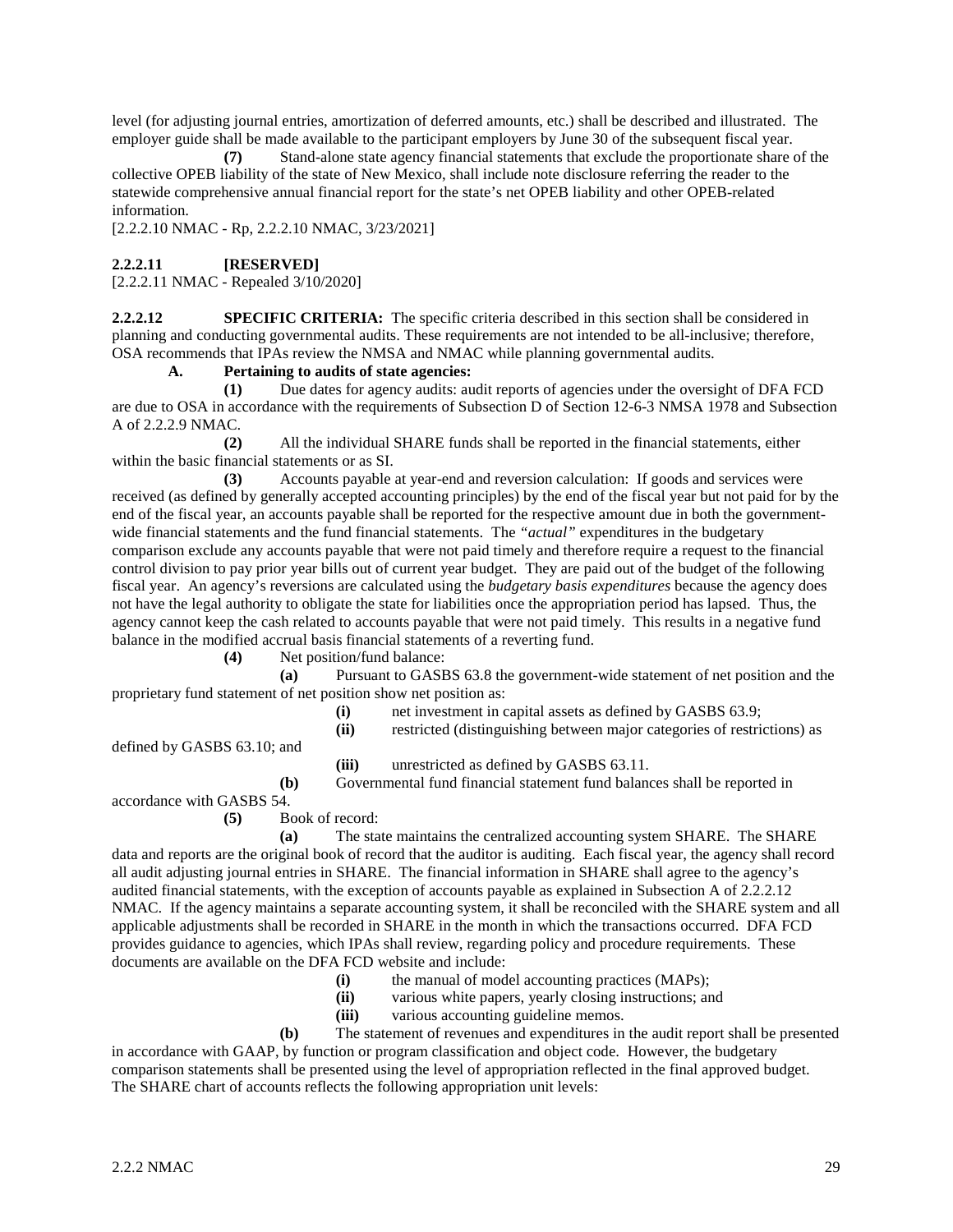| Appropriation unit code/appropriation<br>unit description |                                       |
|-----------------------------------------------------------|---------------------------------------|
| 200                                                       | personal services & employee benefits |
| 300                                                       | contractual services                  |
| 400                                                       | other                                 |
| 500                                                       | other financing uses                  |
| 600                                                       | non-budgeted                          |
|                                                           |                                       |

**(c)** Revenue categories of appropriations to state agencies are listed below. The budgetary comparison statements for state agencies shall be presented in the audit report by the revenue categories shown below and by the expenditure categories that appear in the agency's final approved budget.

- (i) state general fund;<br>(ii) other state funds;
- other state funds;
- **(iii)** internal service funds/inter-agency transfers; or
- **(iv)** federal funds.

**(d)** For more detail about the SHARE chart of accounts see the DFA website.

**(6)** Reversions to state general fund:

**(a)** All reversions to the state general fund shall be identified in the financial statements by the fiscal year of appropriation (i.e., reversion to state general fund - FY 16). The gross amount of the appropriation and the gross amount of the reversion shall be shown separately.

**(b)** Subsection A of Section 6-5-10 NMSA 1978 states "all unreserved undesignated fund balances in reverting funds and accounts as reflected in the central accounting system as of June 30 shall revert by September 30 to the general fund. The division may adjust the reversion within 45 days of release of the audit report for that fiscal year." Failure to transfer reverting funds timely in compliance with the statute requires an audit finding.

**(7)** Non-reciprocal (not payments for materials or services rendered) interfund (internal)

- activity includes:
- **(a)** transfers; and

**(b)** reimbursements (GASBS 34.410):

**(i)** intra-agency transfers between funds within the agency shall offset (i.e. balance). Reasons for intra-agency transfers shall be fully explained in the notes to the financial statements. In the separate audit reports of state agencies, transfers between their internal funds are shown as other financing sources or uses in the fund financial statements and as transfers (that get eliminated) in the government-wide financial statements;

**(ii)** inter-agency transfers (between an agency's internal funds and other funds of the state that are outside the agency such as state general fund appropriations, special appropriations, bond proceeds appropriations, reversions to the state general fund, and transfers to/from other state agencies) shall be segregated from intra-agency transfers and fully explained in the notes to the financial statements along with the agency number and SHARE fund number to whom and from whom transferred. The transfers may be detailed in supporting schedules rather than in the notes, but agency and SHARE fund numbers shall be shown. The schedule shall be presented on the modified accrual basis. The IPA is responsible for performing audit procedures on all such inter-agency transfers.

**(c)** Regarding inter-agency transfers between legally separate component units and the primary government (the state of New Mexico):

**(i)** if the inter-agency transfer is between a blended component unit of the state and other funds of the state, then the component unit's separately issued financial statements report such activity between itself and the primary government as revenues and expenses. When the blended component unit is included in the primary government's financial statements, such inter-agency transfers are reclassified as transfers (GASBS 34.318);

**(ii)** all resource flows between a discretely presented component unit of the state and other funds of the state shall be reported as external transactions - revenues and expenses - in the primary government's financial statements and the component unit's separately issued financial statements (GASBS 34.318); **(d)** All transfers to and from SHARE fund 853, the state general fund appropriation

account, shall be clearly identifiable in the audit report as state general fund appropriations, reversions, or collections;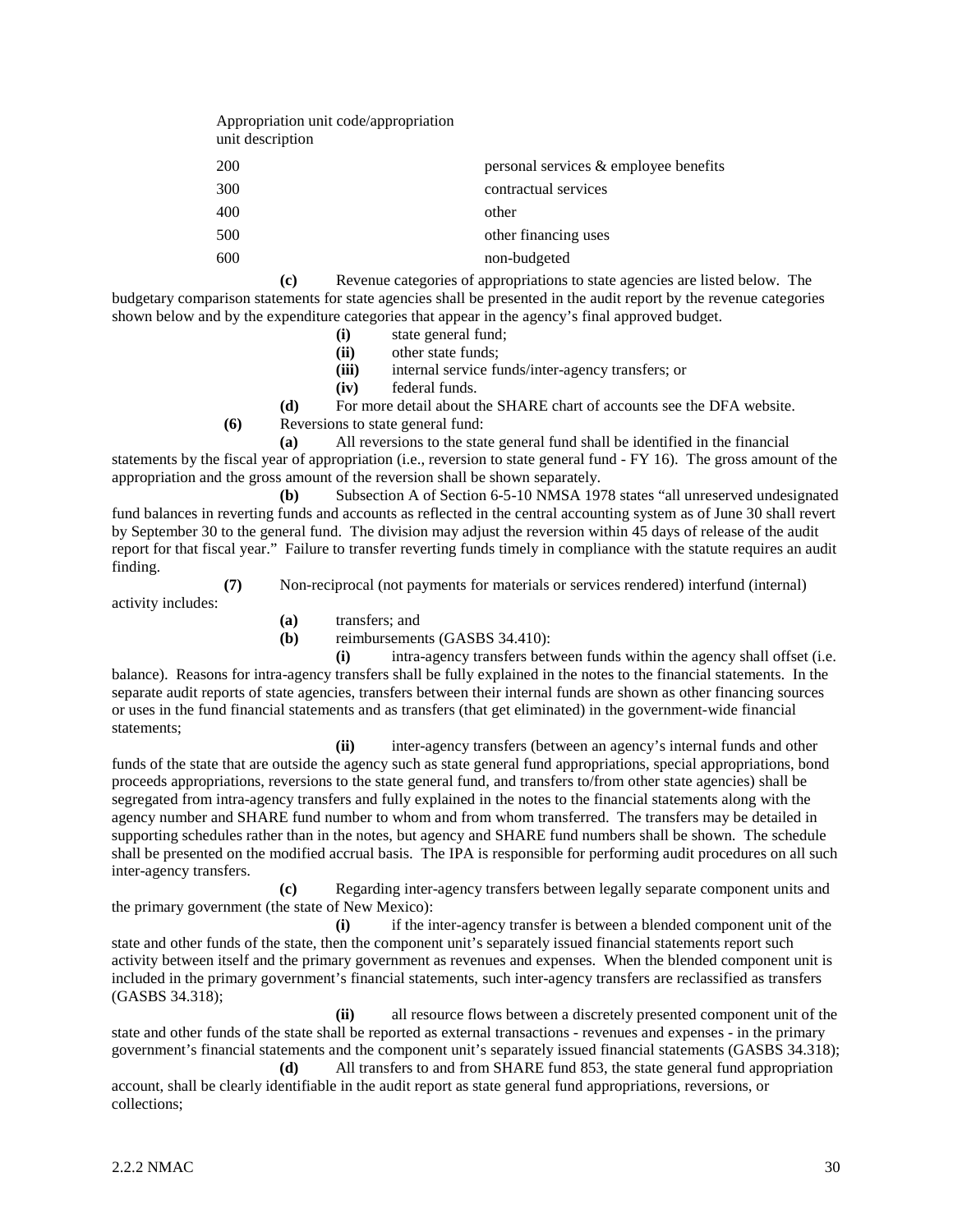**(e)** Reimbursements are transfers between funds that are used to reallocate the revenues and expenditures/expenses to the appropriate fund. Reimbursements are not reported as inter-fund activity in the financial statements.

**(8)** General services department capital projects: in general, GSD records the state of New Mexico capitalized land and buildings for which it is responsible, in its accounting records. The cost of furniture, fixtures, and moveable equipment owned by agencies is to be capitalized in the accounting records of the agency that purchased them. The agency shall capitalize those assets based on actual amounts expended in accordance with GSD instructions issued in Section 2.20.1.10 NMAC.

**(9**) State-owned motor vehicle inventory: successful management of state-owned vehicles pursuant to the Transportation Services Act (Sections 15-8-1 to 15-8-11 NMSA 1978) is dependent on reliable and accurate capital assets inventory records and physical verification of that inventory. Thus, the annual audit of state agencies shall include specific tests of the reliability of the capital assets inventory and verification that a physical inventory was conducted for both the agency's owned vehicles and long-term leased vehicles.

**(10)** Independent auditor's report: The independent auditor's report for state agencies, district attorneys, district courts, and the educational institutions created by New Mexico Constitution Article XII, Sec. 11 shall include an emphasis of matter paragraph referencing the summary of significant accounting principles disclosure regarding the reporting agency. The emphasis of matter paragraph shall indicate that the financial statements are not intended to present the financial position and changes in financial position of the primary government, the state of New Mexico, but just the financial position and the changes in financial position of the department. The emphasis of matter paragraph shall follow the example provided in AAG SLV 16.103 ex. A-17*.*

**(11)** Budgetary basis for state agencies: the state budget is adopted on the modified accrual basis of accounting except for accounts payable accrued at the end of the fiscal year that do not get accrued by the statutory deadline per Section 6-10-4 NMSA 1978. Those accounts payable that do not get paid timely or accrued by the statutory deadline shall be paid out of the next year's budget. If an agency needs to recognize additional accounts payable amounts that were not accrued by the statutory deadline, then the budgetary statements and the fund financial statements require a reconciliation of expenditures, as discussed at Subsection Q of 2.2.2.10 NMAC. All transactions are recorded in the state's book of record, SHARE, under the modified accrual basis of accounting except for accounts payable not meeting the statutory deadline; therefore, the "actual" expenditures in the budgetary comparison schedules equal the expenditures as recorded in SHARE for the fund. Encumbrances related to single year appropriations lapse at year end. Appropriation periods are sometimes for periods in excess of 12 months (multiple-year appropriations). When multiple-year appropriation periods lapse, the authority for the related budgets also lapse and encumbrances can no longer be charged to those budgets. The legal level of budgetary control shall be disclosed in the notes to the financial statements. Per Subsection C of Section 9 of the General Appropriation Act of 2017, all agencies, including legislative agencies, may request category transfers among personal services and employee benefits, contractual services and other. Therefore, the legal level of budgetary control is the appropriation program level (A-Code, P-Code, and Z-Code). A-Codes pertain to capital outlay appropriations (general obligation/severance tax or state general fund). P-Codes pertain to program/operating funds. Z-Codes pertain to special appropriations. The IPA shall compare total expenditures for each program to the program's approved final budget to evaluate compliance.

**(12)** Budgetary comparisons of state agencies shall show the original and final appropriated budget (same as final budget approved by DFA), the actual amounts on the budgetary basis, and a column with the variance between the final budget and actual amounts. If a state agency presents budgetary comparisons by fund, the appropriation program code(s) (A-Code, P-Code, and Z-Code) shall be reported on the budgetary comparison schedule.

**(13)** Accounting for special capital outlay appropriations financed by bond proceeds:

**(a)** STO administers the debt service funds for various bond issues that are obligations of the state of New Mexico. STO does not report in its departmental financial statements bonds payable that are obligations of the state of New Mexico. These payables and the related bond face amounts (proceeds) are reported in the state's comprehensive annual financial report. The note disclosures associated with STO's departmental financial statements shall explain that, by statute, STO is responsible for making the state's bond payments and keeping the related records; however, it is not responsible for the related debt, the state is. Additionally, the note disclosures associated with STO's departmental financial statements shall refer the reader to detailed SI in the STO audit report and the statewide comprehensive annual financial report. The STO departmental financial statements shall include SI regarding the state of New Mexico bond obligations. The SI schedules shall show;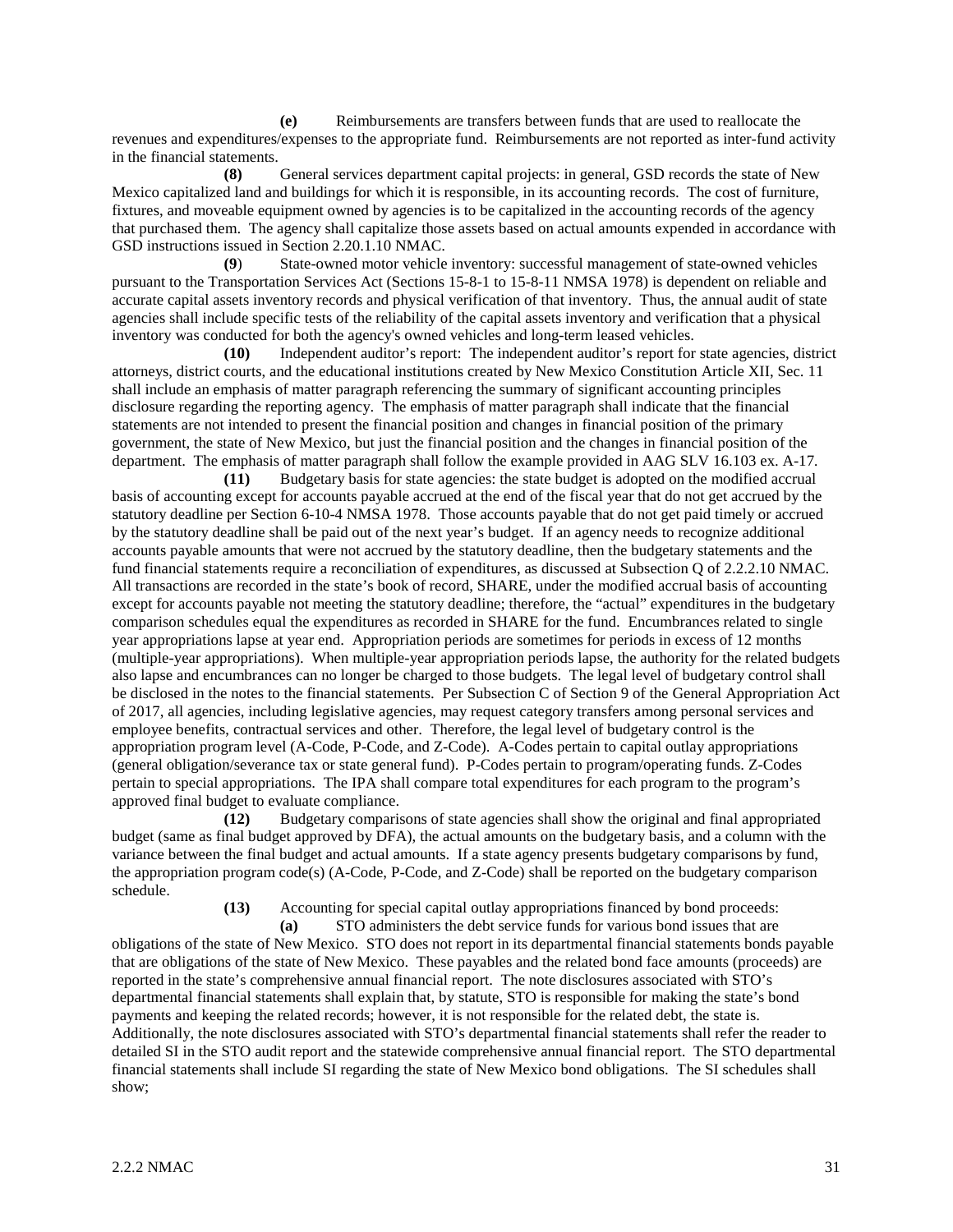**(i)** the beginning and end-of-year bond payable balances, increases and decreases (separately presented), and the portions of each bond issuance that are due within one year, as required by GASBS 34.119;

GASBS 38.10; and

**(ii)** the details of debt service requirements to maturity, as required by

**(iii)** any violations of bond covenants and related actions taken to address violations of bond covenants, as required by GASBS 38.9 and Section 12-6-5 NMSA 1978.

**(b)** DFA has provided accounting and reporting guidance for state agencies that receive or administer special capital outlay appropriations from the state legislature that are financed by bond proceeds. DFA's guidance is available in the "FYI 2008 Audit Forum 9/30/08" section of DFA's website at http://www.nmdfa.state.nm.us/Forums.aspx. In the notes to the financial statements, agencies disclose that the bond proceeds were allocated by the legislature to the agency to administer disbursements to the project recipients, and the agency is not obligated in any manner for the related indebtedness. Agencies also disclose the specific revenue recognition policy for these appropriations. Each agency's IPA shall audit the agency's financial statement presentation of this capital outlay project information to ensure that they are presented in accordance with accounting principles that are generally accepted in the United States.

**(14)** Amounts "due from other state agencies" and "due to other state agencies": if a state agency reports amounts "due from" or "due to" other state agencies the notes shall disclose the amount "due to" or "due from" each agency, the name of each agency, the SHARE fund account numbers, and the purpose of the account balance.

**(15)** Investments in the state general fund investment pool (SGFIP): these balances are presented as cash and cash equivalents in the statements of net position and the balance sheets of the participant agencies, with the exception of the component appropriation funds (state general fund). The notes to the financial statements of the component appropriation funds shall contain GASBS 40 disclosures for the SGFIP. This disclosure may refer the reader to the separate audit report for STO for additional information regarding the SGFIP.

**(16)** Format for the statement of activities: state agencies that have more than one program or function shall use the financial statement format presented in GASBS 34, Illustrations B-1 through B-4. The simplified statement of activities (GASBS 34, Illustration B-5) may not be used for agencies that have multiple programs or functions. GASBS 34.41 requires governments to report direct expenses for each function.

# **B. Pertaining to audits of housing authorities:**

**(1)** Housing authorities within the state of New Mexico consist of regional housing authorities, component units or departments of local governments, component units of housing authorities, and housing authorities created by intergovernmental agreements between cities and counties that are authorized to exercise all powers under the Municipal Housing Law, Section 3-45-1 *et seq*., NMSA 1978.

**(2)** The financial statements of a housing authority that is a department, program or component unit of a primary government shall be included in the financial audit report of the primary government by discrete presentation unless an exemption from this requirement has been obtained from the state auditor. In the event that a primary government determines that a housing authority is a department or program of, rather than a component unit of, the primary government, a request for exemption from the discrete presentation requirement shall be submitted to the state auditor, by the primary government. The request for exemption shall include evidence that the housing authority is not a separate legal entity from the primary government and that the corporate powers of the housing authority are held by the primary government. Evidence included in the request shall address these issues:

- **(a)** the housing authority is not a corporation registered with the secretary of state;
- **(b)** there was never a resolution or ordinance making the housing authority a public

body corporate; and

**(c)** the housing authority was authorized under Section 3-45-1 *et seq*., NMSA 1978.

**(d)** Upon receipt of the exemption granted by the state auditor from the requirement for discrete presentation, the housing authority department or program shall be included in the financial report of the primary government like any other department or program of the primary government.

**(3)** Audits of public housing authorities that are departments of a local government shall be conducted by the same IPA that performs the audit of the local government. Separate audit contracts shall not be approved.

**(a)** Local governments are encouraged to include representatives from public housing authorities that are departments of the local government in the IPA selection process.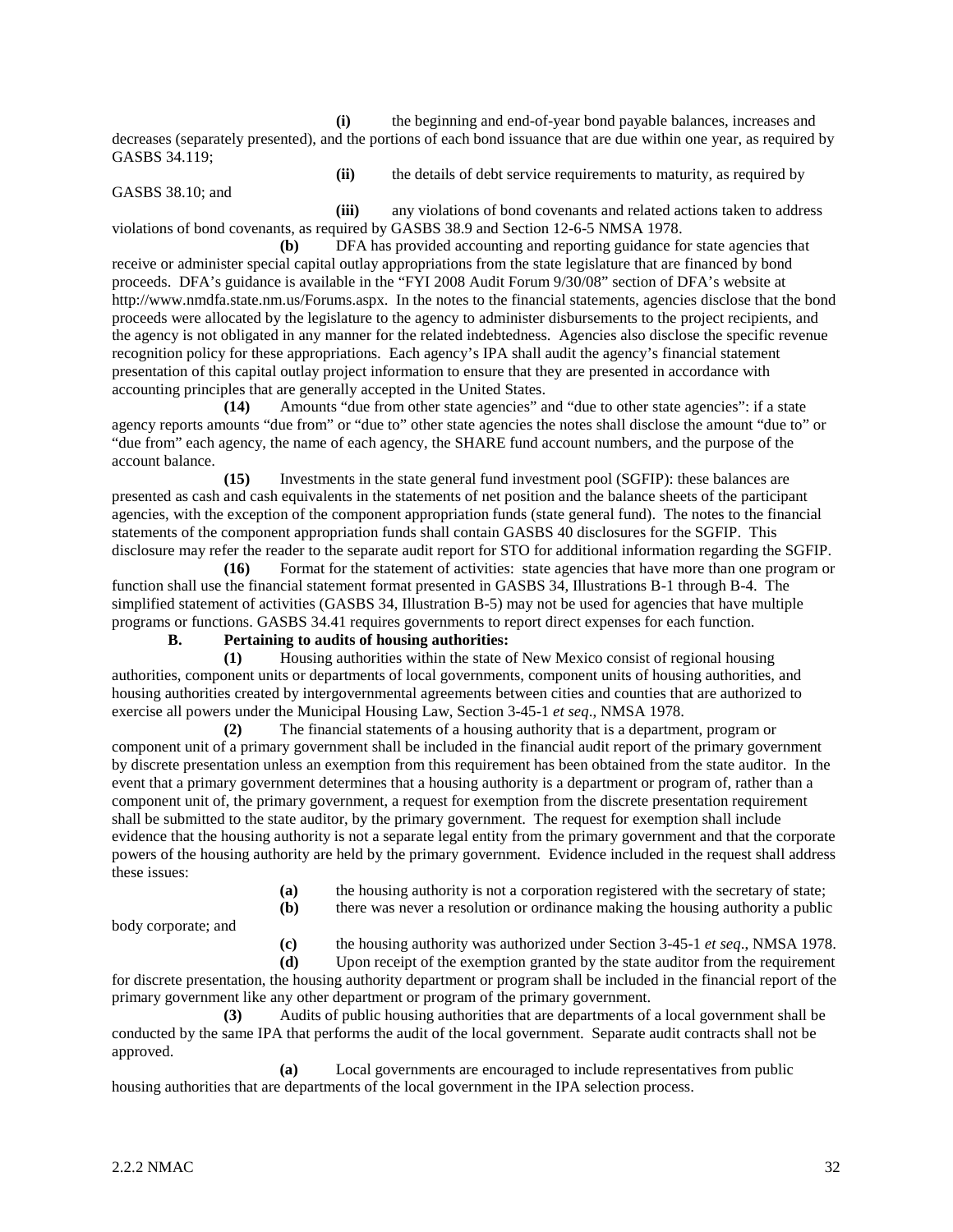**(b)** The IPA shall include the housing authority's governing board and management representatives in the entrance and exit conferences with the primary government. If it is not possible to hold such combined conferences, the IPA shall hold separate entrance and exit conferences with housing authority's management and a member of the governing board. The OSA has the authority to notify the agency or IPA that the state auditor shall be informed of the date of the entrance conference, any progress meetings and the exit conference. If such notification is received, the IPA and agency shall invite the state auditor or his designee to attend all such conferences no later than 72 hours before the proposed conference.

**(4)** The following information relates to housing authorities that are component units of a local government.

**(a)** The housing authority shall account for financial activity in proprietary funds.

**(b)** At the public housing authority's discretion, the agency may "be audited separately from the audit of its local primary government entity. If a separate audit is made, the public housing authority audit shall be included in the local primary government entity audit and need not be conducted by the same auditor who audits the financial affairs of the local primary government entity" (Subsection E of Section 12-6-3 NMSA 1978). Statute further stipulates in Subsection A of Section 12-6-4 NMSA 1978 that "a public housing authority other than a regional housing authority shall not bear the cost of an audit conducted solely at the request of its local primary government entity."

**(c)** Audit reports of separate audits of component unit housing authorities shall be released by the state auditor separately from the primary government's report under a separate release letter to the housing authority.

**(5)** Public housing authorities and their IPAs shall follow the requirements of *guidelines on reporting and attestation requirements of uniform financial reporting standards* (UFRS), which is available on the U.S. department of housing and urban development's website under a search for UFRS. Additional administrative issues related to audits of public housing authorities follow.

**(a)** Housing authority audit contracts include the cost of the audit firm's AU-C 725 opinion on the financial data schedule (FDS). The preparation and submission cost for this HUD requirement shall be included in the audit contract. The public housing authority shall electronically submit a final approved FDS based on the audited financial statements no later than nine months after the public housing authority's fiscal year end. The IPA shall:

**(i)** electronically report on the comparison of the electronic FDS submission in the REAC staging database through the use of an identification (ID) and password;

- **(ii)** include a hard copy of the FDS in the audit report;
	- **(iii)** render an AU-C 725 opinion on the FDS; and
- **(iv)** explain in the notes any material differences between the FDS and the

financial statements.

**(b)** The IPA shall consider whether any fee accountant used by the housing authority is a service organization and, if applicable, follow the requirements of AU-C 402 regarding service organizations.

**(c)** The IPA shall provide the housing authority with an itemized cost breakdown by program area for audit services rendered in conjunction with the housing authority.

**(6)** Single audit reporting issue: If a single audit is performed on the separate audit report for the public housing authority, including the housing authority's schedule of expenditures of federal awards, the housing authority federal funds do not need to be subjected a second time to a single audit during the single audit of the primary government. In this situation, the housing authority's federal expenditures do not need to be included in the primary government's schedule of expenditures of federal awards. See AAG GAS 6.15 for more information.

# **C. Pertaining to audits of school districts:**

**(1)** In the event that a state-chartered charter school subject to oversight by PED is not subject to the requirement to use the same auditor as PED, that charter school is reminded that their audit contract shall be submitted to PED for approval. Charter schools shall ensure that sufficient time is allowed for PED review refer to Subsection F of 2.2.2.8 NMAC for the due date for submission of the audit contract to the OSA.

**(2)** Regional education cooperative (REC) audits:

**(a)** A separate financial and compliance audit is required on activities of RECs. The IPA shall provide copies of the REC report to the participating school districts and PED once the report has been released by the state auditor.

**(b)** Audits of RECs shall include tests for compliance with Section 6.23.3 NMAC.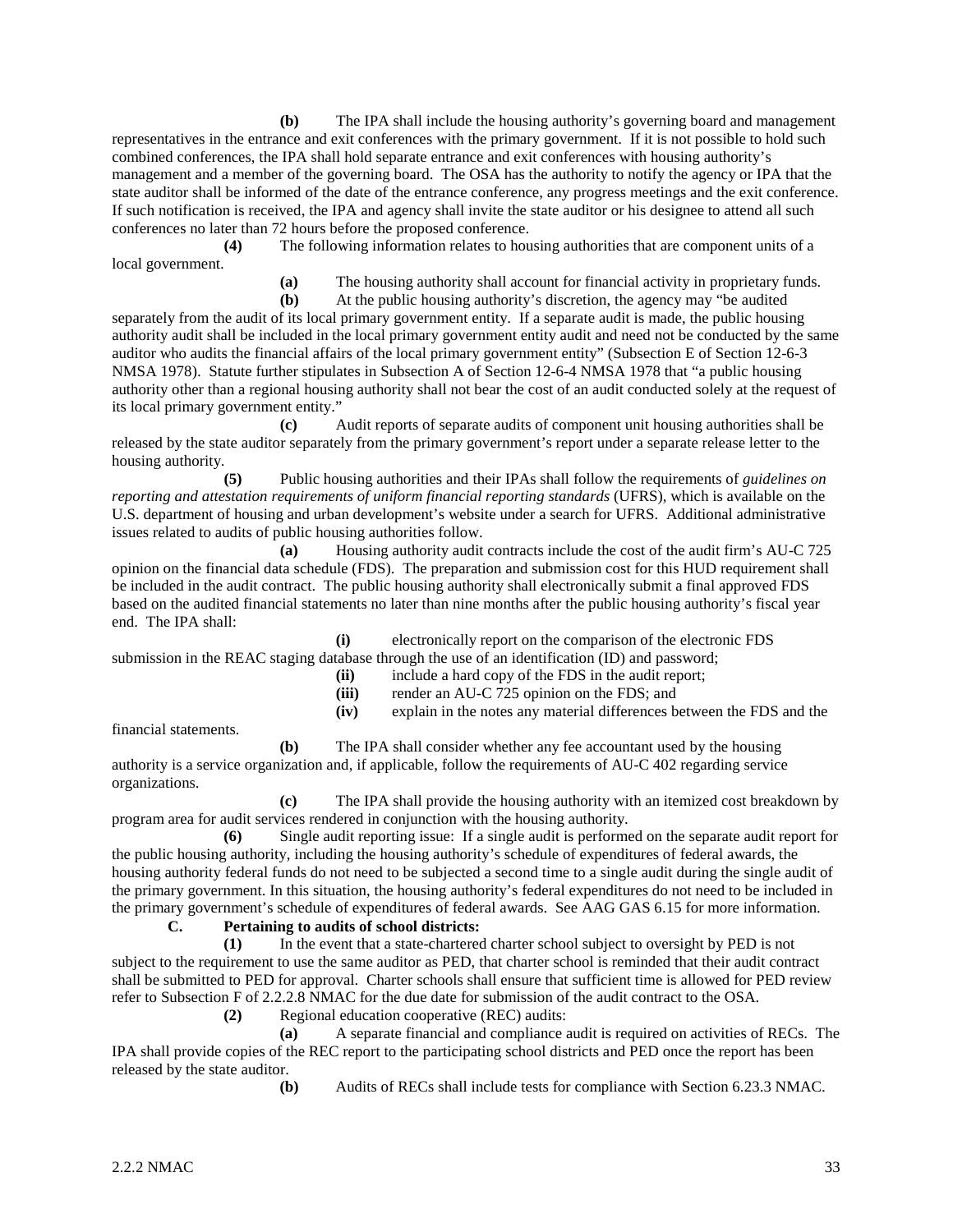**(c)** Any 'on-behalf' payments for fringe benefits and salaries made by RECs for employees of school districts shall be accounted for in accordance with GASB Cod. Sec. N50.135 and communicated to the employer in accordance with GASB Cod. Sec. N50.131.

**(d)** The audit report of each REC shall include a cash reconciliation schedule which reconciles the cash balance as of the end of the previous fiscal year to the cash balance as of the end of the current fiscal year. This schedule shall account for cash in the same categories used by the REC in its monthly cash reports to the PED. If there are differences in cash per the REC financial statements and cash per the REC accounting records, the IPA shall provide the adjusting entries to the REC to reconcile cash per the financial statements to cash per the REC accounting records. If cash per the REC accounting records differs from the cash amount the REC reports to PED in the monthly cash report, the IPA shall issue a finding which explains that the PED reports do not reconcile to the REC accounting records.

**(3)** School district audits shall address the following issues:

**(a)** Audits of school districts shall include tests for compliance with Section 6.20.2 NMAC and PED's manual of procedures for public schools accounting and budgeting (PSAB), with specific emphasis on supplement 7, cash controls.

**(b)** The audit report of each school district shall include a cash reconciliation schedule which reconciles the cash balance as of the end of the previous fiscal year to the cash balance as of the end of the current fiscal year. This schedule is also required for each charter school chartered by a school district and each charter school chartered by PED. This schedule shall account for cash in the same categories used by the district in its monthly cash reports to PED. Subsection D of Section 6.20.2.13 NMAC states that school districts shall use the "cash basis of accounting for budgeting and reporting". The financial statements are prepared on the accrual basis of accounting. Subsection E of Section 6.20.2.13 NMAC states that "if there are differences between the financial statements, school district records and department records, the IPA should provide the adjusting entries to the school district to reconcile the report to the school district records." If there are difference between the school district records and the PED report amounts, other than those explained by the adjusting entries, the IPA shall issue a finding which explains that the PED reports do not reconcile to the school district records.

**(c)** Any joint ventures or other Agencies created by a school district are agencies subject to the Audit Act.

**(d)** Student activity funds: Risk should be assessed and an appropriate sample tested regarding controls over student activity funds.

**(e)** Relating to capital expenditures by the New Mexico public school facilities authority (PSFA), school districts shall review capital expenditures made by PSFA for repairs and building construction projects of the school district. School districts shall also determine the amount of capital expenditures that shall be added to the capital assets of the school district and account for those additions properly. The IPA shall test the school district capital asset additions for proper inclusion of these expenditures.

**(f)** Sub-funds of the general fund: school district audit reports shall include individual fund financial statements for the following sub-funds of the general fund: operational, transportation, instructional materials and teacherage (if applicable).

**(4)** Pertaining to charter schools:

**(a)** A charter school is a conversion school or start-up school within a school district authorized by the local school board or PED to operate as a charter school. A charter school is considered a public school, accredited by the state board of public education and accountable to the school district's local school board, or PED, for ensuring compliance with applicable laws, rules and charter provisions. A charter school is administered and governed by a governing body in a manner set forth in the charter.

**(b)** Certain GASBS 14 criteria (as amended by GASBS 39, 61, and 80) shall be applied to determine whether a charter school is a component unit of the chartering entity (the district or PED). The chartering agency (primary government) shall make the determination whether the charter school is a component unit of the primary government.

**(c)** No charter school that has been determined to be a component unit may be omitted from the financial statements of the primary government based on materiality. All charter schools that are component units shall be included in the basic financial statements using one of the presentation methods described in GASBS 34.126, as amended.

**D. Pertaining to audits of counties:** Tax roll reconciliation county governments: Audit reports for counties shall include two SI schedules.

**(1)** The first one is a "tax roll reconciliation of changes in the county treasurer's property taxes receivable" showing the June 30 receivable balance and a breakout of the receivable for the most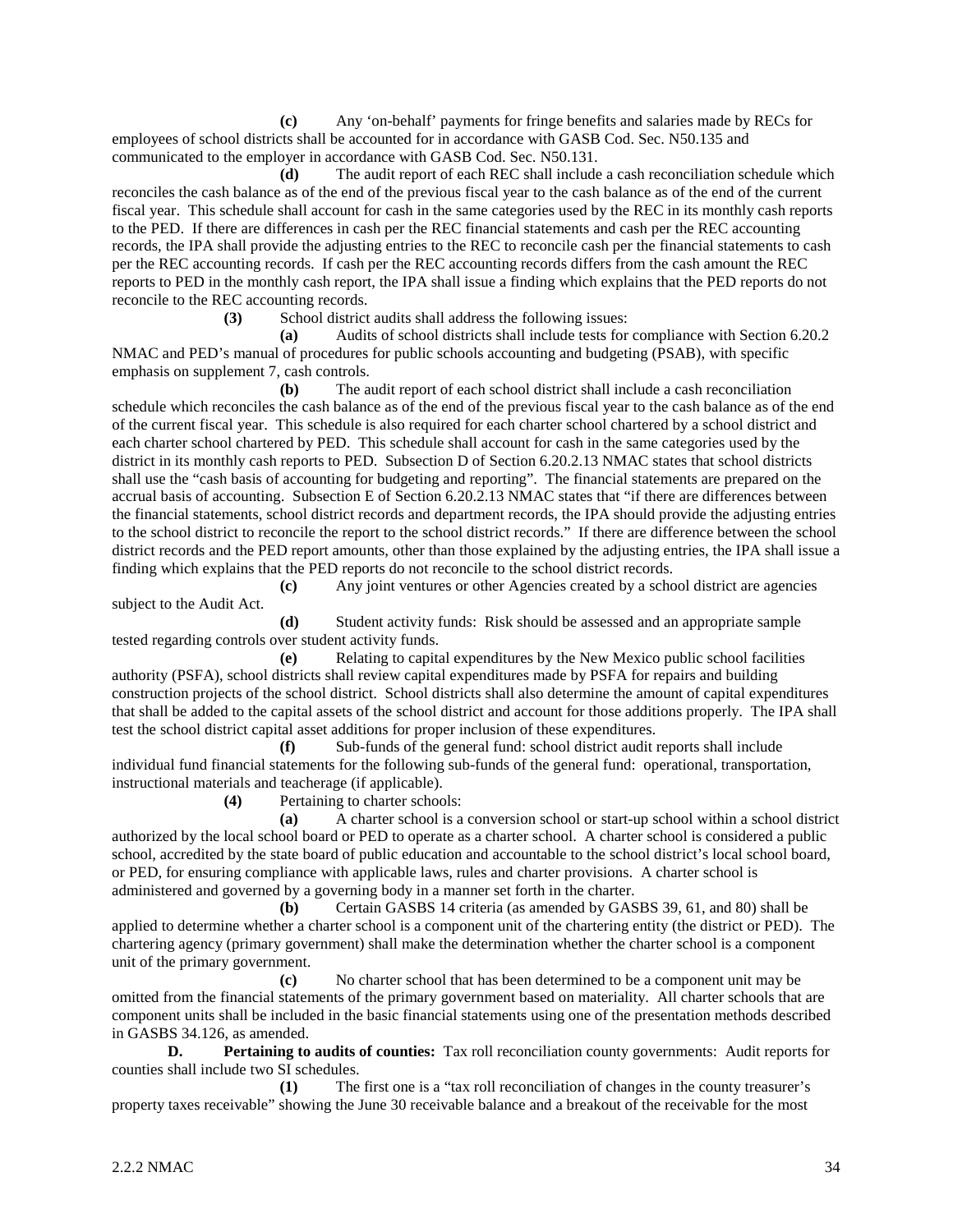recent fiscal year ended, and a total for the previous nine fiscal years. Per Subsection C of Section 7-38-81 NMSA 1978, property taxes that have been delinquent for more than 10 years, together with any penalties and interest, are presumed to have been paid.

**(2)** The second schedule titled "county treasurer's property tax schedule" shall show by property tax type and agency, the amount of taxes: levied; collected in the current year; collected to-date; distributed in the current year; distributed to-date; the amount determined to be uncollectible in the current year; the uncollectible amount to-date; and the outstanding receivable balance at the end of the fiscal year. This information is necessary for proper revenue recognition on the part of the county as well as on the part of the recipient agencies, under GASBS 33. If the county does not have a system set up to gather and report the necessary information for the property tax schedule, the IPA shall issue a finding.

#### **E. Pertaining to audits of educational institutions:**

**(1)** Educational institutions are reminded that audit contracts shall be submitted to HED for approval. Refer to Subsection F of 2.2.2.8 NMAC for the due date for submission of the audit contract to the OSA.

**(2)** Budgetary comparisons: the legal level of budgetary control per 5.3.4.10 NMAC shall be disclosed in the notes to the financial statements. The state auditor requires that every educational institution's audit report include budgetary comparisons as SI. The budgetary comparisons shall be audited and an auditor's opinion shall be rendered. An AU-C 725 opinion does not meet this requirement. The budgetary comparisons shall show columns for: the original budget; the revised budget; actual amounts on the budgetary basis; and a variance column. The IPA shall confirm the final adjusted and approved budget with HED. The IPA shall compare the financial statement budget comparison to the related September 15 budget submission to HED. The only differences that should exist between the HED budget submission and the financial statement budgetary comparisons are adjustments made by the institution after September 15 and audit adjustments. If the HED budget submission does not tie to the financial statement budgetary comparison, taking into account only those differences, then the IPA shall write a related finding. A reconciliation of actual revenue and expense amounts on the budgetary basis to the GAAP basis financial statements shall be disclosed at the bottom of the budgetary comparisons or in the notes to the financial statements. The reconciliation is required only at the "rolled up" level of "unrestricted and restricted - all operations" and shall include revenues and expenses. HED approved the following categories which shall be used for the budgetary comparisons.

**(a)** Unrestricted and restricted - All operations (schedule 1): beginning fund balance/net position; unrestricted and restricted revenues; state general fund appropriations; federal revenue sources; tuition and fees; land and permanent fund; endowments and private gifts; other; total unrestricted & restricted revenues; unrestricted and restricted expenditures; instruction; academic support; student services; institutional support; operation and maintenance of plant; student social & cultural activities; research; public service; internal services; student aid, grants & stipends; auxiliary services; intercollegiate athletics; independent operations; capital outlay; renewal & replacement; retirement of indebtedness; total unrestricted & restricted expenditures; net transfers; change in fund balance/net position (budgetary basis); ending fund balance/net position.

**(b)** Unrestricted instruction & general (schedule 2): beginning fund balance/net position; unrestricted revenues; tuition; miscellaneous fees; federal government appropriations; state government appropriations; local government appropriations; federal government contracts/grants; state government contracts/grants; local government contracts/grants; private contracts/grants; endowments; land & permanent fund; private gifts; sales and services; other; total unrestricted revenues; unrestricted expenditures; instruction; academic support; student services; institutional support; operation & maintenance of plant; total unrestricted expenditures; net transfers; change in fund balance/net position (budgetary basis); ending fund balance/net position.

**(c)** Restricted instruction & general (schedule 3): beginning fund balance/net position; restricted revenues; tuition; miscellaneous fees; federal government appropriations; state government appropriations; local government appropriations; federal government contracts/grants; state government contracts/grants; local government contracts/grants; private contracts/grants; endowments; land & permanent fund; private gifts; sales and services; other; total restricted revenues; restricted expenditures; instruction; academic support; student services; institutional support; operation & maintenance of plant; total restricted expenditures; net transfers; change in fund balance/net position (budgetary basis); ending fund balance/net position.

**(3)** Educational institutions shall present their financial statements using the business type activities model.

**(4)** Compensated absence liability is reported as follows: the statement of net position reflects the current portion of compensated absences under current liabilities and the long-term portion of compensated absences under noncurrent liabilities.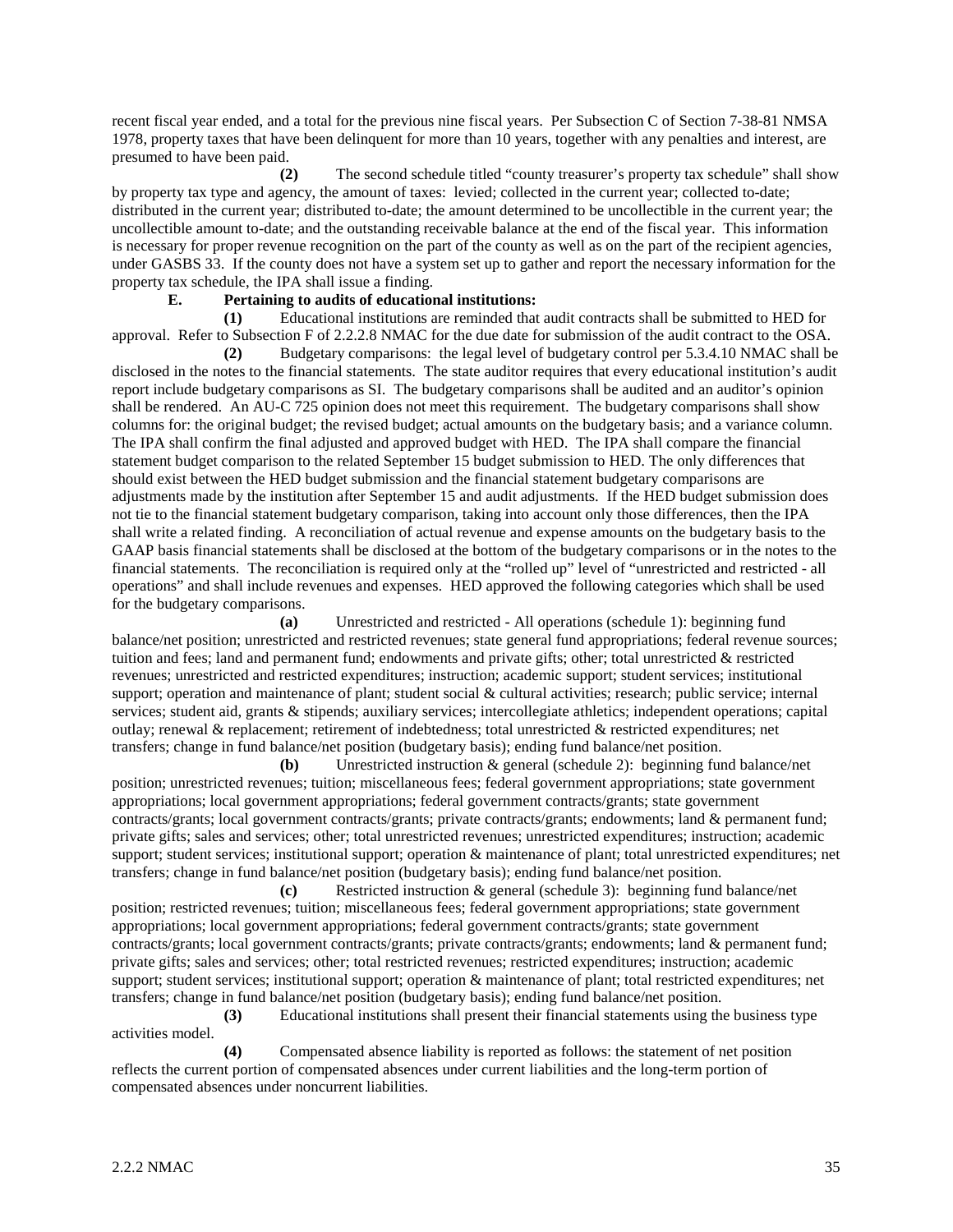**(5)** Component unit issues: educational institutions shall comply with the requirements of Subsection A of 2.2.2.10 NMAC. Additionally:

**(a)** individual component unit budgetary comparisons are required if the component unit has a "legally adopted budget." A component unit has a legally adopted budget if it receives any federal funds, state funds, or any other appropriated funds whose expenditure authority derives from an appropriation bill or ordinance that was signed into law; and

**(b)** there is no level of materiality for reporting findings of component units that do not receive public funds. All component unit findings shall be disclosed in the primary government's audit report.

**(6)** Management discussion and analysis (MD&A): The MD&A of educational institutions shall include analysis of significant variations between original and final budget amounts and between final budget amount and actual budget results. The analysis shall include any currently known reasons for those variations that are expected to have a significant effect on future services or liquidity.

**(7)** Educational institutions established by Section 11 of Article XII of the New Mexico state constitution shall provide the department of finance and administration's financial control division with a draft copy of their financial statements excluding opinions and findings, pursuant to Subsection A of 2.2.2.12 NMAC.

**F. Pertaining to audits of investing agencies:** Investing agencies, which are defined as STO, PERA, ERB, and the state investment council, shall prepare *schedules of asset management costs* which include management fee information by investment class.

**(1)** For all asset classes except private asset classes and alternative investment classes, the schedules shall, at minimum, include the following information:

**(a)** relating to consultants: the name of the firm or individual, the location of the consultant (in-state or out-of-state), a brief description of investments subject to the agreement, and fees;

**(b)** relating to third-party marketers (as defined in Section 6-8-22 NMSA 1978): the name of the firm or individual, the location of the marketer (in-state or out-of-state), a brief description of investments subject to the agreement, and any fees, commissions or retainers;

**(c)** relating to traditional asset classes: name of the investment, asset class, value of the investment, and fees (including both "direct" and "embedded" costs).

**(2)** For private asset classes and alternative investment classes, the schedules shall, at minimum, include the following information:

**(a)** relating to consultants: the aggregate fees by asset class and consultant location (in-state or out-of-state), and a brief description of investments included in each asset class;

**(b)** relating to third-party marketers (as defined in Section 6-8-22 NMSA 1978): aggregate fees, commissions and retainers by asset class and third-party marketer location (in-state or out-of-state), and a brief description of investments included in each asset class;

**(c)** relating to alternative asset classes: the total fees by asset class (including both "direct" and "embedded" costs), and a brief description of the investments included in each asset class.

**(3)** These schedules shall be included as unaudited other information in the audit report. **G. Pertaining to audits of local public bodies; budgetary comparisons:** Auditors shall test local public body budgets for compliance with required reserves and disclose those reserves on the face of the financial statements and in notes financial statements (if applicable).

[2.2.2.12 NMAC, Rp, 2.2.2.12 NMAC, 3/23/2021]

# **2.2.2.13 REVIEW OF AUDIT REPORTS AND AUDIT DOCUMENTATION:**

**A. Statutory requirement to review audit reports:** Subsection B of Section 12-6-14 NMSA 1978 requires the state auditor or personnel of his office designated by him examine all reports of audits of agencies made pursuant to contract. All audits performed under contracts approved by the state auditor are subject to review. The OSA shall review all reports submitted by the IPA to determine if the reports are presented in accordance with the requirements of this rule and applicable auditing, accounting and financial reporting standards. The OSA shall review all audit reports submitted by the report due date before reviewing reports that are submitted after the report due date. As discussed in Subsection B of 2.2.2.9 NMAC, audit reports reissued by the agency and IPA, pursuant to AU-C 560, are also subject to OSA review procedures.

**B. Comprehensive reviews:** Released audit reports are subject to a comprehensive report and audit documentation review by the state auditor. The IPA's audit documentation shall be assembled in one complete file or one complete set of files in one location, whether the documentation is hardcopy or electronic. The documentation shall be either all hardcopy or all electronic. OSA reviews of audit and AUP working papers include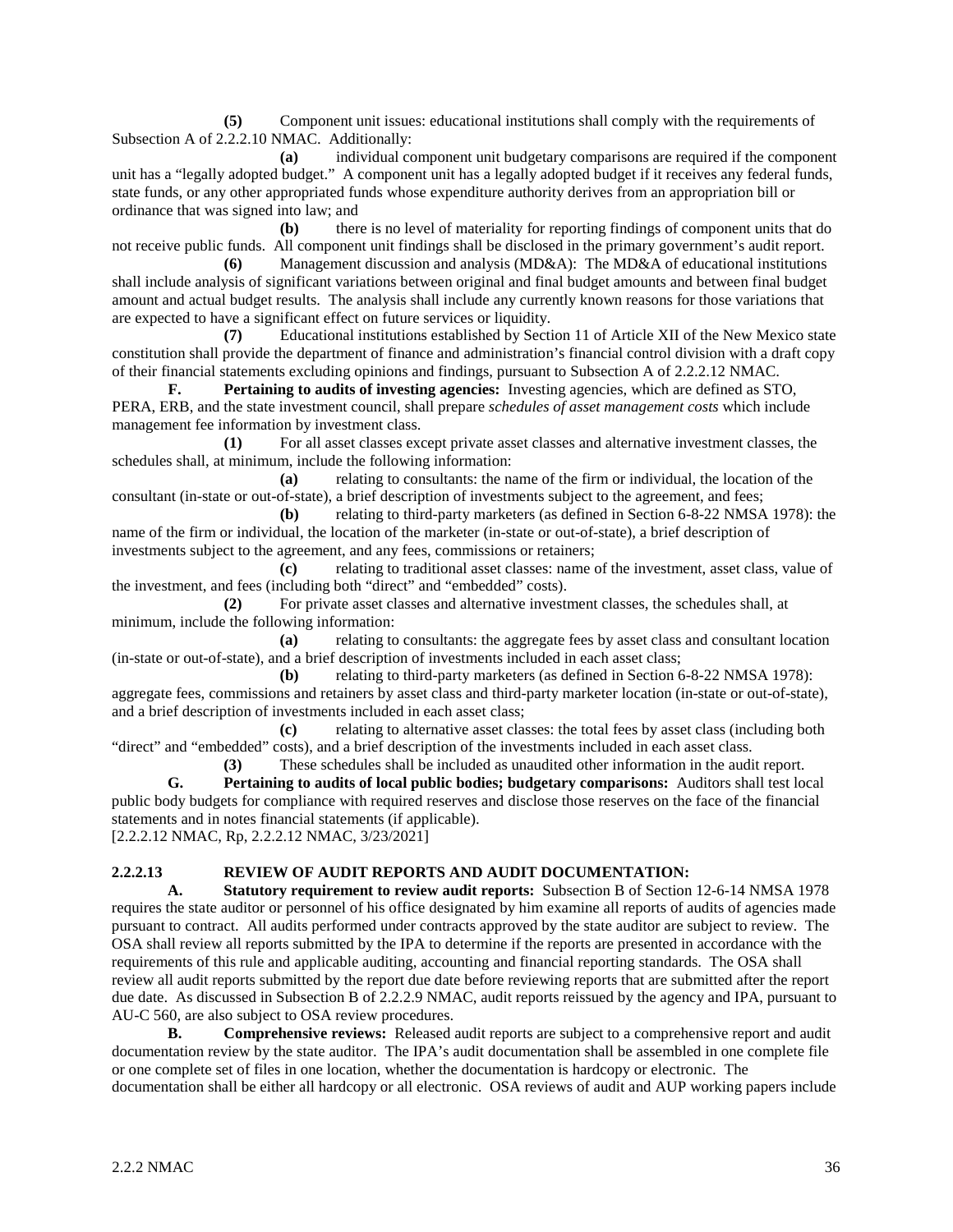inspection of firm documentation related to compliance with governmental auditing, accounting and financial reporting standards, rules and other requirements issued by GASB, AICPA, GAO, and the OSA.

**C. Consequences of deficiencies:** If during the course of its review of an audit report or the related audit documentation, the OSA finds significant deficiencies that warrant a determination that the audit was not made in accordance with the provisions of the contract or applicable standards and requirements, any or all of the following action(s) may be taken;

**(1)** the IPA may be required by OSA to correct the deficiencies in the report or audit documentation, and reissue the audit report to the agency and any others receiving copies;

**(2)** the IPA's eligibility to perform future engagements may be limited in number or type of engagement pursuant to Subsection D of 2.2.2.8 NMAC;

**(3)** for future audit reports, for some or all audit contracts, the IPA may be required to submit working papers with the audit reports for review by the OSA prior to the release of the report; or

**(4)** the IPA may be referred to the New Mexico public accountancy board for possible licensure action.

**D. Results of work paper reviews:** After the review is completed, the OSA shall issue a letter to advise the IPA about the results of the review. The IPA shall respond in writing to all review comments when directed. If the firm disagrees with any comments, the firm shall provide references to professional standards supporting the firm's disagreement. Failure to respond shall be noted during the firm profile review process. Results of work paper reviews are confidential audit documentation. [2.2.2.13 NMAC - Rp, 2 2.2.13 NMAC, 3/23/2021]

# **2.2.2.14 CONTINUING PROFESSIONAL EDUCATION AND PEER REVIEW REQUIREMENTS:**<br>**4. Continuing professional education**: IPAs performing annual financial and compliance audits, or

**A. Continuing professional education**: IPAs performing annual financial and compliance audits, or other attest engagements under GAGAS shall ensure that all members of their staff comply with the CPE requirements of the most recent revision of GAGAS.

**B. Peer review requirements**: IPAs performing annual financial and compliance audits, or other attest engagements under GAGAS shall comply with the requirements of the most recent revision of GAGAS relating to quality control and assurance and external peer review.

**(1)** Per AICPA PRP Section 1000 standards for performing and reporting on peer reviews, a firm's due date for its initial peer review is 18 months from the date the firm enrolled in the peer review program or should have enrolled, whichever is earlier. A firm's subsequent peer review is due three years and six months from the previous peer review year end.

**(2)** The IPA firm profile submission to the state auditor shall include copies of the following peer review documentation:

**(a)** the peer review report for the auditor's firm;

**(b)** if applicable, detailed descriptions of the findings, conclusions and

recommendations related to deficiencies or significant deficiencies required by GAGAS 5.91;

**(c)** if applicable, the auditor's response to deficiencies or significant deficiencies; **(d)** the letter of acceptance from the peer review program in which the firm is

enrolled; and

**(e)** a list of the governmental audits reviewed during the peer review.

**(3)** A peer review rating of "failed" on the auditor's peer review shall disqualify the IPA from performing New Mexico governmental audits.

**(4)** During the procurement process IPAs shall provide a copy of their most recent external peer review report to the agency with their bid proposal or offer. Any subsequent peer review reports received during the period of the contract shall also be provided to the agency.

**(5)** The peer review shall meet the requirements of GAGAS 5.60 to 5.95.

**(6)** The New Mexico public accountancy board's substantial equivalency provision has been replaced with mobility pursuant to the 1999 Public Accountancy Act (61-28B NMSA 1978). If a CPA is performing any type of attest work subject to this rule, the firm shall maintain a New Mexico firm permit.

**(7)** The peer reviewer shall be familiar with this rule. This is a requirement of the state auditor that can be achieved by attendance at audit rule training provided by the OSA.

**C. State auditor quality control reviews:** The state auditor performs its own quality control review of IPA audit reports and working papers. An IPA that is included on the state auditor's list of approved firms for the first time may be subject to an OSA quality control review of the IPA's working papers. This review shall be conducted as soon as the documentation completion date, as defined by AU-C Section 230, has passed (60 days after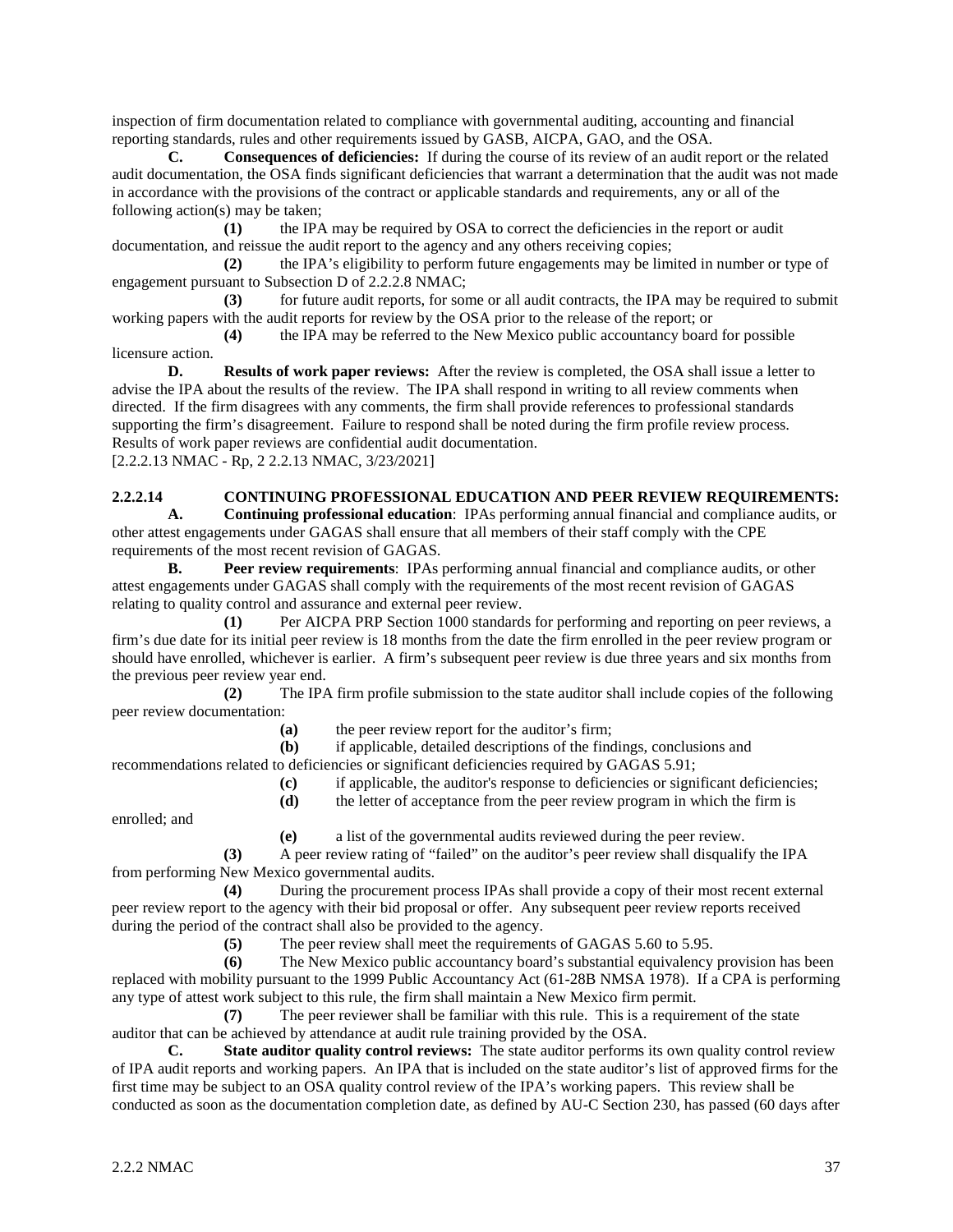the report release date). When the result of the state auditor's quality control review differs significantly from the external quality control report and corresponding peer review rating, the state auditor may no longer accept external peer review reports performed by that reviewer. In making this determination, the state auditor shall take into consideration the fact that AICPA peer reviews are performed on a risk-based or key-element approach looking for systemic problems, while the state auditor reviews are engagement-specific reviews. [2.2.2.14 NMAC - Rp, 2.2.2.14 NMAC, 3/23/2021]

# **2.2.2.15 SPECIAL AUDITS AND EXAMINATIONS:**

**A. Fraud, waste or abuse in government reported by agencies, IPAs or members of the public:**

**(1)** Definition of fraud: Fraud includes, but is not limited to, fraudulent financial reporting, misappropriation of assets, corruption, and use of public funds for activities prohibited by the constitution or laws of the state of New Mexico. Fraudulent financial reporting means intentional misstatements or omissions of amounts or disclosures in the financial statements to deceive financial statement users, which may include intentional alteration of accounting records, misrepresentation of transactions, or intentional misapplication of accounting principles. Misappropriation of assets means theft of an agency's assets, including theft of property, embezzlement of receipts, or fraudulent payments. Corruption means bribery and other illegal acts. (GAO-14-704G federal internal control standards paragraph 8.02).

**(2)** Definitions of waste and abuse: Waste is the act of using or expending resources carelessly, extravagantly, or to no purpose. Abuse involves behavior that is deficient or improper when compared with behavior that a prudent person would consider reasonable and necessary operational practice given the facts and circumstances. This includes the misuse of authority or position for personal gain or for the benefit of another. Waste and abuse do not necessarily involve fraud or illegal acts. However, they may be an indication of potential fraud or illegal acts and may still impact the achievement of defined objectives. (GAO-14-704G federal internal control standards paragraph 8.03).

**(3)** Reports of fraud, waste & abuse: Pursuant to the authority set forth Section 12-6-3 NMSA 1978, the state auditor may conduct initial fact-finding procedures in connection with reports of financial fraud, waste and abuse in government made by agencies, IPAs or members of the public. Reports may be made telephonically or in writing through the fraud hotline or website established by the state auditor for the confidential reporting of financial fraud, waste, and abuse in government. Reports may be made telephonically to the fraud hotline by calling 1-866-OSA-FRAUD (1-866-672-3728) or reported in writing through the state auditor's website at www.saonm.org. Reports received or created by the state auditor are audit information and audit documentation in connection with the state auditor's statutory duty to examine and audit the financial affairs of every agency, or in connection with the state auditor's statutory discretion to audit the financial affairs and transactions of an agency in whole or in part.

**(4)** Confidentiality of sources: The identity of a person making a report and associated allegations made directly to the state auditor orally or in writing, or telephonically or in writing through the state auditor's fraud hotline or website, or through any other means, alleging financial fraud, waste, or abuse in government is confidential audit information and may not be disclosed, except as required by Section 12-6-6 NMSA 1978.

**(5)** Confidentiality of files: A report alleging financial fraud, waste, or abuse in government that is made directly to the state auditor orally or in writing, or telephonically or in writing through the state auditor's fraud hotline or website, any resulting special audit, performance audit, attestation engagement or forensic accounting or other non-attest engagement, and all records and files related thereto are confidential audit documentation and may not be disclosed by the OSA or the agency, except to an independent auditor, performance audit team or forensic accounting team in connection with a special audit, performance audit, attestation engagement, forensic accounting engagement, non-attest engagement, or other existing or potential engagement regarding the financial affairs or transactions of an agency. Any information related to a report alleging financial fraud, waste, or abuse in government provided to an independent auditor, performance audit team or forensic accounting team, is considered to be confidential audit or engagement documentation and is subject to confidentiality requirements, including but not limited to requirements under Subsections E and M in Section in 2.2.2.10 NMAC, the Public Accountancy Act, and the AICPA Code of Professional Conduct.

**(6)** The OSA may make inquiries of agencies as part of the fact-finding process performed by the OSA's special investigations division. Agencies shall respond to the OSA inquiries within 15 calendar days of receipt or as soon as practicable under the circumstances with written notice to the OSA stating the basis for any delay. IPAs shall test compliance with this requirement and report noncompliance as a finding in the annual financial and compliance audit report.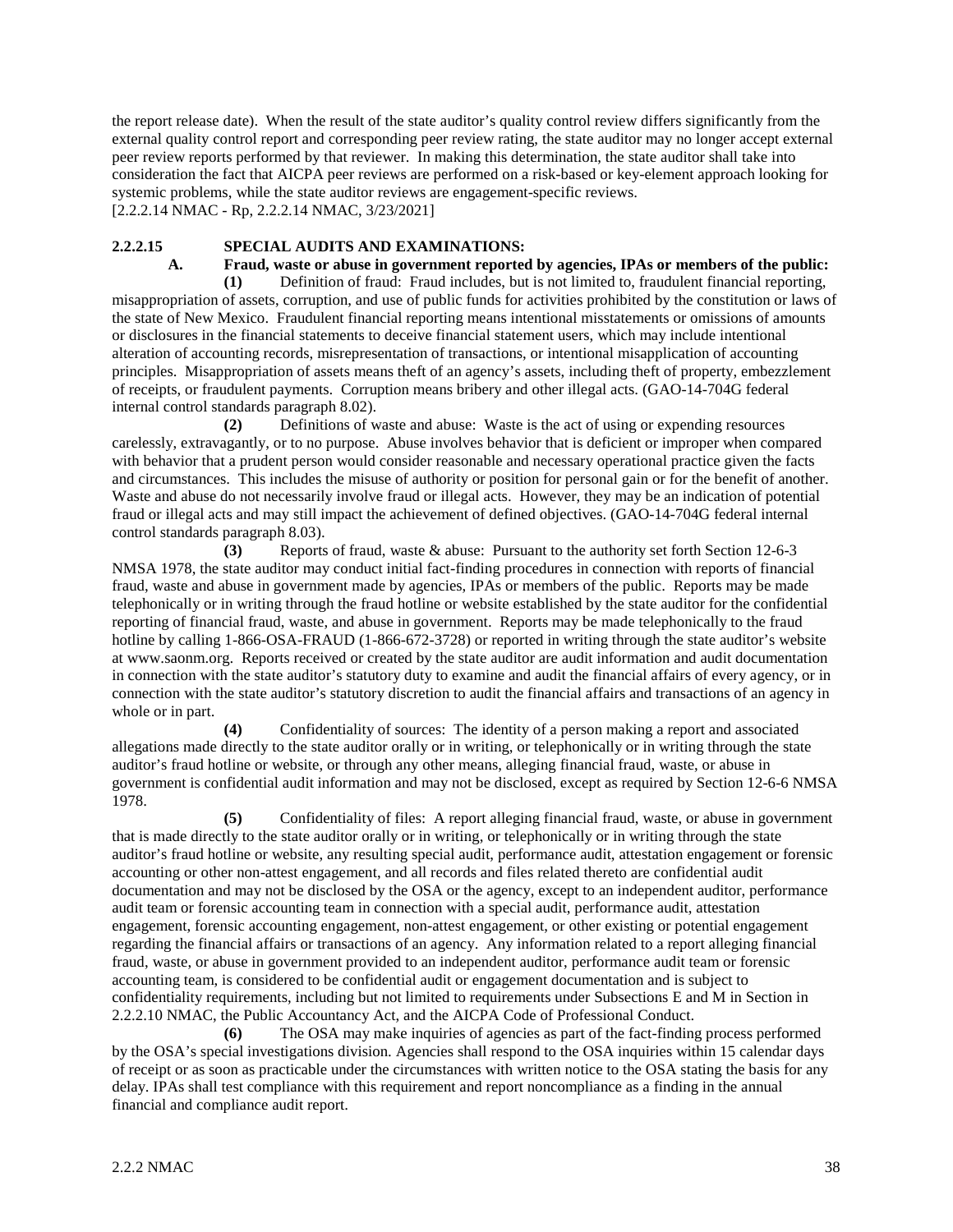#### **B. Special audit or examination process:**

**(1)** Designation: Pursuant to Section 12-6-3 NMSA 1978, in addition to the annual audit, the state auditor may cause the financial affairs and transactions of an agency to be audited in whole or in part. Accordingly, the state auditor may designate an agency for special audit, attestation engagement, performance audit, forensic accounting engagement, or non-attest engagement regarding the financial affairs and transactions of an agency or local public body based on information or a report received from an agency, IPA or member of the public. For purposes of this rule "special audit, attestation engagement, performance audit, forensic accounting engagement, or non-attest engagement" includes, without limitation, AUP, consulting, and contract close-out (results-based award) engagements that address financial fraud, waste, or abuse in government. It also includes non-attest engagements performed under the forensic services standards issued by the AICPA and engagements performed following the Code of Professional Standards issued by the Association of Certified Fraud Examiners (ACFE). The state auditor shall inform the agency of the designation by sending the agency a notification letter. The state auditor may specify the subject matter, the scope and any procedures required, the AICPA or other professional standards that apply, and for a performance audit, performance aspects to be included and the potential findings and reporting elements that the auditors expect to develop. Pursuant to Section 200.503 of Uniform Guidance, if a single audit was previously performed, the special audit, attestation engagement, performance audit or forensic accounting engagement shall be planned and performed in such a way as to build upon work performed, including the audit documentation, sampling, and testing already performed by other auditors. The attestation and performance audit engagements may be conducted pursuant to government auditing standards if so specified by the OSA.

**(2)** Costs: All reasonable costs of special audits, attestation engagements, forensic accounting engagements, non-attest engagements, or single-entity performance audits conducted pursuant to this Section shall be borne by the agency audited pursuant to Section 12-6-4 NMSA 1978. The state auditor, in its sole discretion, may apportion among the Agencies audited some or all of the reasonable costs of a multi-entity performance audit.

**(3)** Who performs the engagement: The state auditor may perform the special audit, attestation engagement, performance audit, forensic accounting engagement, or non-attest engagement alone or with other professionals selected by the state auditor. Alternatively, the state auditor may require the engagement to be performed by an IPA or a team that may be comprised of any of the following: independent public accountants; individuals with masters degrees or doctorates in a relevant field such as business, public administration, public policy, finance, or economics; individuals with their juris doctorate; CFE-certified fraud examiners; CFF-certified forensic auditors; CIA-certified internal auditors; or other specialists. If the state auditor designates an agency for an engagement to be conducted by an IPA or professional team, the agency shall:

**(a)** upon receipt of notification to proceed from the state auditor, identify all elements or services to be solicited, obtain the state auditor's written approval of the proposed scope of work, and request quotations or proposals for each applicable element of the engagement;

**(b)** follow all applicable procurement requirements which may include, but are not limited to, Uniform Guidance, Procurement Code (Sections 13-1-28 through 13-1-199 NMSA 1978), or equivalent home rule procurement provisions when selecting an IPA or team to perform the engagement;

**(c)** submit the following information to the state auditor by the due date specified by the state auditor:

**(i)** a completed template for special audits, attestation engagements, performance audits or forensic accounting engagements, provided at www.osanm.org, which the agency shall print on agency letterhead; and

**(ii)** a completed contract form including the contract fee, start and completion date, and the specific scope of services to be performed in the format prescribed by the OSA, provided at [www.osanm.org,](http://www.osanm.org/) with all required signatures on the contract.

**(d)** If the agency fails to select an IPA and submit the signed contract to OSA by the due date specified by the state auditor, or, if none within 60 days of notification of designation from the state auditor, the state auditor may conduct the engagement or select the IPA for that agency in accordance with the process described at Subsection F of 2.2.2.8 NMAC.

**(4)** Errors: Contracts that are submitted to the OSA with errors or omissions shall be rejected by the state auditor. The state auditor shall return the rejected contract to the agency indicating the reason(s) for the rejection.

**(5)** Recommendation rejections: In the event the agency's recommendation is not approved by the state auditor, the state auditor shall promptly communicate the decision, including the reason(s) for rejection, to the agency, at which time the agency shall promptly submit a different recommendation. This process shall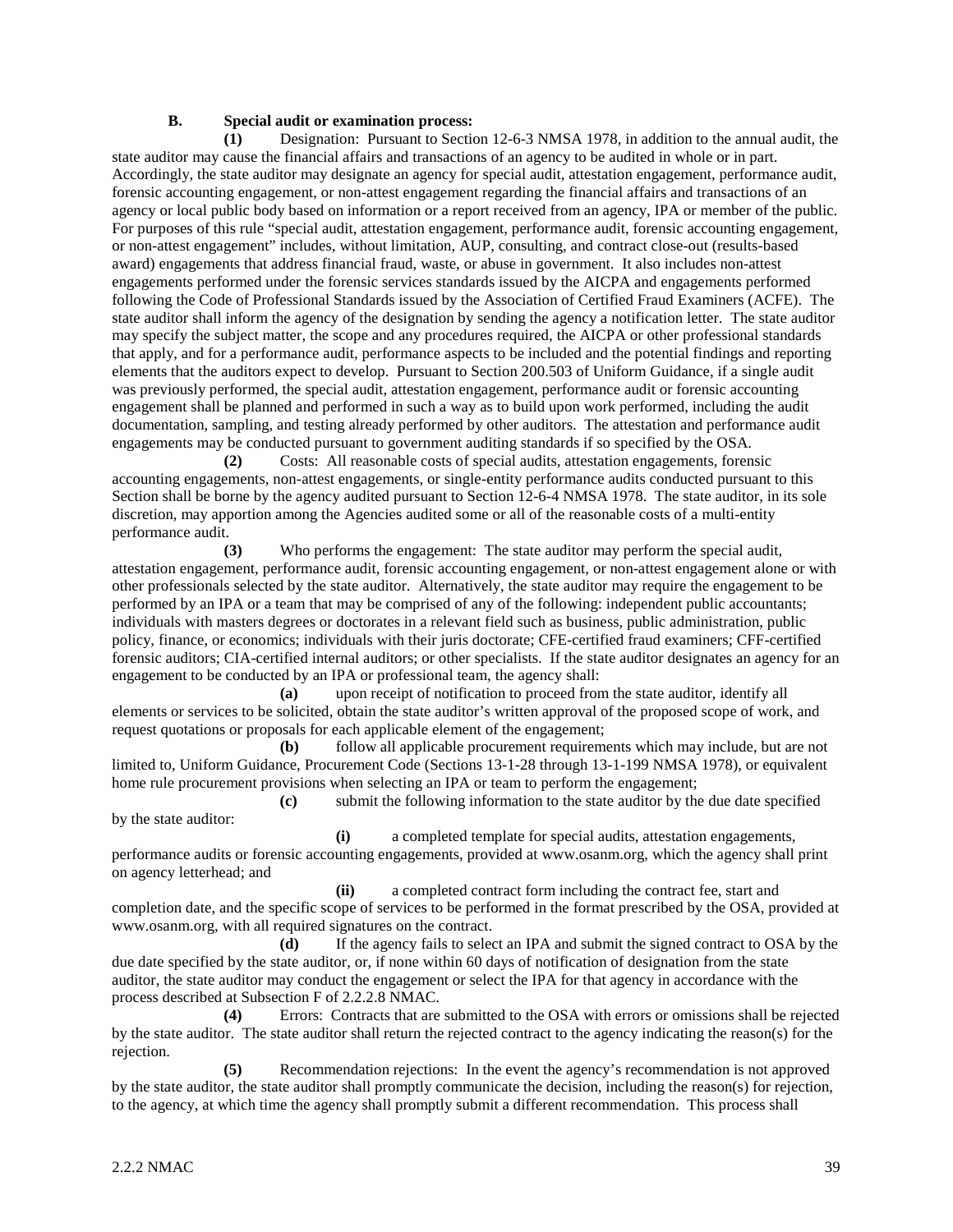continue until the state auditor approves a recommendation and related contract. During this process, whenever a recommendation and related contract are not approved, the agency may submit a written request to the state auditor for reconsideration of the disapproval. The agency shall submit its request no later than 15 calendar days from the date of the disapproval and shall include documentation in support of its recommendation. If warranted, after review of the request, the state auditor may hold an informal meeting to discuss the request. The state auditor shall set the meeting in a timely manner with consideration given to the agency's circumstances.

**(6)** Contract amendments: Any proposed contract amendments shall be processed in accordance with Subsection N of 2.2.2.8 NMAC.

**(7)** Access to records and documents: For any special audit, attestation engagement, performance audit or forensic accounting engagement, or non-attest engagement, the state auditor and any engaged professionals shall have available to them all documents necessary to conduct the special audit, attestation engagement, performance audit, forensic accounting engagement, or non-attest engagement. Furthermore, pursuant to Section 12-6-11 NMSA 1978, when necessary for a special audit, attestation engagement, performance audit, forensic accounting engagement, or non-attest engagement the state auditor may apply to the district court of Santa Fe County for issuance of a subpoena to compel the attendance of witnesses and the production of books and records.

**(8)** Entrance, progress and exit conferences: The IPA or other professional shall hold an entrance conference and an exit conference with the agency, unless the IPA or other professional has submitted a written request to the state auditor for an exemption from this requirement and has obtained written approval of the exemption. The OSA has the authority to notify the agency or IPA or other professional that the state auditor shall be informed of the date of the entrance conference, any progress meetings and the exit conference. If such notification is received, the IPA or other professional and the agency shall invite the state auditor or his designee to attend all such conferences no later than 72 hours before the proposed conference or meeting. The state auditor may also require the IPA or other professional to submit its audit plan to the state auditor for review and approval. The date of the exit conference(s) and the names and titles of personnel attending shall be stated on the last page of the special audit report.

**(9)** Required reporting: All reports for special audits, attestation engagements, performance audits, forensic accounting engagements, or non-attest engagements related to financial fraud, waste or abuse in government undertaken pursuant to 2.2.2.15 NMAC (regardless of whether they are conducted pursuant to AICPA standards for consulting services, forensic services or for attestation engagements, non-attest engagements, or other professional standards) shall report as findings any fraud, illegal acts, non-compliance or internal control deficiencies, pursuant to Section 12-6-5 NMSA 1978. Each finding shall comply with the requirements of Subsection L of 2.2.2.10 NMAC for audit and attest engagements or Subsection D of 2.2.2.15 NMAC for non-attest engagements.

**(10)** Report review: As required by Section 12-6-14 NMSA 1978, the state auditor shall review reports of any special audit, attestation engagement, performance audit, forensic accounting engagement, or non-attest engagement made pursuant to this section for compliance with the professional services contract and this rule. Upon completion of the report, the IPA or other professional shall deliver the electronic report to the state auditor with a copy of any signed management representation letter, if applicable. Unfinished or excessively deficient reports shall be rejected by the state auditor. If the report is rejected the firm shall submit an electronic version of the corrected rejected report for state auditor review. The name of the electronic file shall be "corrected rejected report" followed by the agency name and fiscal year. The IPA or other professional shall respond to all review comments as directed by the state auditor.

**(11)** Report release: After OSA's review of the report for compliance with the professional services contract and this rule, the state auditor shall authorize the IPA to print and submit the final report. An electronic version of the report, in the PDF format described at Subsection B of 2.2.2.9 NMAC, shall be delivered to the state auditor within five business days. The state auditor shall not release the report until all the required documents are received by the state auditor. The state auditor shall provide the agency with a letter authorizing the release of the report pursuant to Section 12-6-5 NMSA 1978. Agency and local public body personnel shall not release information to the public relating to the special audit, attestation engagement, performance audit, forensic accounting engagement, or non-attest engagement until the report is released and has become a public record pursuant to Section 12-6-5 NMSA 1978. Except for the exception under Subsection B of 2.2.2.15 NMAC, at all times during the engagement and after the engagement report becomes a public record, the IPA or other professional(s) shall not disclose to the public confidential information about the auditee or about the engagement. Confidential information is information that is not generally known to the public through common means of providing public information like the news media and internet.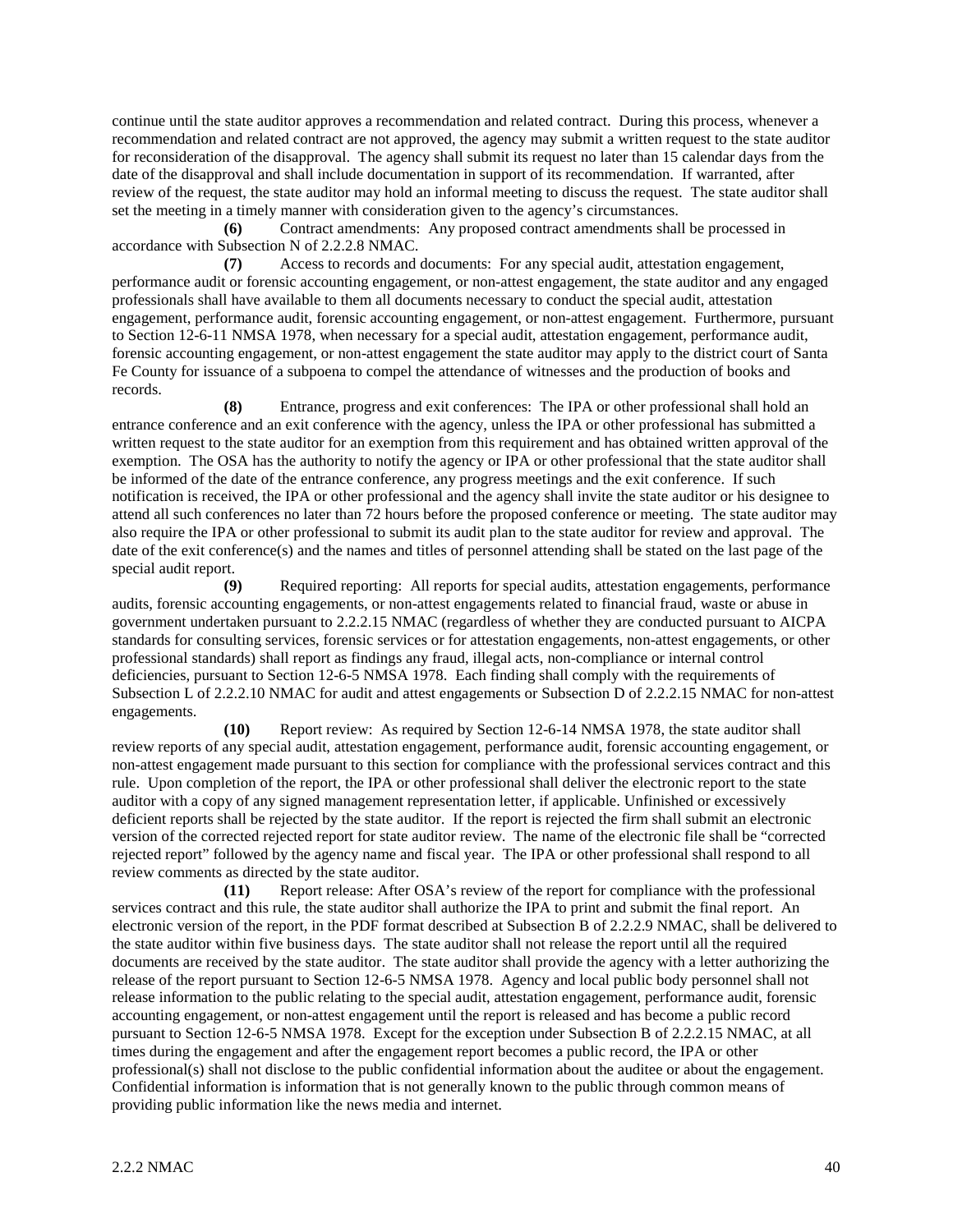**(12)** Disclosure by professionals: The IPA or other professional shall not disclose information identified as confidential information provided to them by the state auditor unless otherwise specified by the state auditor. Disclosure of confidential information by the IPA or other professional may result in legal action by the state auditor, or in the case of an IPA, restriction pursuant to Subsection D of 2.2.2.8 NMAC.

**(13)** Payment: Progress payments up to (but not including) ninety-five percent of the contract amount do not require state auditor approval and may be made by the agency if the agency monitors the progress of the services procured. If requested by the state auditor, the agency shall provide a copy of the approved progress billing(s). Final payments over ninety-five percent may be made by the agency pursuant to either of the following:<br>(a) stated in the letter accompanying the release of the report to the agency, or

**(a)** stated in the letter accompanying the release of the report to the agency, or

**(b)** in the case of ongoing law enforcement investigations, stated in a letter prior to the release of the report to the agency.

# **C. Agency-initiated special audits or examinations:**

**(1)** Applicability: With the exception of agencies that are authorized by statute to conduct performance audits and forensic accounting engagements, this section applies to all special audits and examinations in which an agency enters into a professional services contract for a special audit, attestation engagement, performance audit, forensic accounting engagement, or non-attest engagement relating to financial fraud, waste or abuse, but the agency has not been designated by the state auditor for the engagement pursuant to Subsection B of 2.2.2.15 NMAC. For purposes of this rule, "special audit, attestation engagement, performance audit, forensic accounting engagement, or non-attest engagement" includes, without limitation, AUP, consulting, forensic services and contract close-out (results-based award) engagements that address financial fraud, waste or abuse in government.

**(2)** Contracting: An agency, IPA or other professional shall not enter into a professional services contract for a special audit, attestation engagement, performance audit, forensic accounting engagement, or non-attest engagement regarding the financial affairs and transactions of an agency and relating to financial fraud, waste or abuse in government without the prior written approval of the state auditor. The proposed professional services contract shall be submitted to the state auditor for review and approval after it has been signed by the agency and the IPA or other professional, unless the agency or IPA or other professional applies to the state auditor for an exemption and the state auditor grants the exemption. When contracting with an IPA or other professional, the agency shall contract only with an IPA or other professional that has been approved by the state auditor to conduct such work. The state auditor may, in its sole discretion, require a non-IPA professional to submit proof of qualifications, a firm profile or equivalent documentation prior to approving the contract. The contract shall include the contract fee, start and completion date, and the specific scope of services to be performed, and shall follow any template that the state auditor may provide. See Subsection F of 2.2.2.10 NMAC for applicable restrictions on the engagement letter.

**(3)** Applicability of other rules: The provisions outlined in Subsection B of 2.2.2.15 NMAC apply to agency-initiated special audits, attestation engagements, performance audits and forensic accounting engagements.

# **D. Finding requirements for special audits or examinations:**

**(1)** Communicating findings: All finding reference numbers shall follow a consistent format. Findings required by Section 12-6-5 NMSA 1978 shall be presented in a separate schedule of findings and placed at the end of the report.

**(a)** Section 12-6-5 NMSA 1978 requires that for every special audit and examination made "each report set out in detail, in a separate section, any violation of law or good accounting practices found by the audit or examination."

**(b)** Each finding shall specifically state and describe the following:

**(i)** condition (provides a description of a situation that exists and includes the extent of the condition and an accurate perspective, the number of instances found, the dollar amounts involved, if specific amounts were identified);

**(ii)** criteria (identifies the required or desired state or what is expected from the program or operation; cites the specific section of law, regulation, ordinance, contract, or grant agreement if applicable);

**(iii)** effect (the logical link to establish the impact or potential impact of the difference between the situation that exists (condition) and the required or desired state (criteria); demonstrates the need for corrective action in response to identified problems or relevant risks);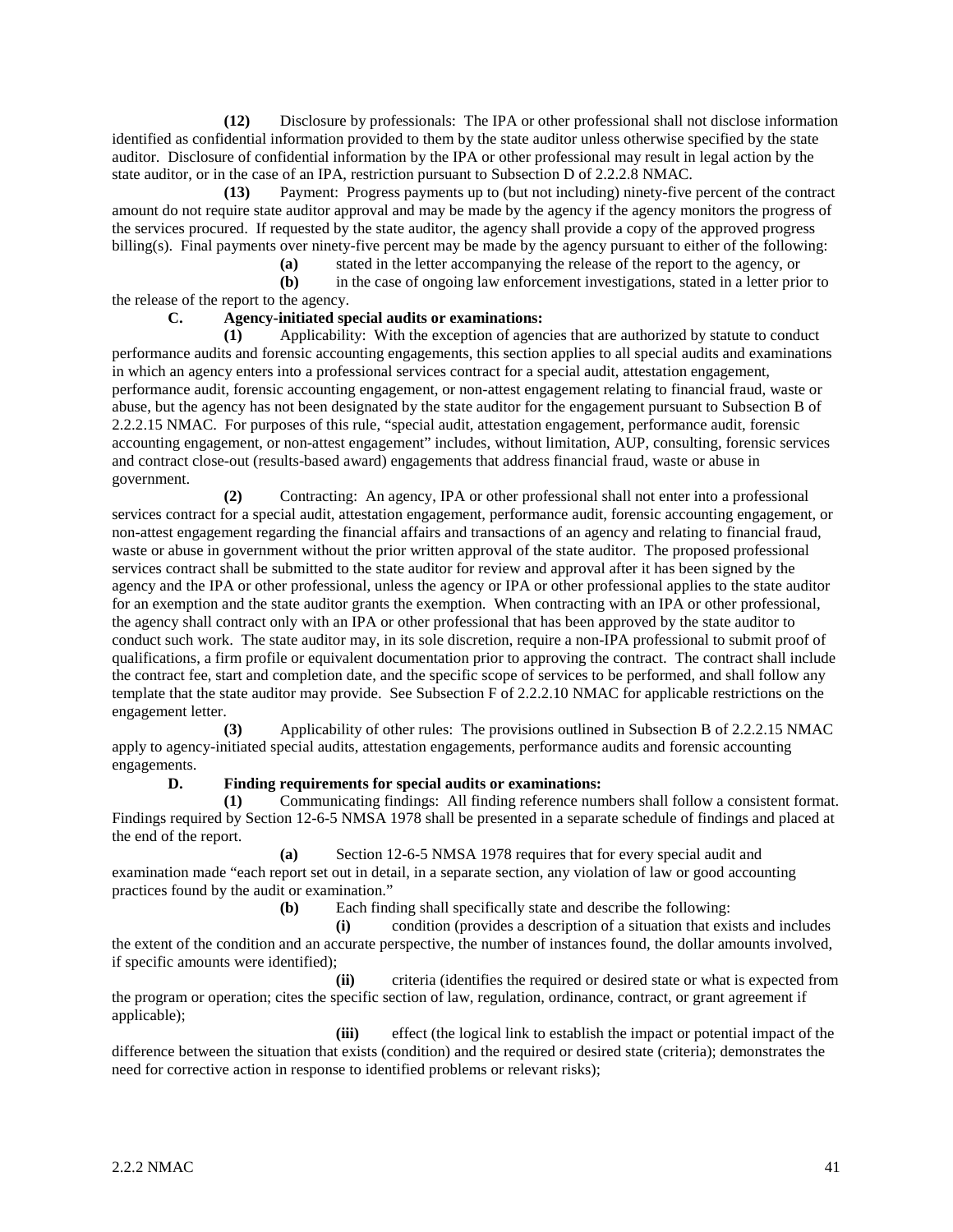**(iv)** cause (identifies the reason or explanation for the condition or the factors responsible for the difference between what the auditors found and what is required or expected; the cause serves as a basis for the recommendation);

**(v)** recommendation addressing each condition and cause; and

**(vi)** agency response (the agency's response shall include specific planned corrective actions with a timeline and designation of what employee position(s) are responsible for meeting the deadlines in the timeline).

[2.2.2.15 NMAC - Rp, 2.2.2.15 NMAC, 3/23/2021]

#### **2.2.2.16 ANNUAL FINANCIAL PROCEDURES REQUIRED FOR LOCAL PUBLIC BODIES WITH ANNUAL REVENUES LESS THAN FIVE HUNDRED THOUSAND DOLLARS (\$500,000) (TIERED SYSTEM)**:

**A. Annual revenue and state funded capital outlay expenditures determine type of financial reporting:** All local public bodies shall comply with the requirements of Section 6-6-3 NMSA 1978. Pursuant to Section 12-6-3 NMSA 1978, the annual revenue of a local public body determines the type of financial reporting a local public body shall submit to the OSA. Local public bodies are mutual domestic water consumers associations, land grants, incorporated municipalities, and special districts.

**(1)** The annual revenue of a local public body shall be calculated on a cash basis as follows:

**(a)** Revenue shall exclude capital outlay funds. OSA defines capital outlay funds as funds expended pursuant to the Property Control Act definition of a capital outlay project. Per section 15-3B-2 NMSA 1978 "Capital outlay project" means the acquisition, improvement, alteration or reconstruction of assets of a long-term character that are intended to continue to be held or used, including land, buildings, machinery, furniture and equipment. A "capital outlay project" includes all proposed expenditures related to the entire undertaking.

**(b)** Revenue shall exclude federal or private grants. For the purpose of 2.2.2.16 NMAC "private grant" means funding provided by a non-governmental entity.

**(2)** For the purposes of 2.2.2.16 NMAC "state funded capital outlay expenditures" are expenditures made pursuant to any funding provided by the New Mexico legislature for a capital outlay project as defined in the Property Control Act, Section 15-3B-2 NMSA 1978, either received directly by the local public body or disbursed through an administering agency.

**B. Determination of revenue and services:** Annually, following the procedures described in Subsection F of 2.2.2.8 NMAC, the state auditor shall provide local public bodies written authorization to obtain services to conduct a financial audit or other procedures. Upon receipt of the authorization, a local public body shall determine its annual revenue in accordance with Subsection A of 2.2.2.16 NMAC. The following requirements for financial reporting apply to the following annual revenue amounts (tiers):

**(1)** if a local public body's annual revenue is less than ten thousand dollars (\$10,000) and the local public body did not directly expend at least fifty percent of, or the remainder of, a single capital outlay award, then the local public body is exempt from submitting a financial report to the state auditor, except as otherwise provided in Subsection C of 2.2.2.16 NMAC;

**(2)** if a local public body's annual revenue is ten thousand dollars (\$10,000) or more but less than fifty thousand dollars (\$50,000), then the local public body is exempt from submitting a financial report to the state auditor, except as otherwise provided in Subsection C of 2.2.2.16 NMAC;

**(3)** if a local public body's annual revenue is less than fifty thousand dollars (\$50,000), and the local public body expended at least fifty percent of, or the remainder of, a single capital outlay award during the fiscal year, then the local public body shall procure the services of an IPA for the performance of a tier three AUP engagement in accordance with the audit contract for a tier three AUP engagement;

**(4)** if a local public body's annual revenue is greater than fifty thousand dollars (\$50,000) but less than two hundred-fifty thousand dollars (\$250,000), then the local public body shall procure the services of an IPA for the performance of a tier four AUP engagement in accordance with the audit contract for a tier four AUP engagement;

**(5)** if a local public body's annual revenue is greater than fifty thousand dollars (\$50,000) but less than two hundred-fifty thousand dollars (\$250,000), and the local public body expended any capital outlay funds during the fiscal year, then the local public body shall procure the services of an IPA for the performance of a tier five AUP engagement in accordance with the audit contract for a tier five AUP engagement;

**(6)** if a local public body's annual revenue is two hundred-fifty thousand dollars (\$250,000) or greater, but less than five hundred thousand dollars (\$500,000), the local public body shall procure services of an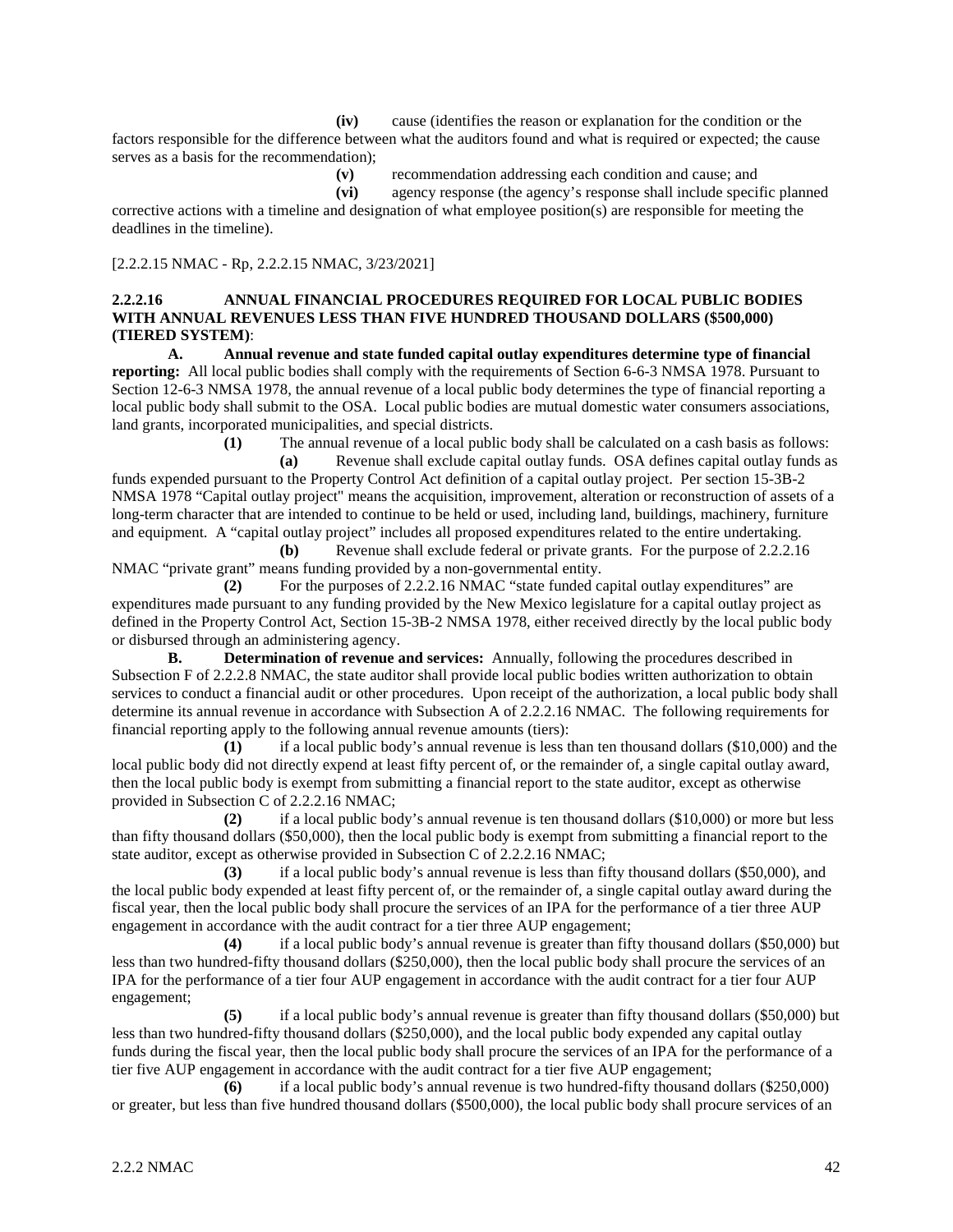IPA for the performance of a tier six AUP engagement in accordance with the audit contract for a tier six AUP engagement;

**(7)** if a local public body's annual revenue is five hundred thousand dollars (\$500,000) or more, this section shall not apply and the local public body shall procure services of an IPA for the performance of a financial and compliance audit in accordance with other provisions of this rule;

**(8)** not withstanding the annual revenue of a local public body, if the local public body expended seven hundred-fifty thousand dollars (\$750,000) or more of federal funds subject to a federal single audit during the fiscal year then the local public body shall procure a single audit.

**C. Exemption from financial reporting:** A local public body that is exempt from financial reporting to the state auditor pursuant to Subsection B of 2.2.2.16 NMAC shall submit written certification to LGD and the state auditor. The certification shall be provided on the form made by the state auditor, available through OSA-Connect. The local public body shall certify, at a minimum:

**(1)** the local public body's annual revenue for the fiscal year; and

**(2)** that the local public body did not expend fifty percent of or the remainder of a single capital outlay award during the fiscal year.

**(3)** The OSA will not accept the certification of exemption from financial reporting for the current year until the prior year certifications or AUP reports (whichever is appropriate) have been submitted.

**D. Procurement of IPA services:** A local public body required to obtain an AUP engagement shall procure the services of an IPA in accordance with Subsection F of 2.2.2.8 NMAC.

**E**. **Access to Records and Documents**: For any AUP the agency should produce all documents necessary to conduct the engagement.

#### **F. Requirements of the IPA selected to perform the AUP:**

**(1)** The IPA shall provide the local public body with a dated engagement letter during the planning stages of the engagement, describing the services to be provided. See Subsection F of 2.2.2.10 NMAC for applicable restrictions on the engagement letter.

**(2)** The IPA may not subcontract any portion of the services to be performed under the contract with the local public body except for the activation of a contingency subcontractor form in the event the IPA is unable to complete the engagement.

**(3)** The IPA shall hold an entrance conference and an exit conference with the local public body. The entrance and exit conference shall occur in the forum agreed to by the local public body and the IPA, to include virtual or telephonic options. The OSA reserves the right to require an in-person entrance or exit conference. The OSA has the authority to notify the agency or IPA that the state auditor shall be informed of the date of the entrance conference, any progress meetings and the exit conference. If such notification is received, the IPA and agency shall invite the state auditor or his designee to attend all such conferences no later than 72 hours before the proposed conference or meeting.

**(4)** The IPA shall submit the report to the OSA for review in accordance with the procedures described at Subsection B of 2.2.2.9 NMAC. Before submitting the report to OSA for review, the IPA shall review the report using the AUP report review guide available on the OSA's website at www.saonm.org. The report shall be submitted to the OSA for review with the completed AUP report review guide. Once the AUP report is officially released to the agency by the state auditor (by a release letter) and the required waiting period of five calendar days has passed, unless waived by the agency in writing, the AUP report shall be presented by the IPA, to a quorum of the governing authority of the agency at a meeting held in accordance with the Open Meetings Act, if applicable. This requirement only applies to agencies with a governing authority, such as a board of directors, board of county commissioners, or city council, which is subject to the Open Meetings Act. The IPA shall ensure that the required communications to those charged with governance are made in accordance with AU-C 260.12 to 260.14.

# **G. Progress payments:**

**(1)** Progress payments up to ninety-five percent of the contract amount do not require state auditor approval and may be made by the local public body if the local public body ensures that progress payments made do not exceed the percentage of work completed by the IPA. If requested by the state auditor, the local public body shall provide the OSA a copy of the approved progress billing(s).

**(2)** Final payments from ninety-five percent to one hundred percent may be made by the local public body pursuant to either of the following:

**(a)** stated in the letter accompanying the release of the report to the agency, or

**(b)** in the case of ongoing law enforcement investigations, stated in a letter prior to the release of the report to the agency. In this situation a letter releasing the report to the agency will be issued when it is appropriate to release the report.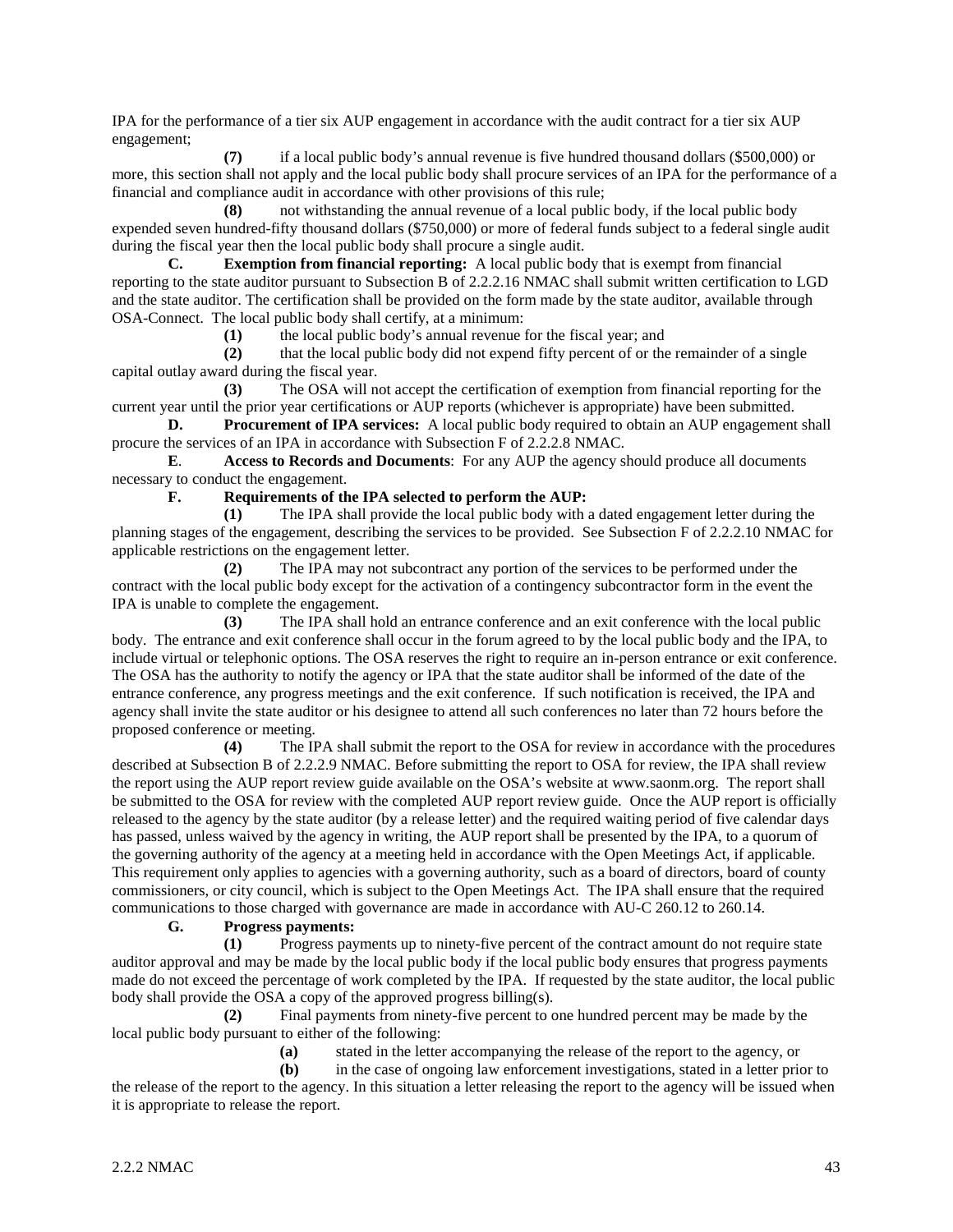#### **H. Report due dates, notification letters and confidentiality:**

**(1)** For local public bodies with a June 30 fiscal year-end that qualify for the tiered system, the report or certification due date is December 15. Local public bodies with a fiscal year end other than June 30 shall submit the AUP report or certification no later than five months after the fiscal year-end. Late AUP reports (not the current reporting period) are due not more than six months after the date the contract was executed. An electronic copy of the report shall be submitted to the OSA. AUP reports submitted via fax or email shall not be accepted. A copy of the signed dated management representation letter shall be submitted with the report. If a due date falls on a weekend or holiday, or if the OSA is closed due to inclement weather, the report is due the following business day by 5:00 p.m. If the report is mailed to the state auditor, it shall be postmarked no later than the due date to be considered filed by the due date. If the due date falls on a weekend or holiday the audit report shall be postmarked by the following business day.

**(2)** As soon as the IPA becomes aware that circumstances exist that will make the local public body's AUP report be submitted after the applicable due date, the auditor shall notify the state auditor of the situation in writing. This notification shall consist of a letter, not an email. However, a scanned version of the official letter sent via email is acceptable. The late AUP notification letter is subject to the confidentiality requirements detailed at Subsection M of 2.2.2.10 NMAC. This does not prevent the state auditor from notifying the legislative finance committee or applicable oversight agency pursuant to Subsections F and G of Section 12-6-3 NMSA 1978. There shall be a separate notification for each late AUP report. The notification shall include a specific explanation regarding why the report will be late, when the IPA expects to submit the report and a concurring signature by the local public body. If the IPA will not meet the expected report submission date, then the IPA shall send a revised notification letter. In the event the contract was signed after the report due date, the notification letter shall still be submitted to the OSA explaining the reason the AUP report will be submitted after the report due date. The late report notification letter is not required if the report was submitted to the OSA for review by the deadline, and then rejected by the OSA, making the report late when resubmitted.

**(3)** Local public body personnel shall not release information to the public relating to the AUP engagement until the report is released and has become a public record pursuant to Section 12-6-5 NMSA 1978. At all times during the engagement and after the AUP report becomes a public record, the IPA shall follow applicable professional standards and 2.2.2 NMAC regarding the release of any information relating to the AUP engagement.

**I. Findings:** All AUP engagements shall report as findings any fraud, illegal acts, non-compliance or internal control deficiencies, consistent with Section 12-6-5 NMSA 1978. The findings shall include the required content listed at Subparagraph (d) of Paragraph (1) of Subsection L of 2.2.2.10 NMAC.

**J. Review of AUP reports and related workpapers:** AUP shall be reviewed by the OSA for compliance with professional standards and the professional services contract. Noncompliant reports shall be rejected and not considered received. Such reports shall be returned to the firm and a copy of the rejection letter shall be sent to the local public body. If the OSA rejects and returns an AUP report to the IPA, the report shall be corrected and resubmitted to the OSA by the due date, or the IPA shall include a finding for non-compliance with the due date. The IPA shall submit an electronic version of the corrected rejected report for OSA review. The name of the electronic file shall be "corrected rejected report" followed by the agency name and fiscal year. The OSA encourages early submission of reports to avoid findings for late reports. After its review of the AUP report for compliance with professional standards and the professional services contract, the OSA shall authorize the IPA to print and submit the final report. An electronic version of the AUP report, in PDF format, as described at Subsection B of 2.2.2.9 NMAC, shall all be delivered to the OSA within five business days. The OSA shall not release the AUP report until the electronic version of the report is received by the OSA. The OSA shall provide the local public body with a letter authorizing the release of the report after the required five day waiting period. Released reports may be selected by the OSA for comprehensive report and workpaper reviews. After such a comprehensive report and workpaper review is completed, the OSA shall issue a letter to advise the IPA about the results of the review. The IPA shall respond to all review comments as directed. If during the course of its review, the OSA finds significant deficiencies that warrant a determination that the engagement was not performed in accordance with provisions of the contract, applicable AICPA standards, or the requirements of this rule, any or all of the following action(s) may be taken:

**(1)** the IPA may be required to correct the deficiencies in the report or audit documentation, and reissue the AUP report to the agency and any others receiving copies;

**(2)** the IPA's eligibility to perform future engagements may be limited in number or type of engagement pursuant to Subsection D of 2.2.2.8 NMAC;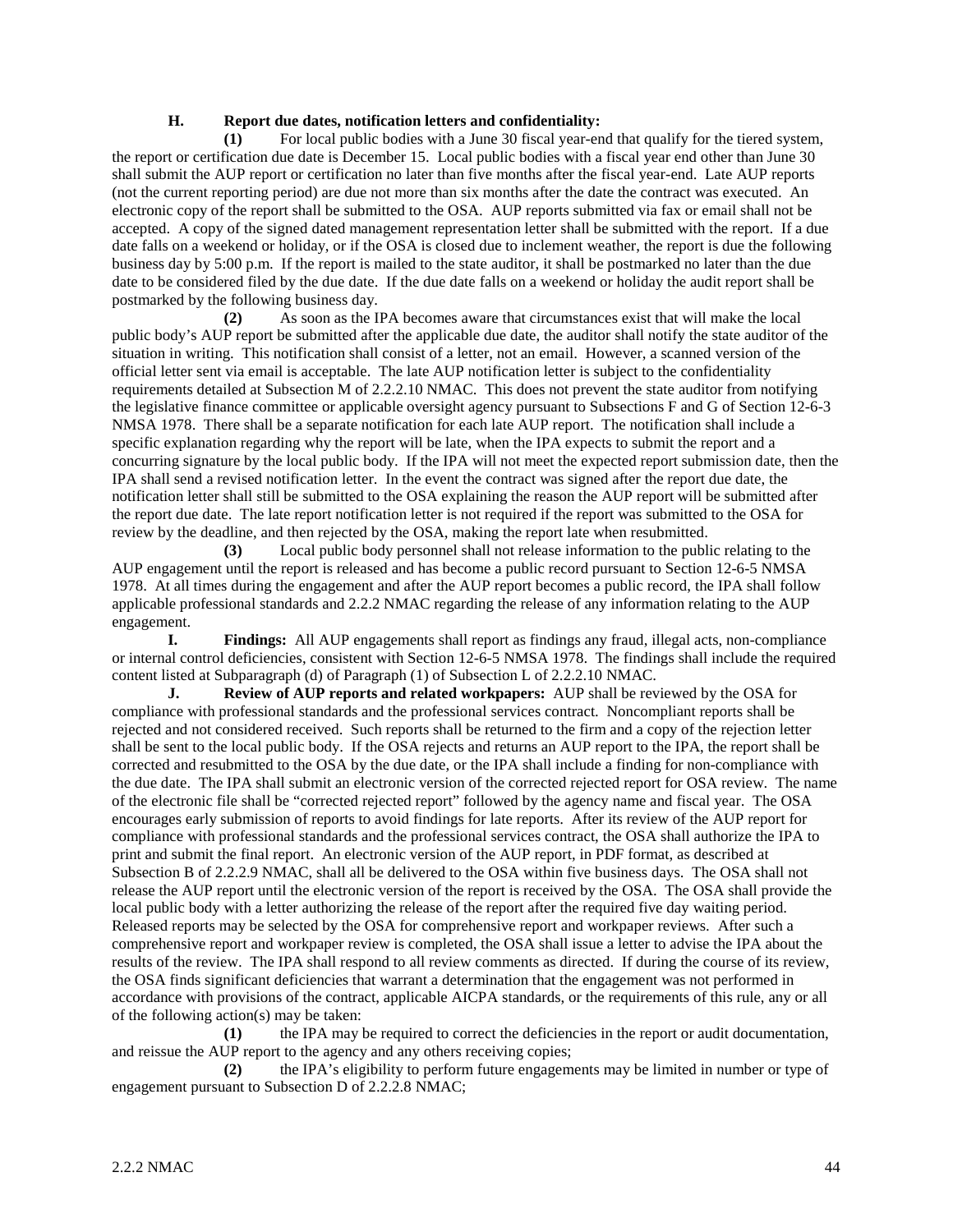**(3)** for future reports, for some or all contracts, the IPA may be required to submit working papers with the reports for review by the OSA prior to the release of the report; or

**(4)** the IPA may be referred to the New Mexico public accountancy board for possible licensure action.

**K. IPA independence:** IPAs shall maintain independence with respect to their client agencies in accordance with the requirements of *government auditing standards*, December 2018 revision, issued by the US-GAO (GAGAS 3.17-3.108).

[2.2.2.16 NMAC - Rp 2.2.2.16 NMAC, 3/23/2021]

#### **HISTORY of 2.2.2 NMAC:**

Pre-NMAC Regulatory Filing History: The material in this part was derived from that previously filed with the State Records Center and Archives under SA Rule No. 71-1, Regulations of State Auditor Relating to Audit Contracts with Independent Auditors by State Agencies, filed 5/14/1971; SA Rule No. 71-2, Regulations of State Auditor for Audits by Independent Auditors, filed 5/27/1971; SA Rule No. 72-1, Regulations of State Auditor Relating to Audit Contracts With Independent Auditors by Agencies of the State of New Mexico, filed 6/1/1972; SA Rule No. 72-2, Regulations of State Auditor for Audits by Independent Auditors, filed 6/1/1972; SA Rule No. 74-1, Regulations of State Auditor Relating to Reporting Statutory Violations, filed 2/28/1974; SA Rule No. 74-2, Rotation of Assignments, filed 2/28/1974; SA No. 78-1, Regulations Governing the Auditing of New Mexico Governmental Agencies, filed 11/3/1978; Amendment No. 1 to SA Rule 78-1, Regulations Governing the Auditing of New Mexico Governmental Agencies, filed 5/28/1980; SA Rule No. 82-1, Regulation Governing the Auditing of New Mexico Governmental Agencies, filed 12/17/1982; SA Rule No. 84-1, Regulations Governing the Auditing of Agencies of the State of New Mexico, filed 4/10/1984; SA Rule No. 85-1, Regulations Governing the Auditing of Agencies of the State of New Mexico, filed 1/28/1985; SA Rule No. 85-3, Regulation for State Agencies Concerning NCGA Statement No. 4 - Accounting and Financial Reporting Principles for Claims and Judgements and Compensated Absences, filed 4/16/1980; SA Rule No. 85-4, Regulations Governing the Auditing of Housing Authorities of the State of New Mexico, filed 6/12/1985; SA Rule No. 85-5, Regulations Pertaining to Single Audits of State Agencies and Local Public Bodies, filed 6/17/1985; SA Rule No. 85-6, Audits of Grants to Subrecipients, filed 6/17/1985; SA Rule 86-1, Regulations Governing the Audits of Agencies of the State of New Mexico, filed 1/20/1986; SA Rule No. 86-2, Regulation Governing Violations of Criminal Statutes in Connection with Financial Affairs, filed 3/20/1986; SA Rule No. 86-3, Professional Services Contracts, filed 7/9/1986; SA Rule 87-1, Regulations Governing the Audits of Agencies of the State of New Mexico, filed 2/13/1987; SA Rule 87-2, Approval of Audit Contracts, filed 4/2/1987; SA Rule 87-3, Audit Requirements for Deferred Compensation, Retirement Plans, Budget and Public Money for the State of New Mexico, filed 8/14/1987; SA Rule 88-1, Regulations Governing the Audits of Agencies of the State of New Mexico, filed 2/10/1988; SA Rule 89-1, Regulations Governing the Audits of Agencies of the State of New Mexico, filed 3/10/1989; SA Rule 90-1, Regulations Governing the Audits of Agencies of the State of New Mexico, filed 3/1/1990; SA Rule 90-3, Auditor's Responsibilities Related to Fees Collected on Convictions Relating to Intoxicating Liquor and Controlled Substances, filed 5/7/1990; SA Rule 91-1, Regulations Governing the Audits of Agencies of the State of New Mexico, filed 3/13/1991; SA Rule 92-1, Regulations Governing the Audits of Agencies of the State of New Mexico, filed 3/6/1992; SA Rule 93-1, Regulations Governing the Audits of Agencies of the State of New Mexico, filed 2/25/1993; SA Rule 94-1, Regulations Governing the Audits of Agencies of the State of New Mexico, filed 2/25/1994; Amendment 1 to SA Rule 94-1, Regulations Governing the Audits of Agencies of the State of New Mexico, filed 5/16/1994; SA Rule 95-1, Regulations Governing the Audits of Agencies of the State of New Mexico, filed 3/16/1995; and 2 NMAC 2.2, Requirements for Contracting and Conducting Audits of Agencies, filed 4/2/1996.

#### **History of Repealed Material:**

2 NMAC 2.2, Requirements for Contracting and Conducting Audits of Agencies - Repealed, 3/30/2001. 2.2.2 NMAC Requirements for Contracting and Conducting Audits of Agencies - Repealed, 3/29/2002. 2.2.2 NMAC Requirements for Contracting and Conducting Audits of Agencies - Repealed, 4/30/2003. 2.2.2 NMAC Requirements for Contracting and Conducting Audits of Agencies - Repealed, 3/31/2004. 2.2.2 NMAC Requirements for Contracting and Conducting Audits of Agencies - Repealed, 5/13/2005. 2.2.2 NMAC Requirements for Contracting and Conducting Audits of Agencies - Repealed, 3/16/2006. 2.2.2 NMAC Requirements for Contracting and Conducting Audits of Agencies - Repealed, 4/16/2007. 2.2.2 NMAC Requirements for Contracting and Conducting Audits of Agencies - Repealed, 4/15/2008. 2.2.2 NMAC Requirements for Contracting and Conducting Audits of Agencies - Repealed, 2/27/2009.